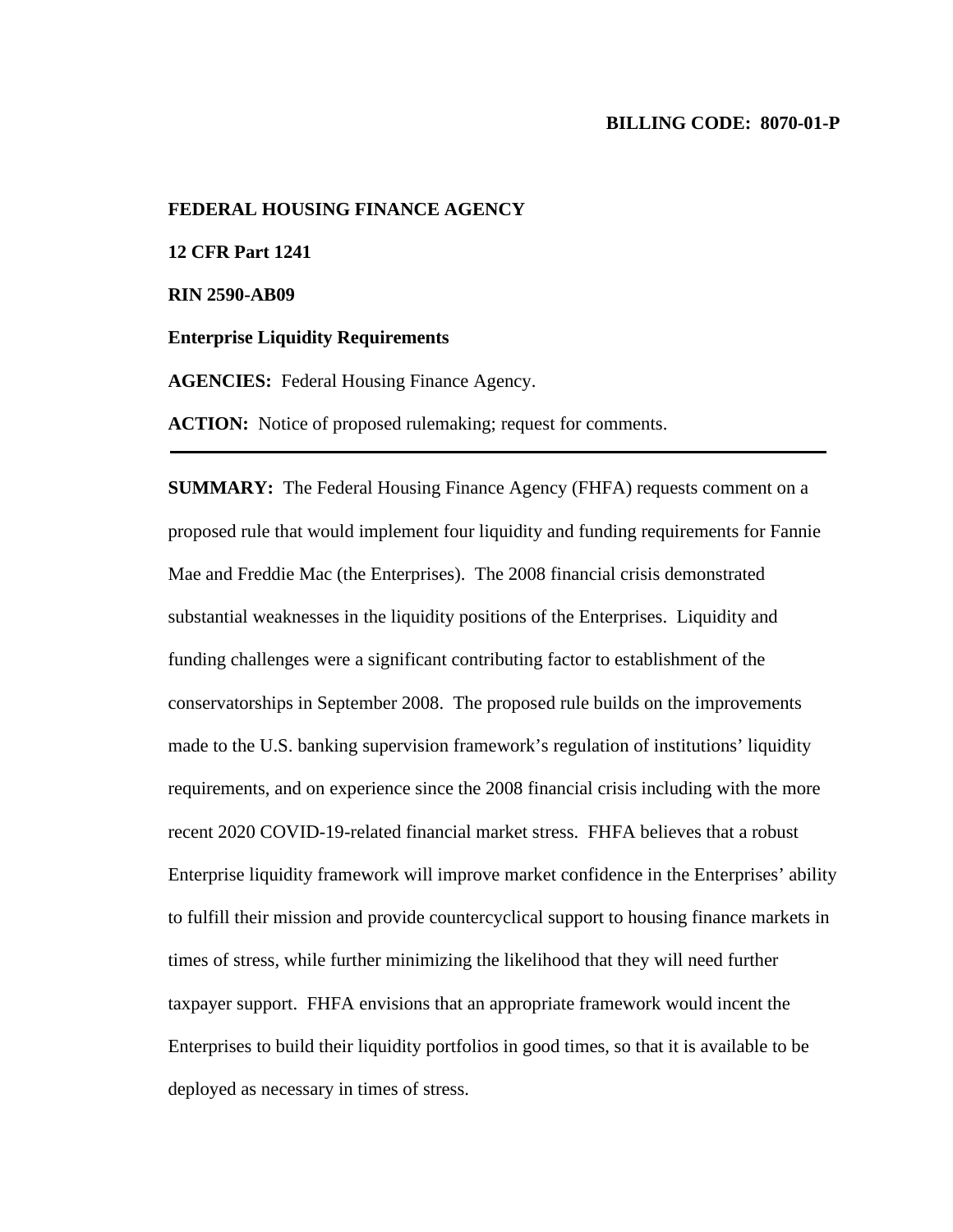The proposed rule establishes four quantitative liquidity requirements that address the short, intermediate and long-term liquidity needs of the Enterprises. The short-term 30-day liquidity requirement is designed to promote the short-term resilience of the liquidity risk profile of the Enterprises, thereby improving the Enterprise's ability to absorb shocks arising from financial market and economic stresses. In addition, the proposed rule includes an intermediate-term 365-day liquidity requirement to ensure that the Enterprises manage their liquidity needs beyond the short-term, and to provide additional incentives to fund their activities in a more stable fashion. Finally, the proposed rule includes two longer-term liquidity and funding requirements that encourage the issuance of an appropriate mix of longer-term debt to reduce the Enterprises' rollover risk. FHFA expects that this more appropriate mix of longer-term debt will also reduce the risk that the Enterprises would have to sell less-liquid assets in distressed markets.

**DATES:** Comments must be received on or before [INSERT DATE 60 DAYS AFTER DATE OF PUBLICATION IN THE FEDERAL REGISER].

**ADDRESSES:** You may submit your comments on the proposed rule, identified by regulatory information number (RIN) 2590-AB09, by any one of the following methods:

- *Agency website:* [www.fhfa.gov/open-for-comment-or-input.](http://www.fhfa.gov/open-for-comment-or-input)
- *Federal eRulemaking Portal*: [http://www.regulations.gov.](http://www.regulations.gov/) Follow the instructions for submitting comments. If you submit your comment to the Federal eRulemaking Portal, please also send it by e-mail to FHFA at [RegComments@fhfa.gov](mailto:RegComments@fhfa.gov) to ensure timely receipt by FHFA. Include the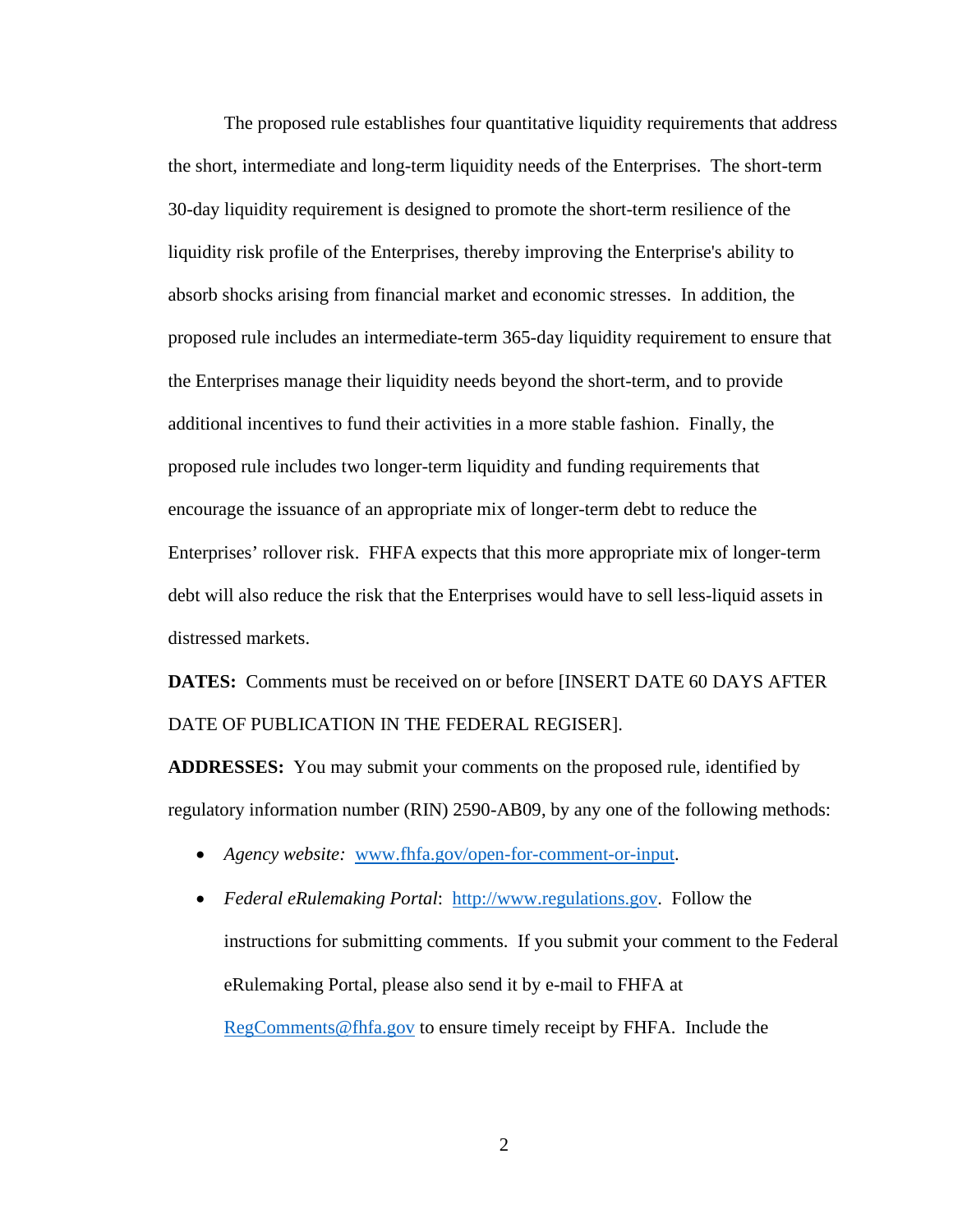following information in the subject line of your submission: Comments/RIN 2590-AB09.

- *Hand Delivered/Courier*: The hand delivery address is Alfred M. Pollard, General Counsel, Attention: Comments/RIN 2590-AB09, Federal Housing Finance Agency, Eighth Floor, 400 Seventh Street, SW, Washington, DC 20219. Deliver the package at the Seventh Street entrance Guard Desk, First Floor, on business days between 9 a.m. and 5 p.m.
- *U.S. Mail, United Parcel Service, Federal Express, or Other Mail Service*: The mailing address for comments is: Alfred M. Pollard, General Counsel, Attention: Comments/RIN 2590-AB09, Federal Housing Finance Agency, Eighth Floor, 400 Seventh Street, SW, Washington, DC 20219. Please note that all mail sent to FHFA via U.S. Mail is routed through a national irradiation facility, a process that may delay delivery by approximately two weeks. For any time-sensitive correspondence, please plan accordingly.

**FOR FURTHER INFORMATION CONTACT:** Jamie Newell, Associate Director, Division of Resolutions, (202) 649-3530, Jamie.Newell@fhfa.gov; Ming-Yuen Meyer-Fong, Associate General Counsel, Office of General Counsel, (202) 649-3078, Ming-Yuen.Meyer-Fong@fhfa.gov; or Mark Laponsky, Deputy General Counsel, Office of General Counsel, (202) 649-3054, [Mark.Laponsky@fhfa.gov.](mailto:Mark.Laponsky@fhfa.gov) These are not toll-free numbers. The telephone number for the Telecommunications Device for the Deaf is (800) 877-8339.

# **SUPPLEMENTARY INFORMATION:**

## **Comments**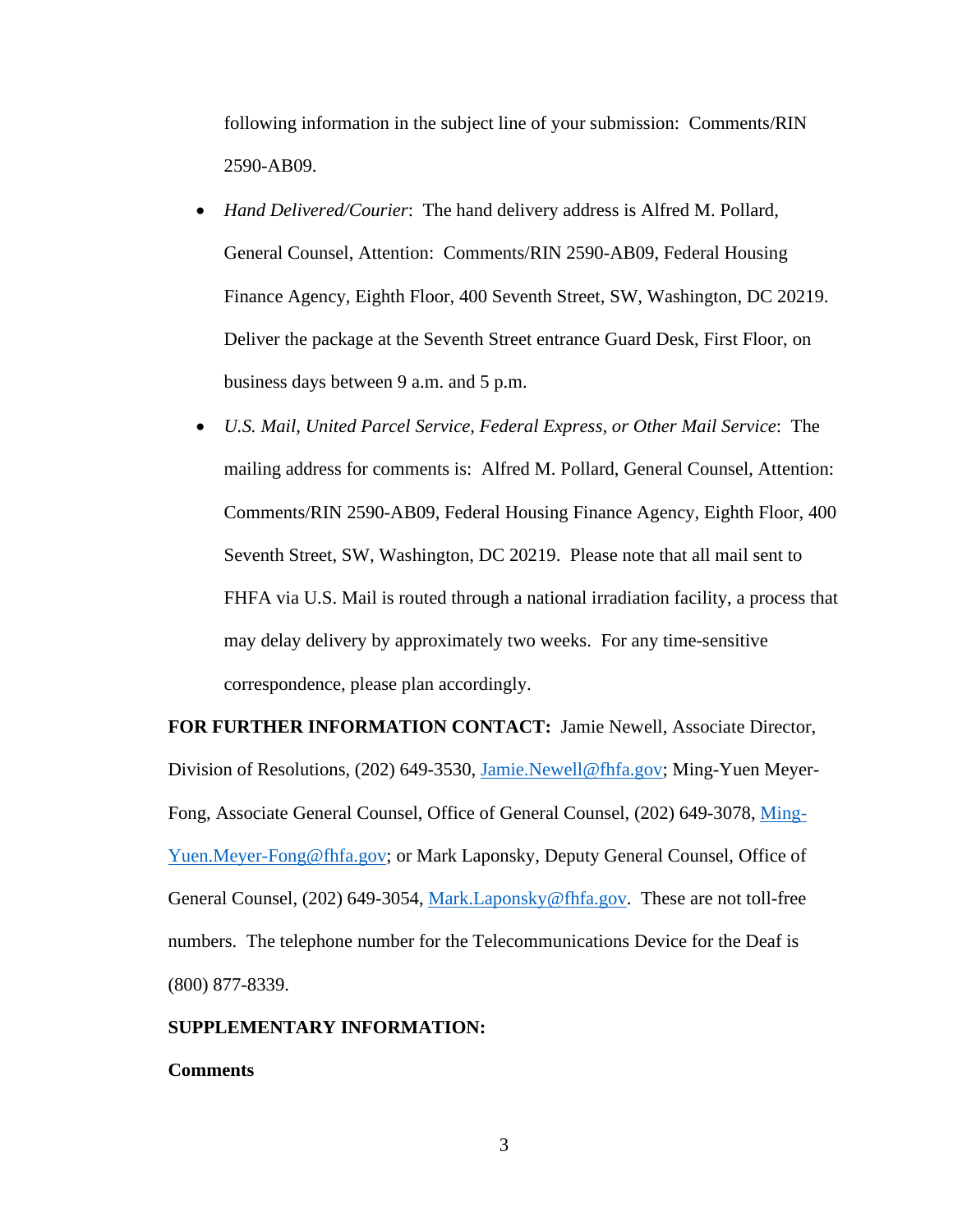FHFA invites comments on all aspects of the proposed rule and will take all comments into consideration before issuing a final rule. Copies of all comments will be posted without change, and will include any personal information you provide such as your name, address, email address, and telephone number, on the FHFA website at [http://www.fhfa.gov.](http://www.fhfa.gov/) In addition, copies of all comments received will be available for examination by the public through the electronic rulemaking docket for this proposed rule also located on the FHFA website.

# **Table of Contents**

- I. Introduction
	- A. Background
	- B. Overview of the Proposed Rule
- II. Liquidity and Funding Requirements
	- A. Short-term and Intermediate Term Liquidity Requirements
	- 1. High Quality Liquid Assets
	- a. Federal Reserve Bank Balances
	- b. U.S. Treasury Securities
	- c. U.S. Treasury Repurchase Agreements cleared through the FICC
	- d. Overnight Unsecured Deposits in Eligible Banks
	- 2. Non-Allowable Investments and Wrong-way Risk
	- 3. Operational Requirements for High Quality Liquid Assets
	- 4. Cash Flows
	- 5. Daily Excess Requirement
	- 6. Stressed Cash Flow Scenarios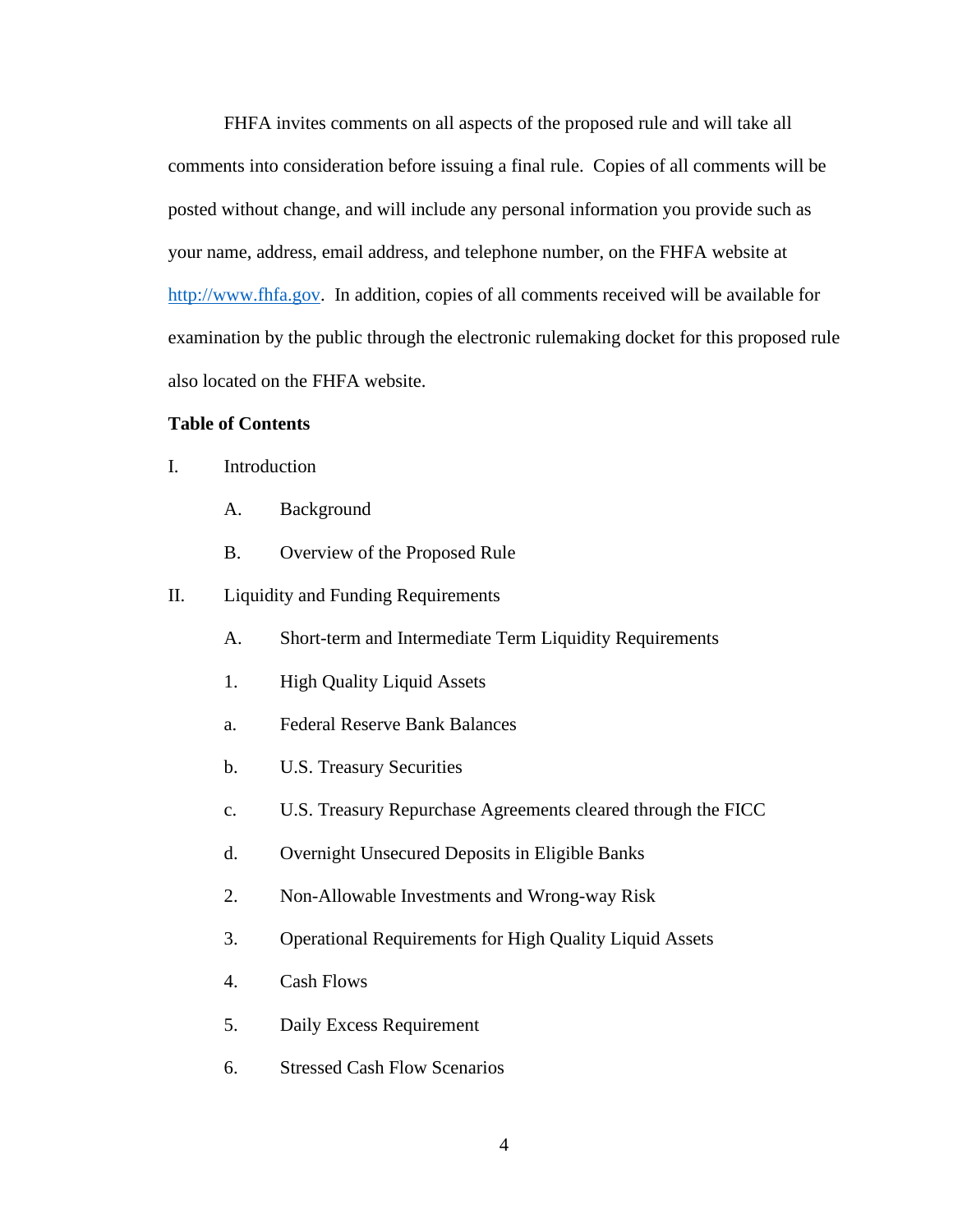- a. Complete Loss of Ability to Issue Unsecured Debt
- b. Cash Window or Whole Loan Conduit Purchases
- c. Borrower Scheduled Principal, Interest, Tax, and Insurance Remittances
- d. Delinquent Loan Buyouts from MBS Trusts
- e. FICC Collateral Needs
- f. Liquidity Facility for Variable-Rate Demand Bonds
- g. Non-Bank Seller/Servicer Shortfalls
- 7. Unsecured Callable Debt
- 8. Changes in Financial Condition
- B. Long-Term Liquidity and Funding Requirements
- 1. Background
- 2. Long-Term Liquidity and Funding Requirements
- a. Long-Term Unsecured Debt to Less-Liquid Asset Ratio
- b. Spread Duration of Unsecured Debt to Spread Duration of Assets

# Requirement

- c. Funding from Stockholders Equity
- C. Temporary Reduction of Liquidity Requirements
- III. Liquidity Risk Management Reporting
- IV. Supervisory Framework
	- A. Liquidity Requirement Shortfall
	- B. Process for Supervisory Determination of Temporarily Increased Liquidity Requirements
- V. Paperwork Reduction Act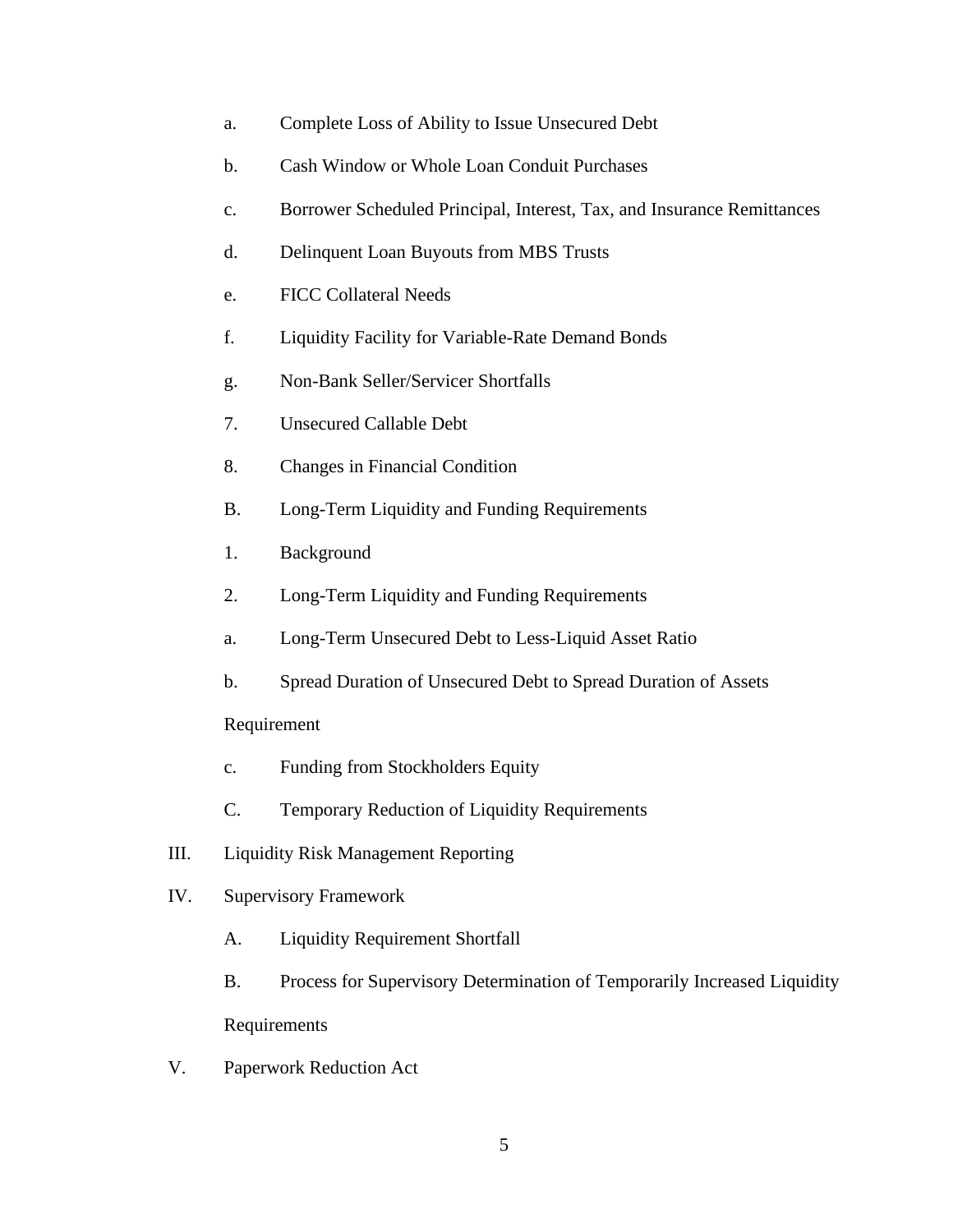VI. Regulatory Flexibility Act

# **I. Introduction**

#### **A. Background**

Liquidity risk management is a part of any safety and soundness regulatory framework for financial institutions. The 2008 financial crisis demonstrated substantial weaknesses in the liquidity positions of the Enterprises, and liquidity and funding challenges were a significant contributing factor to establishment of the conservatorships in September 2008. The Enterprises had more than five trillion dollars in agency MBS and agency unsecured debt outstanding, held by various types of investors. Certain investors expressed significant concern about the credit worthiness of the Enterprises in the absence of an explicit guarantee from the U.S. government given the possible Enterprise losses arising from the 2008 housing crisis.

On September 6, 2008, the Enterprises were placed into conservatorship by FHFA. In connection with this action, the U.S. Department of the Treasury (U.S. Treasury) agreed to backstop losses by the Enterprises based on the terms of Senior Preferred Stock Purchase Agreements (PSPAs) entered into with each Enterprise in conservatorship. Even after receiving this public support from the U.S. government, the Enterprises had significant difficulty issuing longer term debt in late 2008. Their primary source of funding was through the issuance of short-term discount notes, most of which had maturities significantly less than one year. The Enterprises eventually increased their ability to issue longer-term debt in 2009 and 2010 as the U.S. Treasury amended the PSPAs and increased its support to the Enterprises.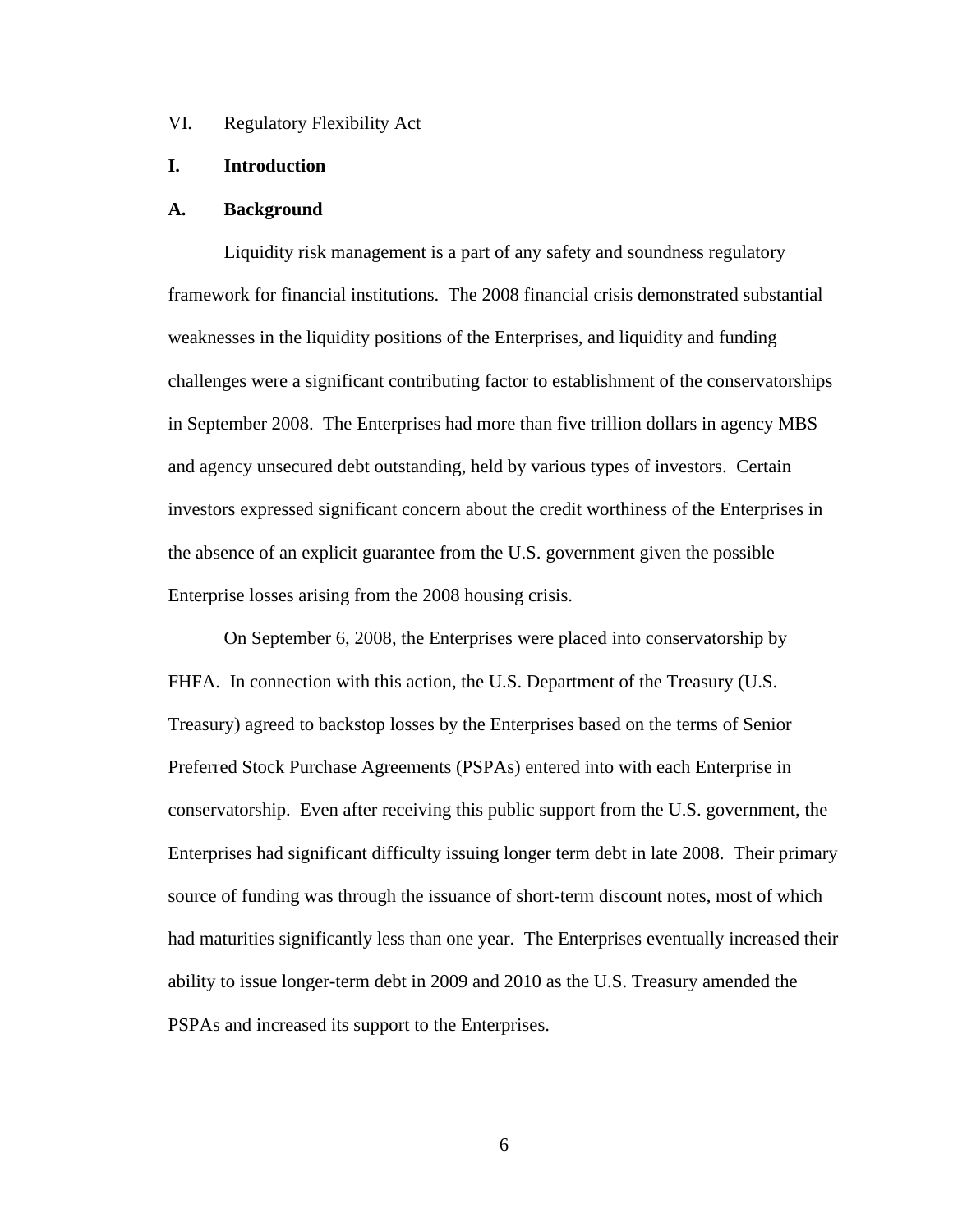Banks in the United States and globally also experienced difficulty meeting their obligations during the crisis due to a breakdown of funding markets. As a result, many governments and central banks across the world provided unprecedented levels of liquidity support to companies in the financial sector in an effort to sustain the global financial system. In the United States, the Board of Governors of the Federal Reserve System (Federal Reserve Board) and the Federal Deposit Insurance Corporation (FDIC) established various temporary liquidity facilities to provide sources of funding for a range of asset classes.

These severe market stress events came in the wake of a period characterized by ample liquidity in the U.S. financial system. The rapid reversal in market conditions and the declining availability of liquidity during the financial crisis illustrated both the speed with which liquidity can evaporate and the potential for protracted illiquidity during and following these types of market events. In addition, the recent COVID-19-related financial crisis reminded market participants of the speed at which the detrimental effects of a liquidity and funding crisis can manifest, as the majority of funding markets "locked up" in mid-March 2020. For example, the Enterprises had significant difficulty issuing longer-term fixed rate unsecured term debt in mid-March 2020, and that lack of investor demand lasted into June 2020. Market participants noted stress even in the U.S. Treasury markets.

In 2008, the Enterprises' failure to adequately address these challenges was in part due to lapses in basic liquidity risk management practices, such as establishing an adequate portfolio of highly liquid assets to serve as a buffer in a crisis. During the 2008 financial crisis, the Enterprises maintained a liquidity portfolio largely composed of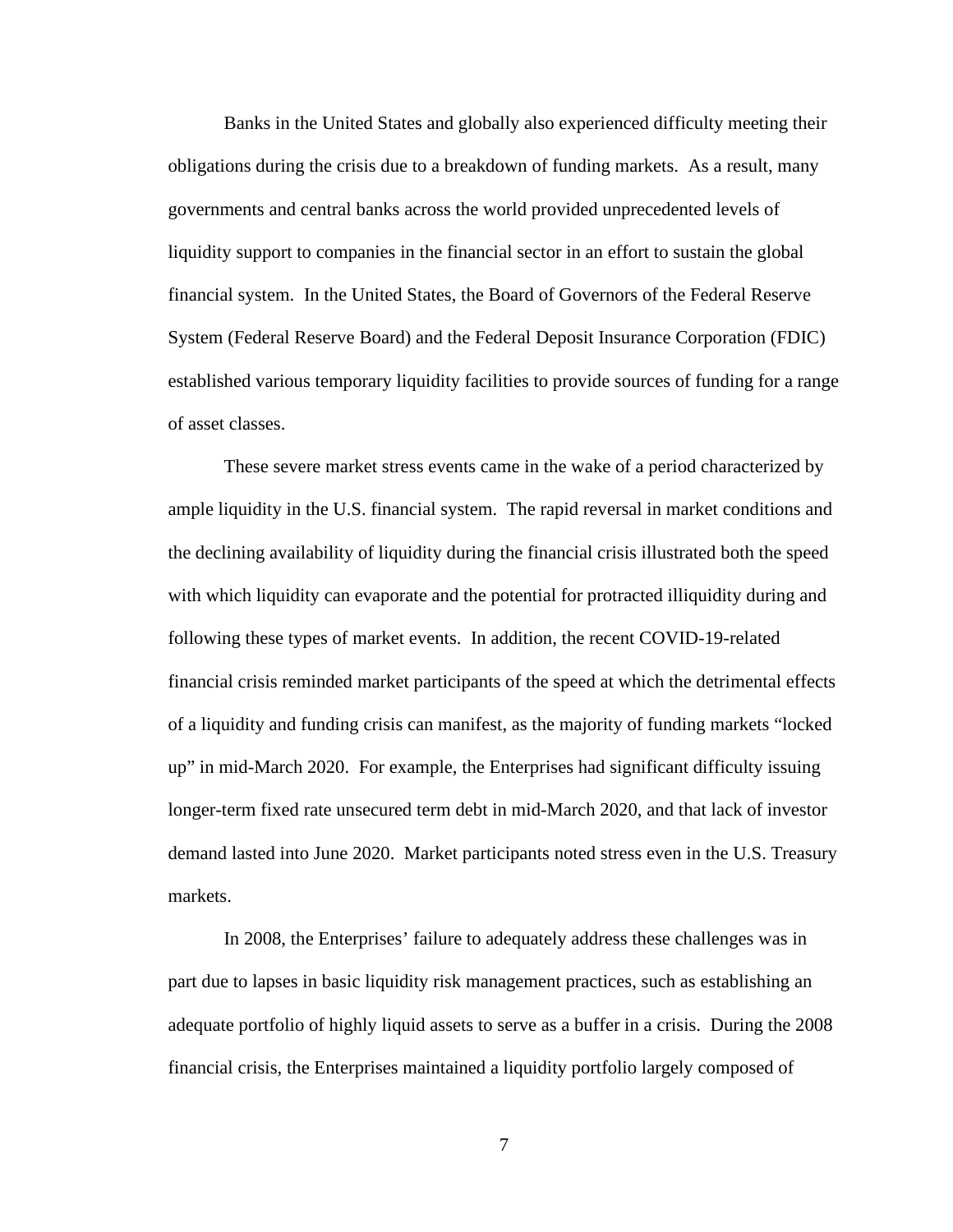credit card asset backed securities, auto asset backed securities and other corporate unsecured debt, with minimal amounts of U.S. Treasury securities.

Recognizing the need for the Enterprises to improve their liquidity risk management and to control their liquidity risk exposures, in 2009 FHFA convened an interagency task force composed of examiners from the New York Federal Reserve Bank, the Federal Reserve Board, U.S. Treasury staff, Enterprise staff, and FHFA examiners. The discussions included draft standards being developed by U.S. banking and foreign jurisdictions to establish international liquidity standards. These standards included the principles based on supervisory expectations for liquidity risk management in the "Principles for Sound Liquidity Management and Supervision" (Basel Liquidity Principles). In addition to these principles, quantitative standards for liquidity were introduced to the U.S. banking supervision framework in the form of a liquidity coverage ratio (LCR) in 2013 (and subsequently approved in 2014) and a net stable funding ratio (NSFR) in  $2016<sup>1</sup>$  $2016<sup>1</sup>$  $2016<sup>1</sup>$  (and subsequently approved in 2020).

After consultation with the U.S. banking regulators about these developing liquidity risk quantitative standards and how they might apply to the Enterprises, FHFA issued a supervisory letter in December 2009 that established minimum 30-day and 365 day liquidity requirements for Fannie Mae. FHFA issued similar supervisory guidance to Freddie Mac and added a requirement that Freddie Mac build out the capability to measure the cumulative net daily cash needs out to 365 days. FHFA's supervisory letters

<span id="page-7-0"></span><sup>1</sup> Following the 2008 financial crisis, the Basel Committee on Banking Supervision established two international liquidity standards as a part of the Basel III reform package: a short-term liquidity metric, the Basel LCR standard, to address the risk that banking organizations may face significantly increased net cash outflows in a short-term period of stress, and the Basel NSFR standard, to address structural funding risks at banking organizations over a longer-term horizon. *See* "Basel III: The Liquidity Coverage Ratio and liquidity risk monitoring tools" available a[t https://www.bis.org/publ/bcbs238.htm;](https://www.bis.org/publ/bcbs238.htm) Basel III: the net stable funding ratio" available at [https://www.bis.org/bcbs/publ/d295.htm.](https://www.bis.org/bcbs/publ/d295.htm)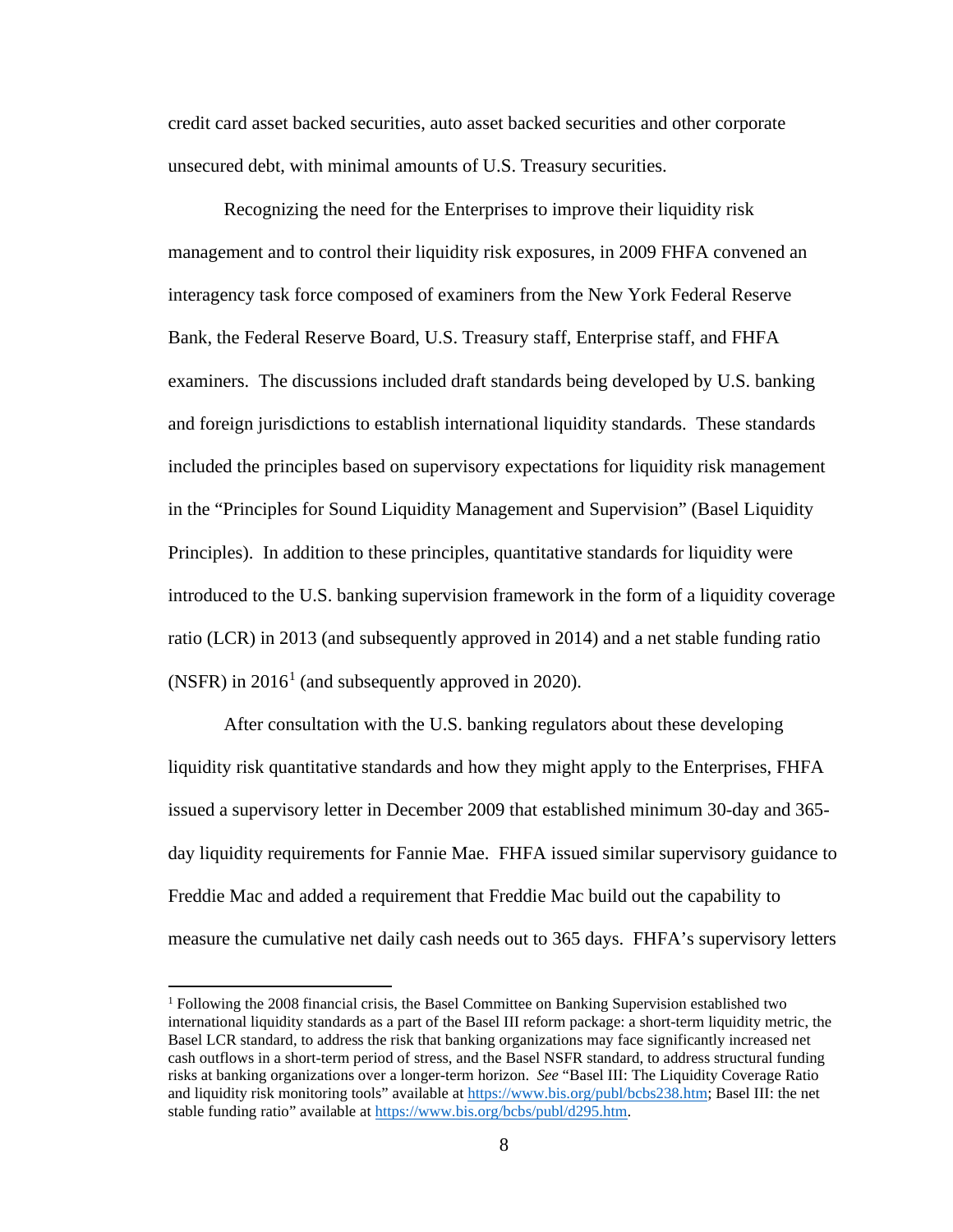also required that 50 percent of the Enterprises' 30-day cumulative net cash need requirement be held in cash at the Federal Reserve or in U.S. Treasury securities, with the balance of the liquidity portfolio limited to other defined highly liquid assets. These FHFA supervisory requirements were adopted by the Enterprises as board liquidity risk limits and serve as the foundation for the currently proposed 30-day and 365-day liquidity requirements.

The most significant change made by the proposed rule to the Enterprises' liquidity management regimes would be the addition of certain assumptions involving stressed cash inflows and outflows. Maintaining a sufficient portfolio of high quality liquid assets to meet these stressed cash outflow and limited cash inflow assumptions would position the Enterprises to provide mortgage market liquidity in times of market stress even if they cannot issue debt. In effect, FHFA proposes to require that certain contingencies, like additional cash outflows from buying loans through the cash window (also known as the whole loan conduit at Fannie Mae), and buying delinquent loans out of pools assuming a distressed mortgage market, be prefunded and backed by an appropriately-sized portfolio of U.S. Treasury securities and other high quality liquid assets.

FHFA standards for safe and sound operations for the Enterprises include those set forth in the Prudential Management and Operations Standards  $(PMOS)^2$  $(PMOS)^2$  at 12 CFR part 1236 Appendix. Standard 5 (Adequacy and Maintenance of Liquidity and Reserves) states that each Enterprise should establish a liquidity management framework, articulate liquidity risk tolerances; and establish a process for identifying, measuring, monitoring,

<span id="page-8-0"></span><sup>2</sup> *See* 12 CFR part 1236 (Prudential Management and Operations Standards).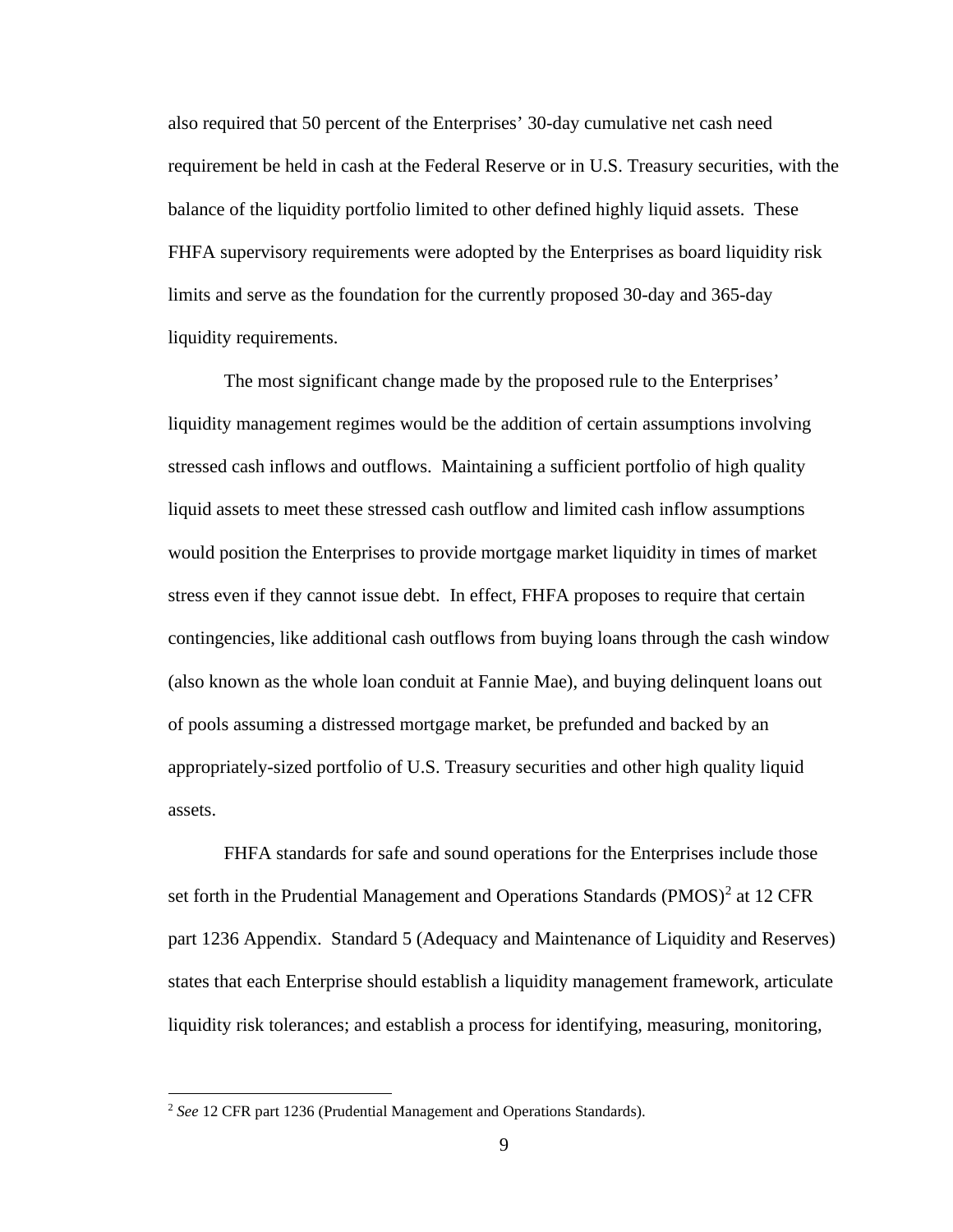controlling, and reporting its liquidity position and liquidity risk exposures. In addition, Standard 5 includes guidelines for conducting stress tests to identify sources of potential liquidity strain and guidelines for establishing contingency funding plans. The proposed rule amplifies that standard by setting forth detailed regulatory requirements.

Furthermore, FHFA's Corporate Governance regulation specifies obligations of Enterprise management and of the Board of Directors regarding, among other things, Enterprise risk management. *See* § 1239.4(a) (management of a regulated entity is by or under the direction of its Board of Directors, which is ultimately responsible for overseeing the management of the regulated entity). The Board of Directors of each Enterprise is responsible for approving and maintaining an enterprise-wide risk management program that, among other things, addresses the Enterprise's exposure to liquidity risk. *See* § 1239.11(a) ("Each regulated entity's board of directors shall approve, have in effect at all times, and periodically review an enterprise-wide risk management program that establishes the regulated entity's risk appetite, aligns the risk appetite with the regulated entity's strategies and objectives …").

In developing and adopting this proposed rule, FHFA exercises general regulatory and supervisory authority under section 1311(b) of the Federal Housing Enterprises Financial Safety and Soundness Act (Safety and Soundness Act) providing that each regulated entity "be subject to the supervision and regulation of the Agency." 12 U.S.C. 4511(b). By establishing minimum liquidity requirements and a supervisory framework to address shortfalls and exigencies requiring temporary increases to the required minimum liquidity, the proposed rule supports FHFA in carrying out its duty under section 1313(a) of the Safety and Soundness Act "to oversee the prudential operations of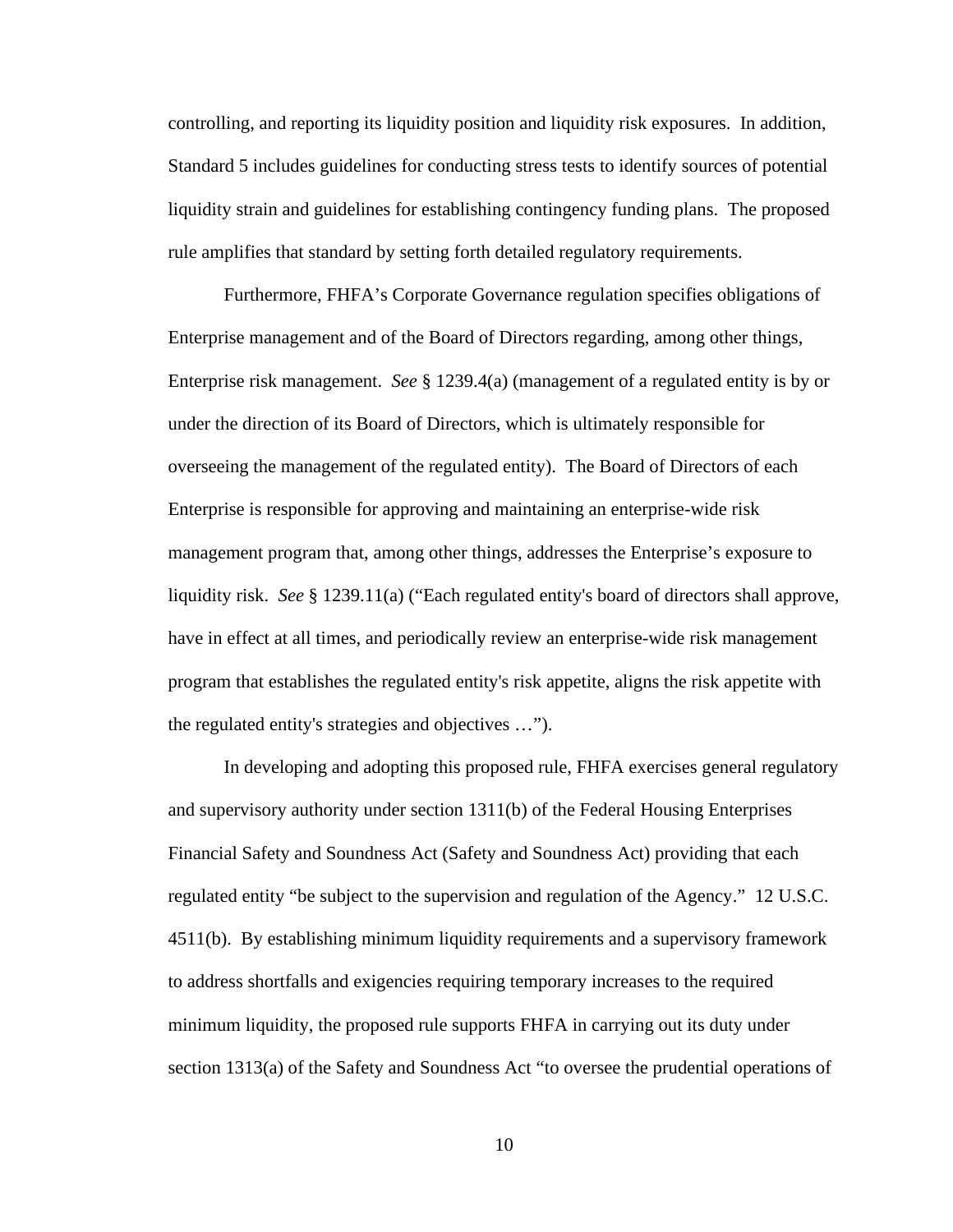each regulated entity" and "to ensure that … each regulated entity operates in a safe and sound manner, including maintenance of adequate capital and internal controls." 12 U.S.C. 4513(a) (FHFA duties also include ensuring that the operations and activities of the Enterprises foster "liquid" national housing finance markets). Section 1313(a) of the Safety and Soundness Act provides maintenance of adequate capital as an example but does not limit the scope of FHFA oversight of Enterprise prudential operations solely to ensuring that the Enterprises maintain adequate capital. Lack of adequate liquidity is a safety and soundness concern in itself but could also affect Enterprise capital. FHFA's oversight of prudential operations necessarily includes oversight of Enterprise liquidity.

The proposed rule also supports FHFA oversight of Enterprise prudential management, including compliance with standards pertaining to "adequacy and maintenance of liquidity and reserves." 12 U.S.C. 4513b(a)(5). This regulation is an additional standard on that subject. By implementing FHFA authority in a manner to permit, during market stress, temporary reductions in required minimum liquidity and, thus, to allow previously built-up liquidity to be deployed during periods of market stress, the proposed rule also supports Congressional intent for FHFA to maintain the "continued ability" of the Enterprises to accomplish their public missions. 12 U.S.C. 4501(2); *see also* 12 U.S.C. 1716 and 12 U.S.C. 1451 *note* (Enterprise public mission includes providing "ongoing assistance to the secondary market for residential mortgages … by increasing the liquidity of mortgage investments").

Current FHFA regulations do not require the Enterprises to meet a quantitative liquidity standard. Rather, FHFA evaluates the Enterprises' methods for measuring, monitoring, and managing liquidity risk on a case-by-case basis in conjunction with its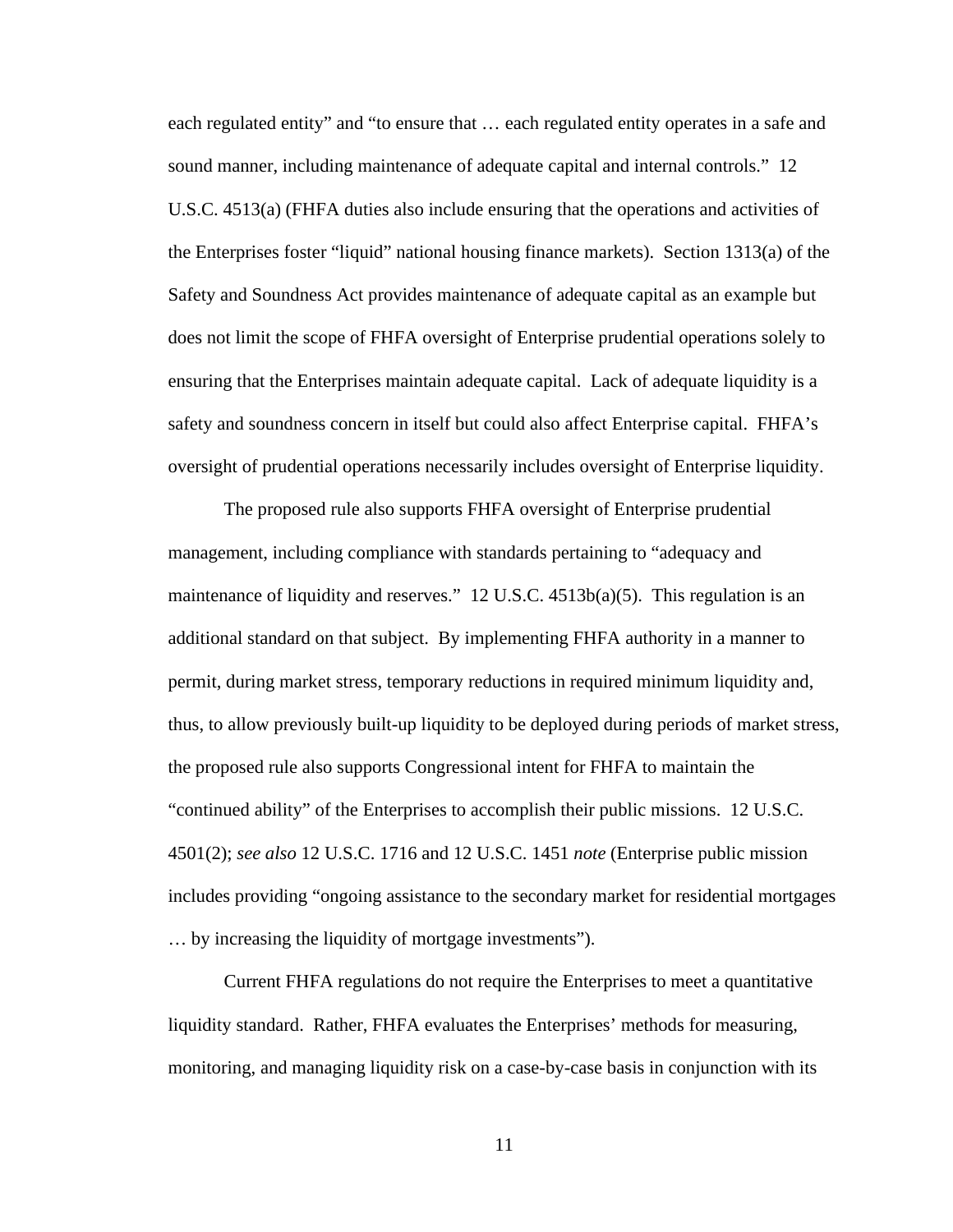supervisory processes and guidance. On August 22, 2018, FHFA issued Advisory Bulletin (AB) 2018-06 titled "Liquidity Risk Management". The Liquidity Risk Management AB incorporates liquidity risk management elements consistent with the Basel Liquidity Principles. The Liquidity Risk Management AB also emphasizes the central role of corporate governance, cash-flow projections, stress testing, ample liquidity resources, intra-day funding risk management, and formal contingency funding plans as necessary tools for effectively measuring and managing liquidity risk. However, as guidance, these FHFA pronouncements are not quantitative and lack the force of a duly adopted regulation.

The proposed rule would enhance the supervisory efforts and liquidity risk management practices described in AB 2018-06, which are aimed at measuring and managing liquidity risk, by implementing four minimum quantitative liquidity requirements. The proposed rule would establish a minimum short-term liquidity requirement that would be similar to the LCR approved by the Office of the Comptroller of the Currency, Department of the Treasury (OCC), Federal Reserve Board, and FDIC (U.S. banking regulators), with some modifications to reflect characteristics and risks of specific aspects of the Enterprises businesses, as described in this preamble.

FHFA notes that the U.S. banking regulators recently issued a final NSFR rule (NSFR final rule) that was initially included in the Basel liquidity framework when it was first published in 2010. While the Basel III LCR is focused on measuring liquidity resilience over a short-term period of severe stress, the NSFR final rule is intended to promote resilience by creating additional incentives for banking organizations and other financial companies to fund their activities with more stable sources and encouraging a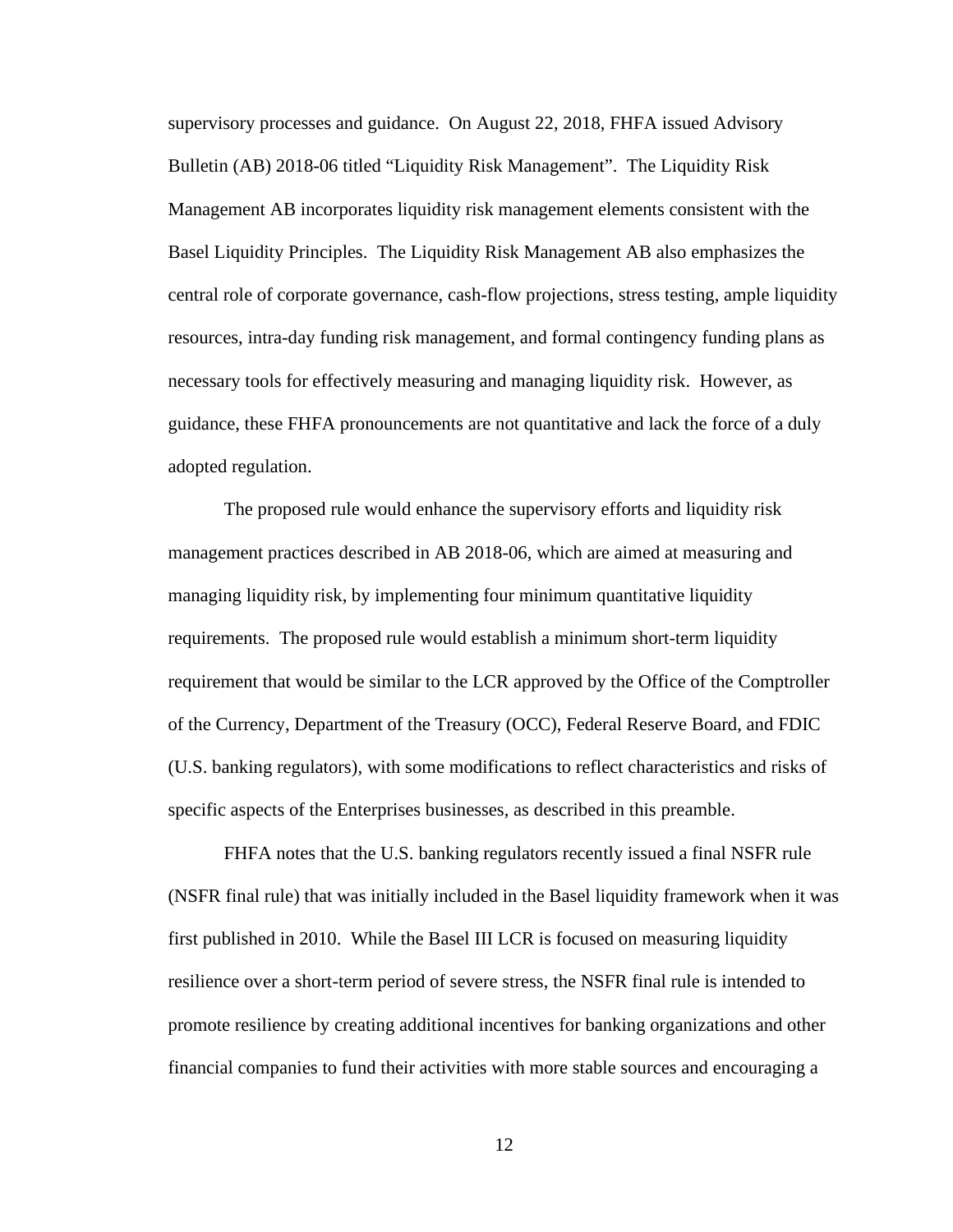sustainable maturity structure of assets and liabilities. Similarly, to encourage the Enterprises to issue appropriate amounts of longer-term debt and maintain a sustainable debt term structure, FHFA is proposing a 365-day intermediate term and two longer-term liquidity requirements to provide quantitative limits on the liquidity and funding risks of the Enterprises. A key objective of these liquidity and funding requirements is to ensure that the Enterprises have sufficient long-term funding to minimize rollover risk and fund less-liquid assets with longer-term debt and thus avoid having to sell such less-liquid assets into distressed markets.

# **B. Overview of the Proposed Rule**

FHFA is requesting comment on a proposed rule that would implement four liquidity and funding requirements. The proposed rule would also require daily reporting to FHFA of the Enterprises' liquidity positions and other information, as well as monthly disclosures to the public.

- The short-term (30-day) requirement is substantially similar to the U.S. banking regulator's LCR final rule  $(LCR$  final rule)<sup>[3](#page-12-0)</sup> and would require the Enterprises to maintain a liquidity portfolio composed of high quality liquid assets large enough to cover the sum of: (i) The highest cumulative daily net cash outflows over 30 calendar days under certain specified stressed market assumptions, including a complete inability of the Enterprises to issue debt; and (ii) An excess requirement in the amount of \$10 billion.
- The intermediate-term (365-day) liquidity requirement is designed to promote intermediate-term management of liquidity risks and to encourage an appropriate

<span id="page-12-0"></span><sup>&</sup>lt;sup>3</sup> See 79 FR 61440 (October 10, 2014) (Liquidity Coverage Ratio: Liquidity Risk Measurement Standards – OCC 12 CFR part 50; Federal Reserve Board 12 CFR part 249; FDIC 12 CFR part 329).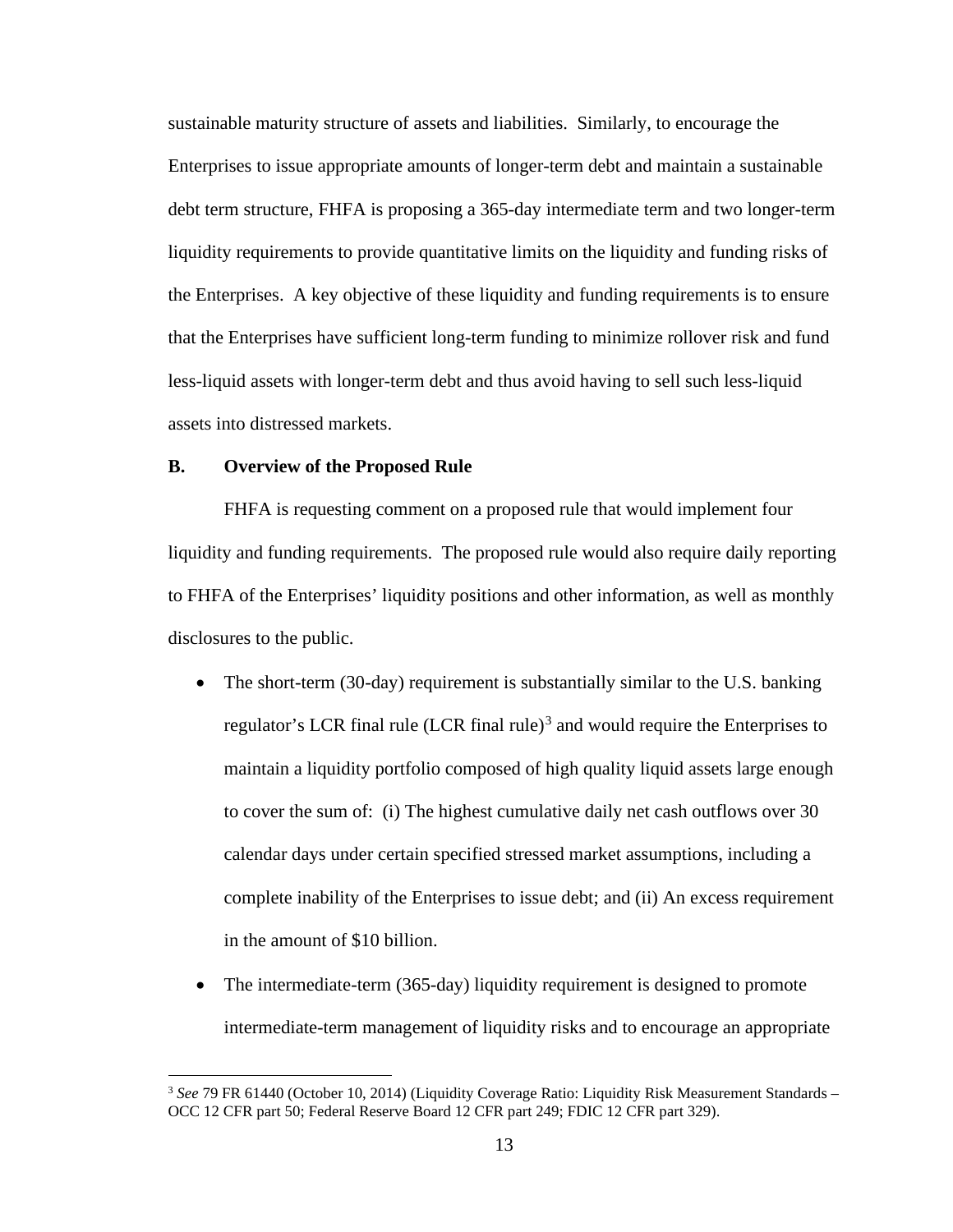amount of longer-term funding to reduce debt rollover risks. It is substantially similar to the 30-day requirement and based on similar stressed assumptions, except that certain stressed assumptions last 365 days. The proposed rule would require the Enterprises to maintain a portfolio of high quality liquid assets, together with mortgage-backed securities (MBS) eligible to be pledged as collateral to the Fixed Income Clearing Corporation (FICC) (subject to a haircut), large enough to cover the worst daily cumulative net cash outflow over 365 calendar days under those stress assumptions. FHFA proposes not to include an excess requirement in connection with the 365-day liquidity requirement.

- The first long-term liquidity requirement is designed to encourage an appropriate amount of long-term unsecured debt to support less-liquid retained portfolio assets so that the Enterprises have the ability to hold such assets for at least a year without having to sell them into potentially distressed markets. Intended to be a simple, transparent metric, this requirement is conceptually similar to the NSFR proposed rule, recently finalized, and would require the Enterprises to maintain a minimum ratio of long-term unsecured debt to less-liquid assets exceeding 120 percent.[4](#page-13-0)
- The second long-term requirement is also designed to encourage the Enterprises to issue an appropriate amount of longer-term unsecured debt to support all retained portfolio assets, not just less-liquid assets. This requirement sets a minimum ratio for the duration of an Enterprise's unsecured agency debt over the

<span id="page-13-0"></span><sup>4</sup> *See Federal Register* notice, "Net Stable Funding Ratio: Liquidity Risk Measurement Standards and Disclosure Requirements," Federal Reserve Board, October 20, 2020. Access at: [https://www.federalreserve.gov/newsevents/pressreleases/files/bcreg20201020b1.pdf.](https://www.federalreserve.gov/newsevents/pressreleases/files/bcreg20201020b1.pdf)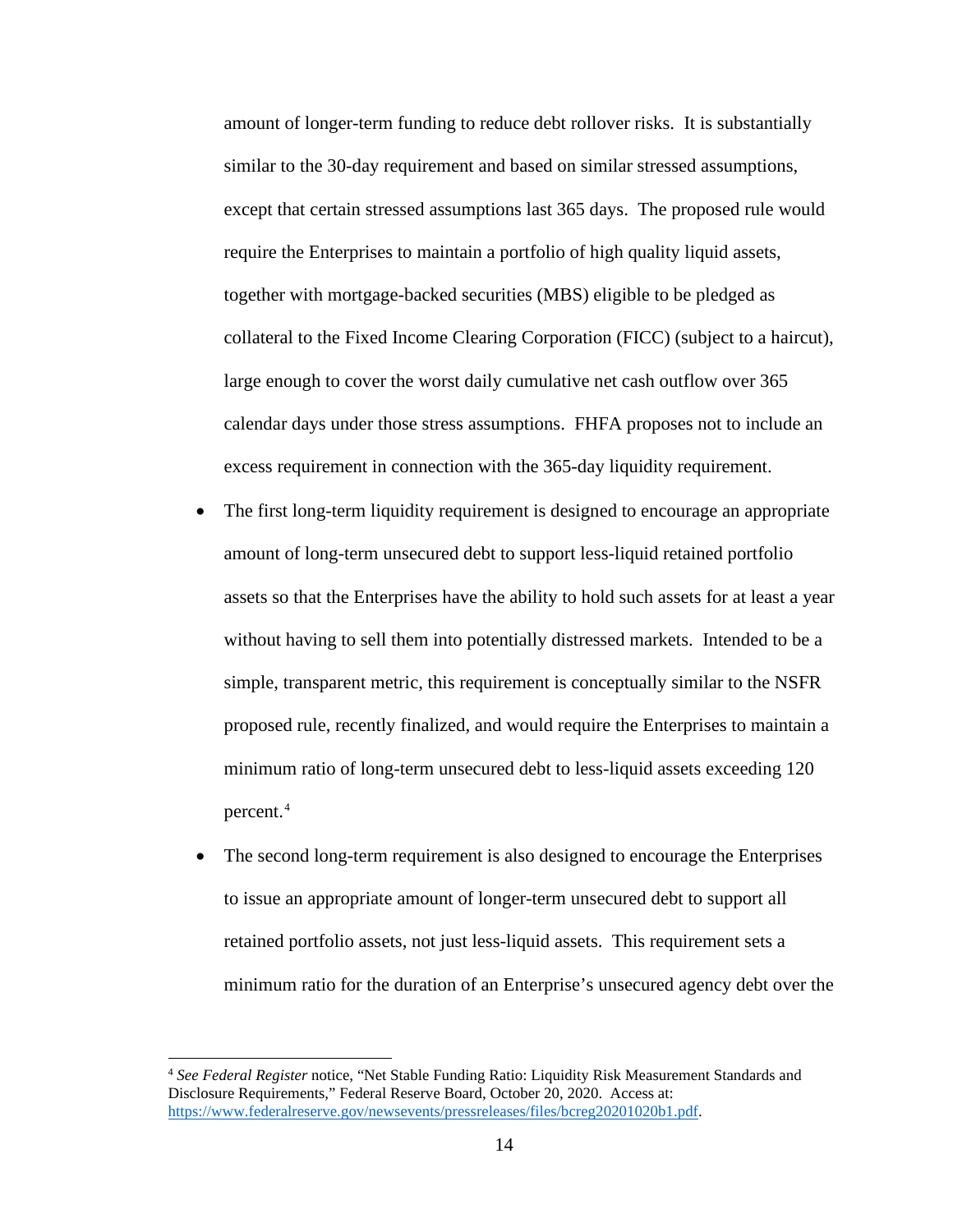duration of all its retained portfolio assets and requires that such ratio exceed 60 percent.

As described earlier, the proposed rule's four quantitative minimum liquidity requirements build upon the U.S. banking supervision framework. These new liquidity and funding requirements also build upon existing Enterprise board liquidity risk limits and methodologies used by the Enterprises to assess exposures to contingent liquidity events but are more conservative than the Enterprises' existing board risk limits.The proposed rule would also complement existing FHFA supervisory guidance provided in AB 2018-06, and add to FHFA's standards for safe and sound operations for the Enterprises as set forth in the PMOS.

Given that the Enterprises do not have access to the Federal Reserve Discount Window or a stable customer deposit base, FHFA proposes to define high quality liquid assets as: (i) Cash held in a Federal Reserve account; (ii) U.S. Treasury securities; (iii) Short-term secured loans through U.S. Treasury repurchase agreements that clear through the FICC or are offered by the Federal Reserve Bank of New York; and (iv) A limited amount of unsecured overnight deposits with eligible U.S. banks.

For purposes of the 365-day liquidity requirement only, FHFA proposes to allow the Enterprises to augment the high quality liquid asset portfolio discussed above with cash inflows from pledging FICC-eligible collateral using a repurchase agreement that clears through the FICC as a source of cash to meet the 365-day requirement.

The enterprise-wide cumulative net cash flows includes all daily inflows and outflows of cash from any corporate source and use (as detailed below) and includes, but is not limited to, mortgage operations that use cash, like MBS payments to investors,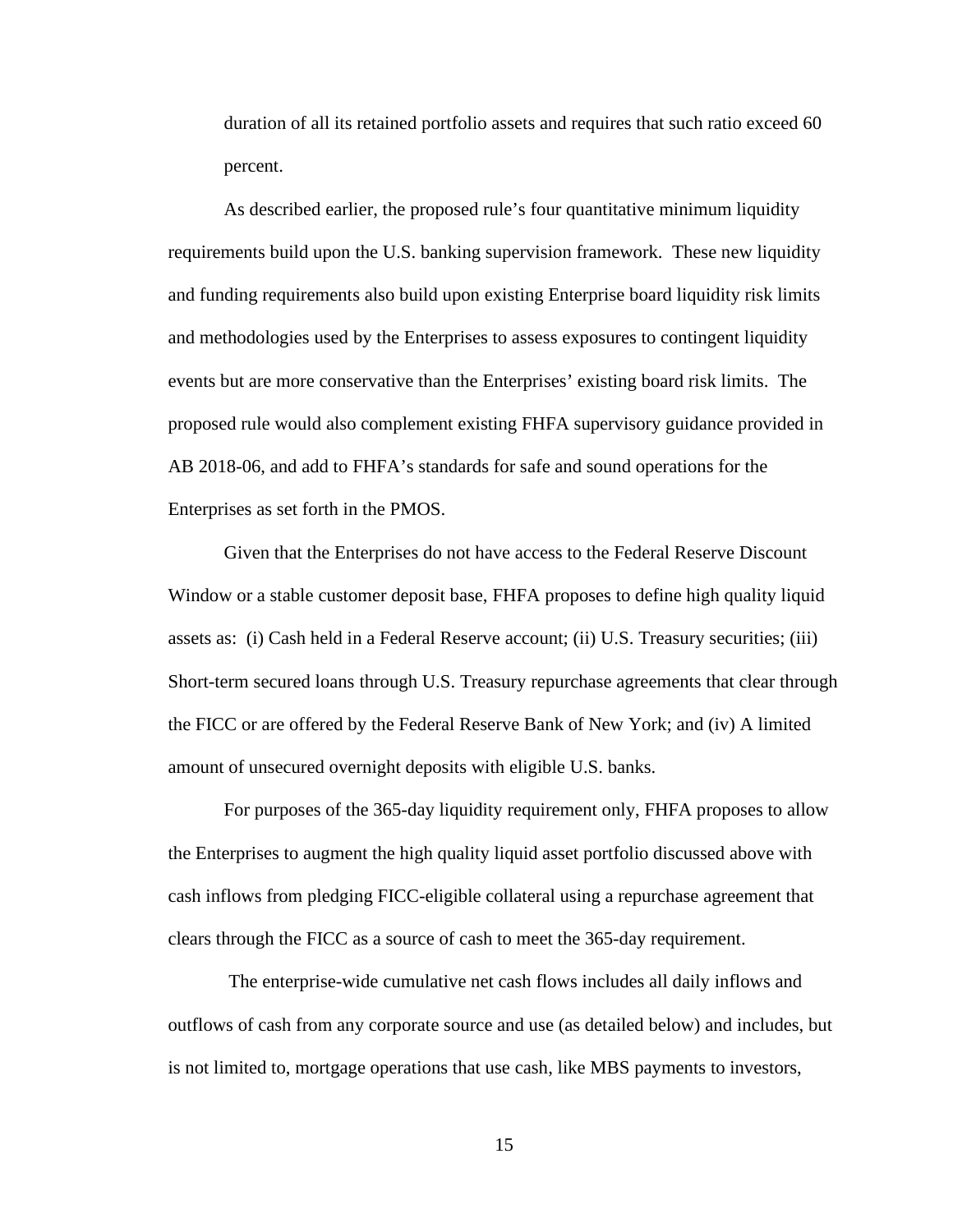repayment to servicers for advances of principal and interest (P&I), advancement of P&I to MBS investors, the daily purchase of loans, and any other uses of cash and excludes any cash inflows from expected unsecured debt issuance.

As further described below, the measure of the enterprise-wide cumulative daily net cash flows is meant to include certain stress events experienced during the recent financial crisis, and to position the Enterprises to continue to provide mortgage market liquidity through such stresses. These stressed cash flow assumptions included in the proposed rule take into account the potential impact of idiosyncratic and market-wide shocks, including those that would result in: (1) A complete loss of the Enterprise's ability to issue unsecured debt during the relevant period; (2) An increased cash outflow associated with additional daily single-family and multifamily cash window or whole loan conduit purchases to support the mortgage market, particularly small lenders, during a crisis; (3) A decreased cash inflow due to the assumed increase in the number of borrowers who fail to make their scheduled principal, interest, tax, and insurance payments to the servicers under a stressed economic environment; (4) An increased cash outflow requirement to fund delinquent loan buyouts under a stressed economic environment; (5) An increased cash outflow based on the Enterprise's best estimate of the collateral needed to be posted to support FICC-related activities for the next month; (6) An increased cash outflow from unscheduled draws on committed liquidity facilities that the Enterprises have provided to their clients related to variable-rate demand bonds; and (7) A decreased cash inflow due to the assumed failure of the Enterprise's five top nonbank servicers by unpaid principal balance (UPB) to make timely principal, interest, and tax, and insurance payments to the Enterprises during the next month under a stressed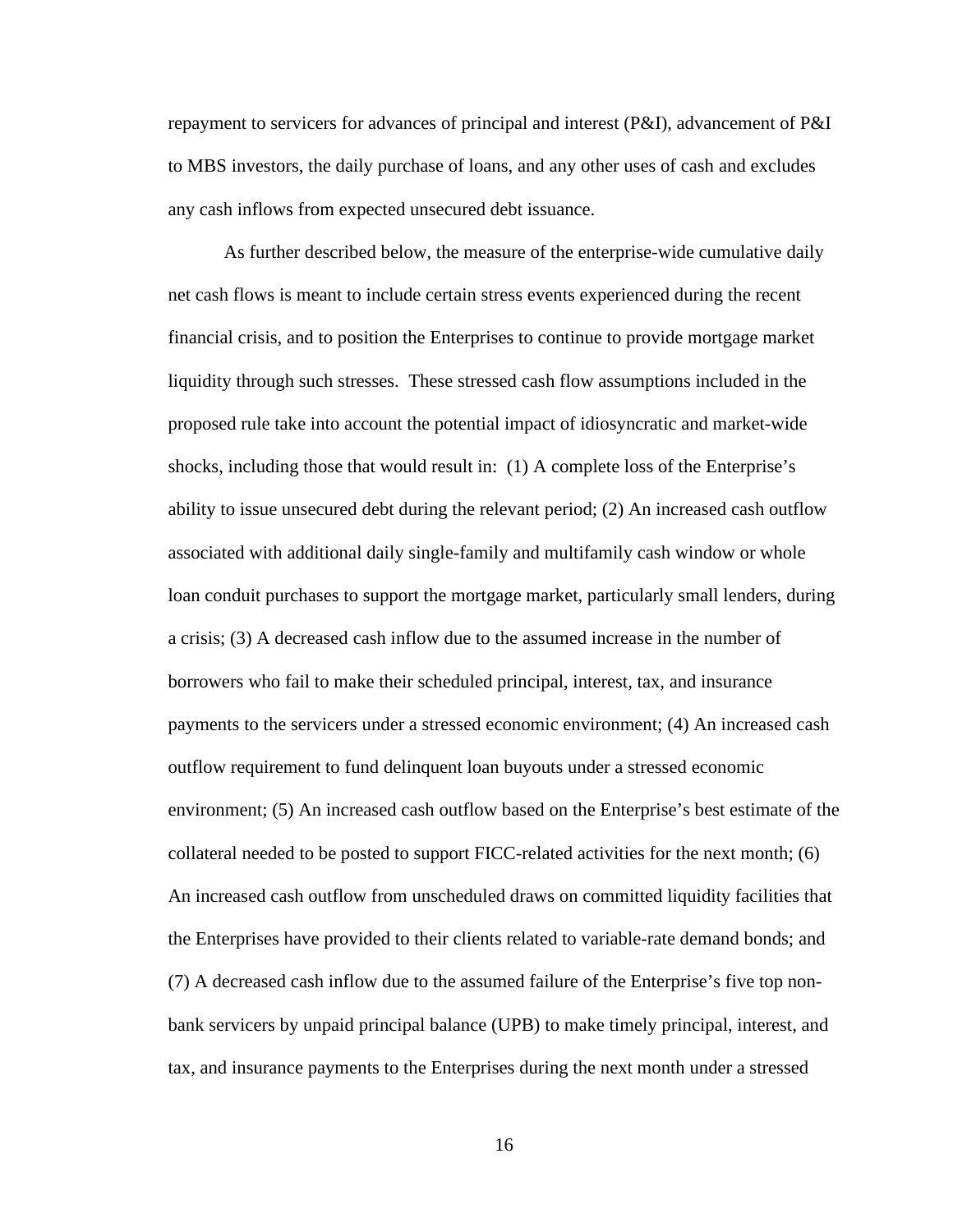economic environment. To determine decreased cash inflows and increased cash outflows due to higher numbers of delinquent borrowers and to higher loan buy-out from MBS trusts, the proposed rule would require the Enterprises to formulate their projections assuming stressed conditions corresponding to the more severe of FHFA's Dodd-Frank Act Stress Test (DFAST) assumptions or other supervisory stress assumptions as ordered by FHFA.

The proposed rule also sets forth two long-term liquidity and funding requirements. The objective of these two liquidity and funding requirements is to reduce unsecured debt rollover risk, ensure that the Enterprises maintain sufficient long-term unsecured debt so they do not have to sell less-liquid assets into distressed markets, incent the Enterprises to issue an appropriate amount of long-term unsecured debt, and incent the Enterprises to reduce the amount of less-liquid assets funded by unsecured debt held within the retained portfolio that are not eligible collateral for the FICC.

The proposed rule, as described below, would require each Enterprise to report to FHFA its compliance with the four liquidity requirements daily, along with additional information regarding its liquidity position and assumptions as specified by FHFA. The Enterprises shall submit such reports at the close of each business day, treated as Day 0, reflecting the liquidity positions and other required information as of 6 p.m. EST on Day 0. Such reports shall include, at a minimum, the key stress scenario assumptions discussed below, including a summary of the respective cash flows and other significant information and any other assumptions used to calculate the four liquidity requirements. In some cases, this may require supplemental reports to explain individual key stress cash flows, like the purchases of delinquent loans out of pools, the purchases of cash window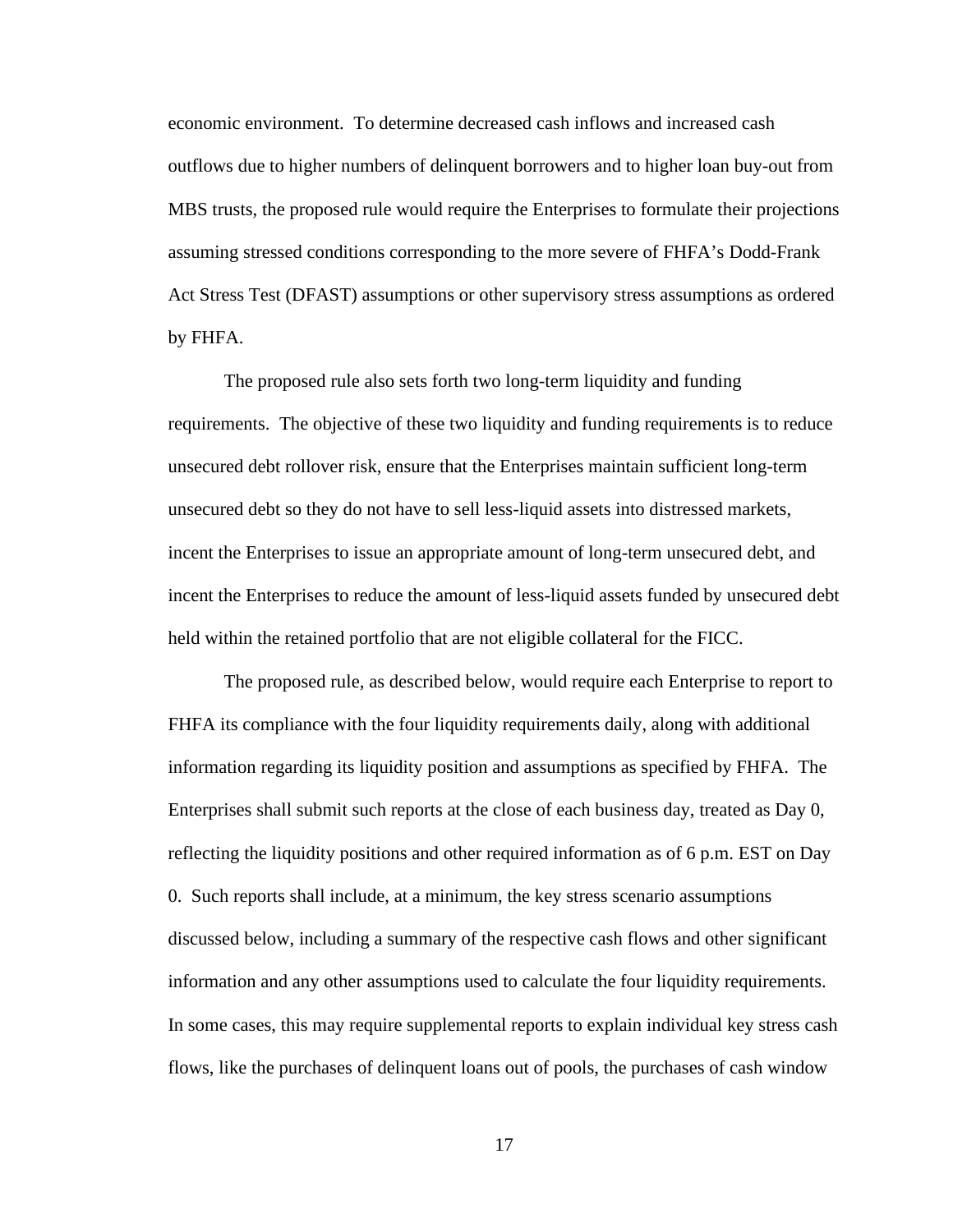and whole loan conduit loans and the reduced cash flows arising from increased numbers of delinquent borrowers not making scheduled principal, interest, tax, and insurance payments.

The proposed rule would require daily minimum liquidity reporting about the short-term, intermediate-term and long-term liquidity and funding profile of the Enterprises to management, and to FHFA supervisory personnel. FHFA, by order, may require supplemental reporting. With this information, the Enterprise's management and supervisors would be better able to assess the Enterprise's ability to meet its projected liquidity needs during periods of liquidity stress; take appropriate actions to address liquidity needs; and, in situations of failure, implement an orderly resolution of the Enterprise.

As noted above, for the 30-day requirement the proposed rule would require the Enterprises to maintain a high quality liquid asset portfolio sufficient in size to meet the highest cumulative net cash need, plus an additional \$10 billion excess amount. FHFA recognizes that certain market circumstances, for example, may require that an Enterprise be provided flexibility to meet a reduced 30-day liquidity minimum in order to fund severe stress liquidity needs and to support continued liquidity in the secondary mortgage markets. Therefore, the proposed rule would provide for temporary reductions in minimum liquidity requirements to address economic or market stress conditions. Specifically, it would provide for FHFA to make a determination that, due to economic or market conditions, temporary adjustments to reduce the minimum liquidity requirements are appropriate to address those conditions. FHFA's exercise of this authority would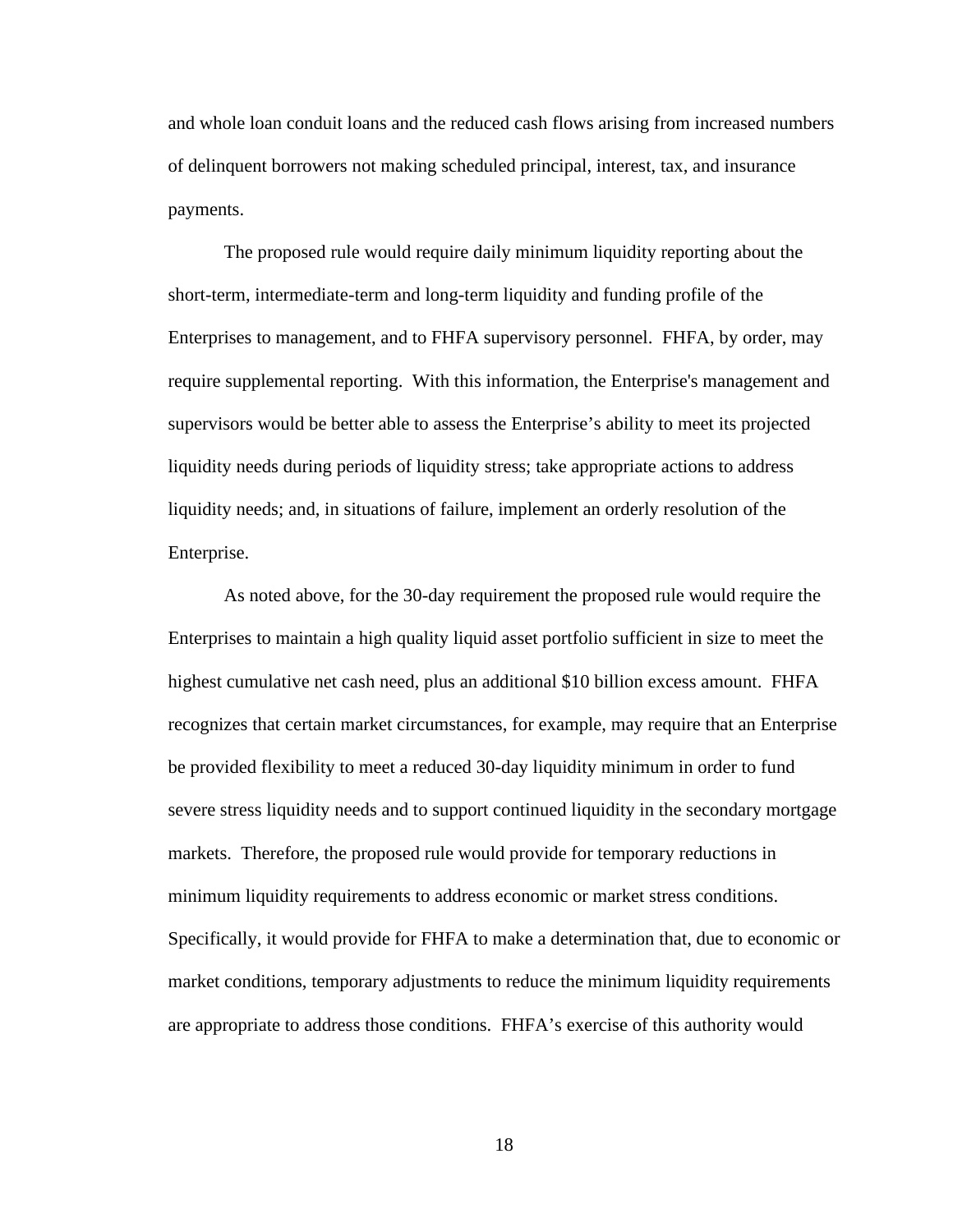further Enterprise public purposes in supporting secondary mortgage market liquidity consistent with safety and soundness.

The proposed rule would also, as described below, establish a supervisory framework to address Enterprise liquidity shortfalls and non-compliance with the minimum liquidity requirements when an Enterprise's 30-day liquidity coverage metric falls below the \$10 billion excess requirement or any of the other three liquidity and funding requirements.

Under the proposed rule, an Enterprise would be required to notify FHFA on any business day that any of the four liquidity requirements is not met, triggering a requirement for the Enterprise to submit a plan for approval to FHFA to achieve compliance, unless FHFA instructs otherwise. Alternatively, if FHFA determines that the Enterprise is otherwise non-compliant with the requirements of this part, FHFA may also require the Enterprise to submit a plan to achieve compliance. FHFA may take additional supervisory or enforcement action at its discretion to address Enterprise non-compliance.

In addition, if FHFA determines that, due to economic, market, or Enterprisespecific circumstances, temporary modified Enterprise liquidity and funding requirements above those established under this part are necessary or appropriate for an Enterprise, a process would be available to modify the minimum requirements. In such an instance, FHFA will notify the Enterprise in writing of the proposed modified Enterprise liquidity and funding requirements and provide the Enterprise with an opportunity to respond before making a determination as set forth in proposed § 1241.31.

These procedures, which are described in further detail in this preamble, are intended to enable FHFA to monitor and respond appropriately to the particular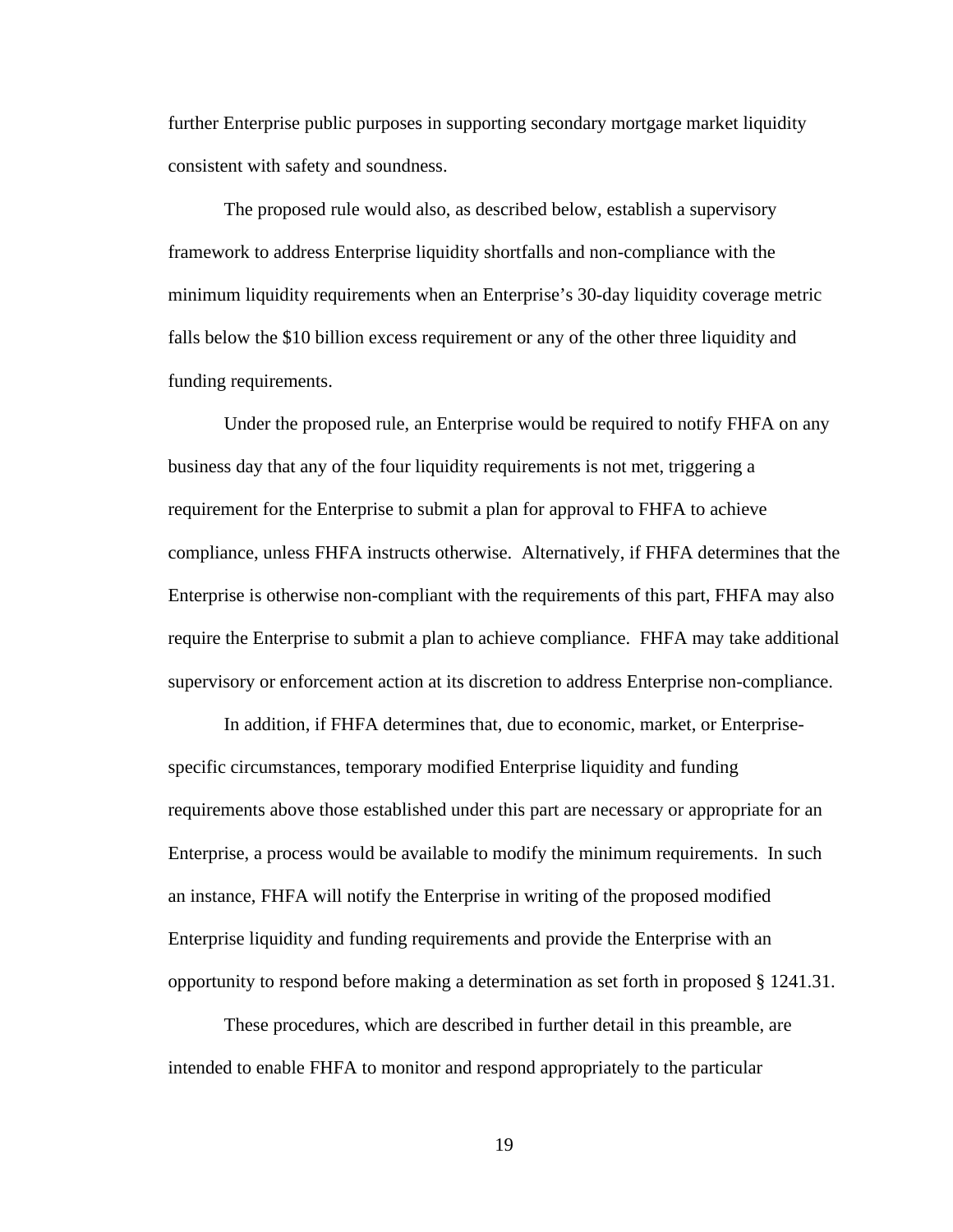economic, market, or Enterprise-specific circumstances requiring an adjustment to the minimum liquidity requirements. FHFA invites public comment on all aspects of the proposed procedures for FHFA to respond timely and appropriately to address economic, market, Enterprise-specific, or other circumstances affecting Enterprise liquidity, safety and soundness, and ability to meet their public purposes.

The proposed rule's four liquidity requirements would use Enterprise projections based on stressed market assumptions. While the short-term and intermediate-term liquidity requirements would impose specific stress assumptions, FHFA expects the Enterprises to maintain robust stress testing frameworks that incorporate additional scenarios, like lower rate environments that might trigger calling debt. The Enterprises should use these additional scenarios in conjunction with the proposed rule's liquidity requirements to appropriately determine their board and management liquidity and funding buffers. FHFA notes that the four proposed liquidity requirements are minimum requirements, and that organizations like the Enterprises that pose systemic risk to the U.S. financial system, or whose liquidity stress testing indicates a need for higher liquidity and funding buffers, may need to take additional steps beyond meeting the proposed rule's minimum requirements in order to meet supervisory expectations for safe and sound operation.

Moreover, nothing in the proposed rule would limit the authority of FHFA under any other provision of law or regulation to take supervisory or enforcement actions, including actions to address unsafe or unsound practices or conditions, deficient liquidity levels, or violations of law.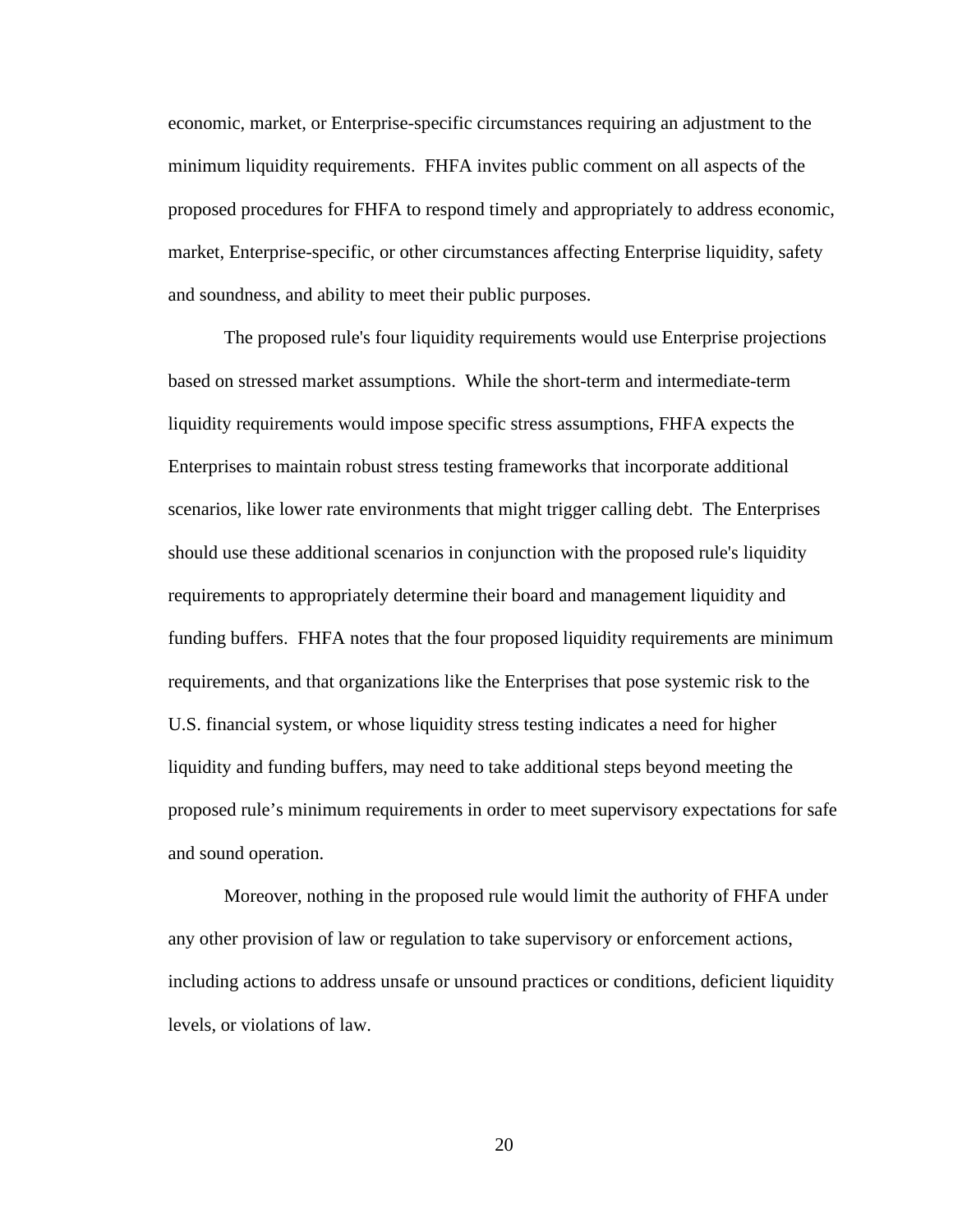The proposed rule, once finalized, would be effective as of September 2021. FHFA requests comment on all aspects of the proposed rule, including comment on the specific issues raised throughout this preamble. FHFA requests that commenters provide detailed qualitative or quantitative analysis, as appropriate, as well as any relevant data and impact analysis to support their positions.

# **II. Liquidity and Funding Requirements**

As discussed above, the proposed rule would establish four quantitative liquidity requirements for the Enterprises, as well as certain qualitative requirements for risk management practices. The four quantitative liquidity requirements would be measured daily and supported by detailed management reporting:

• A short-term 30-day liquidity requirement based on: (i) The Enterprise's highest cumulative daily net cash outflows over 30 calendar days under certain specified stressed market assumptions, including a complete inability to issue debt; and (ii) An excess requirement in the amount of \$10 billion;

• An intermediate 365-day liquidity requirement based on the Enterprise's highest cumulative daily net cash outflows over 365 calendar days under certain specified stressed market assumptions, including a complete inability of the Enterprises to issue debt;

• A simple long-term liquidity and funding requirement based on the amount of an Enterprise's long-term unsecured debt divided by the amount of its less-liquid assets, as defined below; and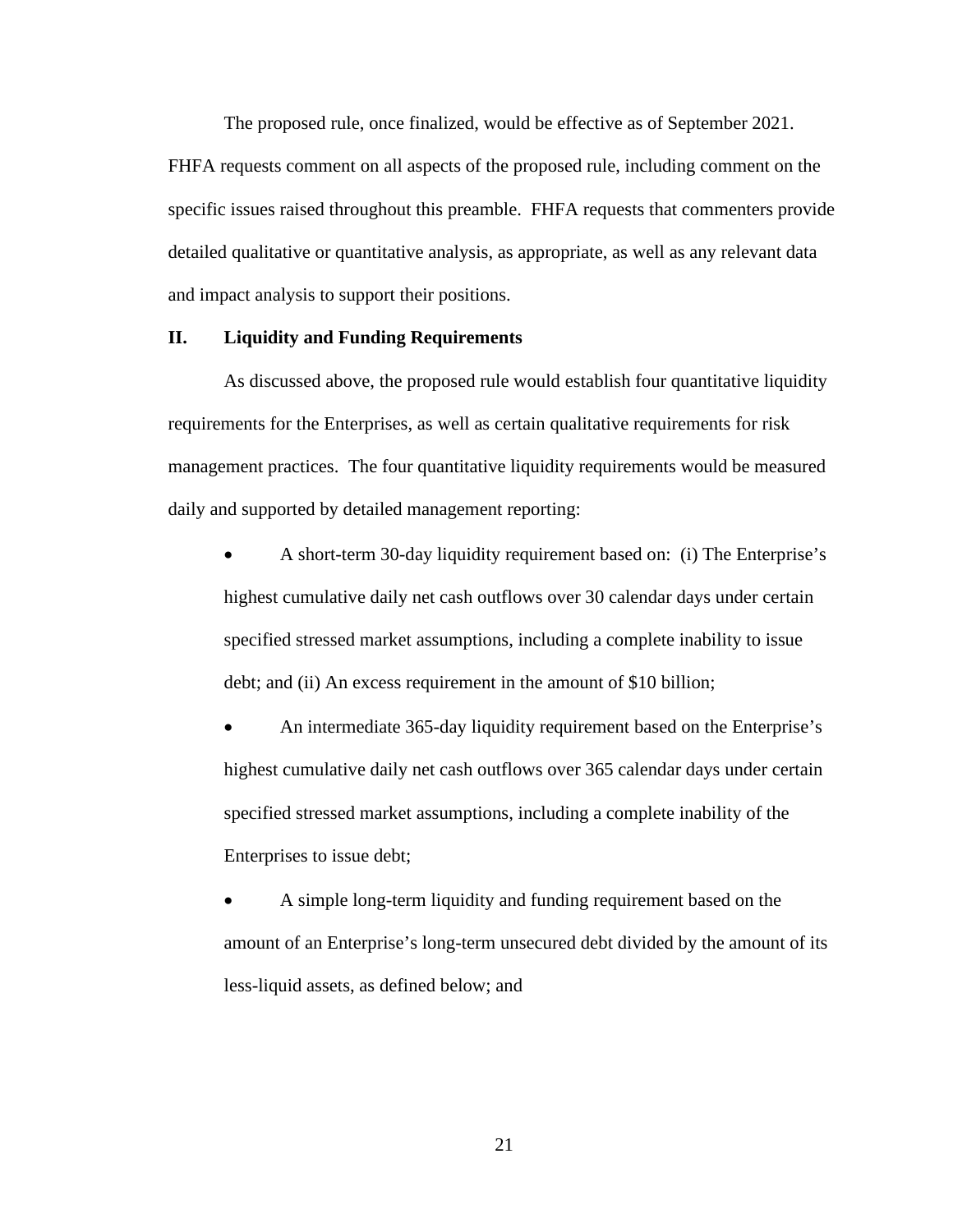• A second, model-based long-term liquidity and funding requirement based on an Enterprise's spread duration of its unsecured debt divided by the spread duration of its retained portfolio assets.

The short-term and intermediate-term requirements are cashflow based and will be discussed in this section II.A, while the two long-term liquidity and funding requirements are calculated based on defined ratios discussed in section II.B.

#### **A. Short-term and Intermediate Term Liquidity Requirements**

The purpose of these cashflow-based requirements is to establish minimum shortterm (discussed throughout as the 30-day requirement) and intermediate-term (discussed throughout as the 365-day requirement) liquidity requirements for the Enterprises. These two requirements are determined based on cash flows under a series of stress assumptions including, among other things, that the Enterprises are unable to access the debt markets for an extended period and, as a result, must fund their enterprise-wide net cash needs, including funding mortgage operations, with an appropriately sized portfolio of high quality liquid assets, as defined below.

# **1. High Quality Liquid Assets**

Given the lack of Enterprise access to the discount window at any Federal Reserve Bank and the need to provide mortgage market liquidity in a crisis, FHFA proposes to significantly limit those assets that qualify as high quality liquid assets for the liquidity portfolio under this proposed rule. As a result, FHFA proposes that high quality liquid assets be limited to cash held in a Federal Reserve bank account, U.S. Treasury securities, U.S. Treasury repurchase agreements where the Enterprise lends cash secured by U.S. Treasury securities cleared through the FICC or as offered by the Federal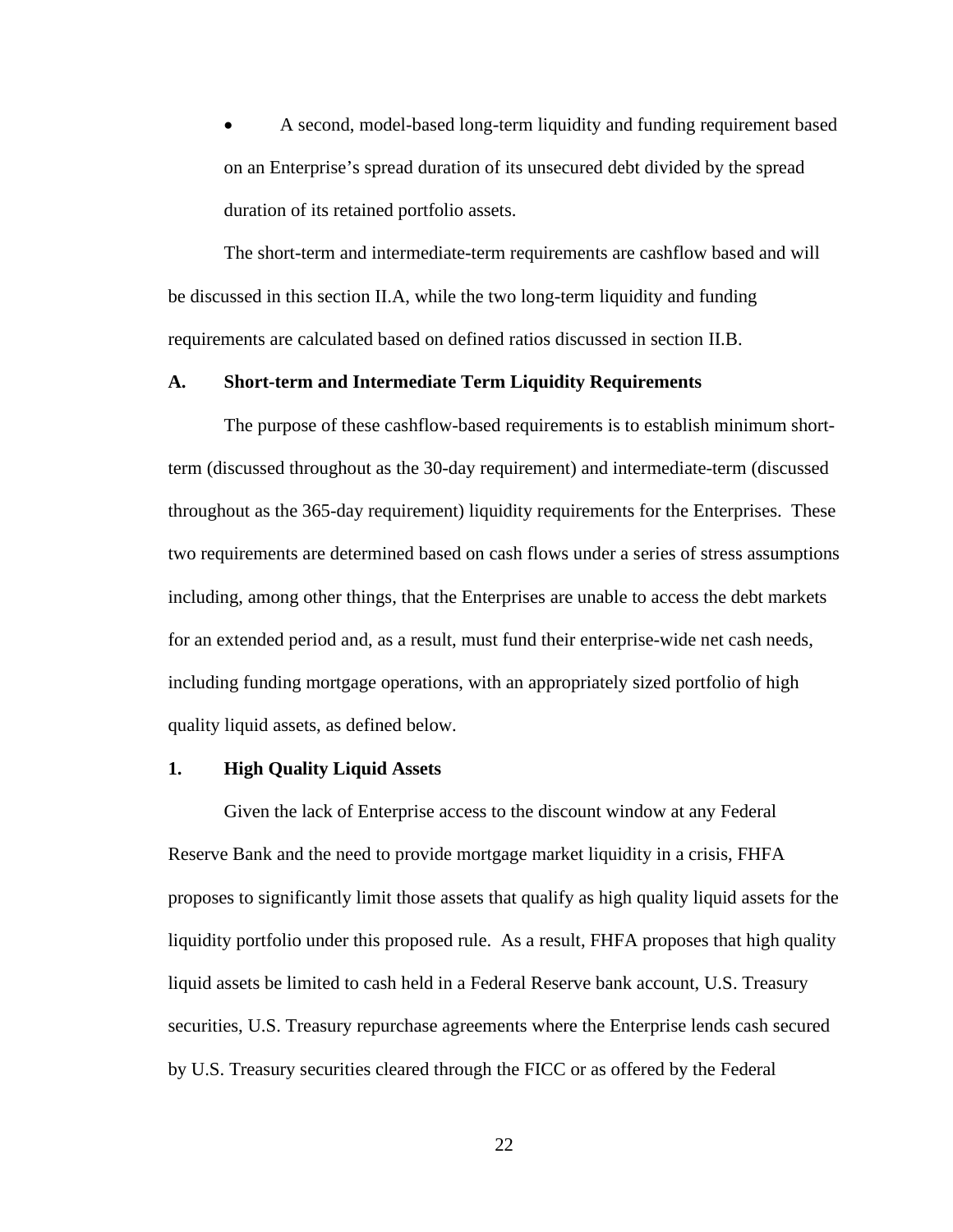Reserve Bank of New York, and a limited amount of unsecured overnight bank deposits with eligible U.S. banks.

To be included in high quality liquid assets, an asset would be required to be unencumbered as provided under the proposed rule. First, the asset must be free of legal, regulatory, contractual, or other restrictions on the ability of an Enterprise to monetize the asset. FHFA believes that, as a general matter, high quality liquid assets should only include assets that could be converted easily into cash. Second, the asset cannot have been pledged, explicitly or implicitly, to secure or provide credit-enhancement to any transaction.

# **a. Federal Reserve Bank Balances**

In the United States, Federal Reserve Banks are generally authorized under the Federal Reserve Act to maintain balances only for "depository institutions" and for other limited types of organizations, like the Enterprises. Under the proposed rule, all balances the Enterprises maintain at a Federal Reserve Bank would be considered a high quality liquid asset.

#### **b. U.S. Treasury Securities**

The proposed rule would include the fair market value of securities issued by, or unconditionally guaranteed as to the timely payment of principal and interest by, the U.S. Treasury. U.S. Treasury securities have exhibited high levels of liquidity even in times of extreme stress to the U.S. financial system, and typically are the securities that experience the most "flight to quality" when investors react in a crisis.

FHFA proposes that U.S. Treasury securities qualify as a high quality liquid asset because they are easily and immediately convertible into cash during times of market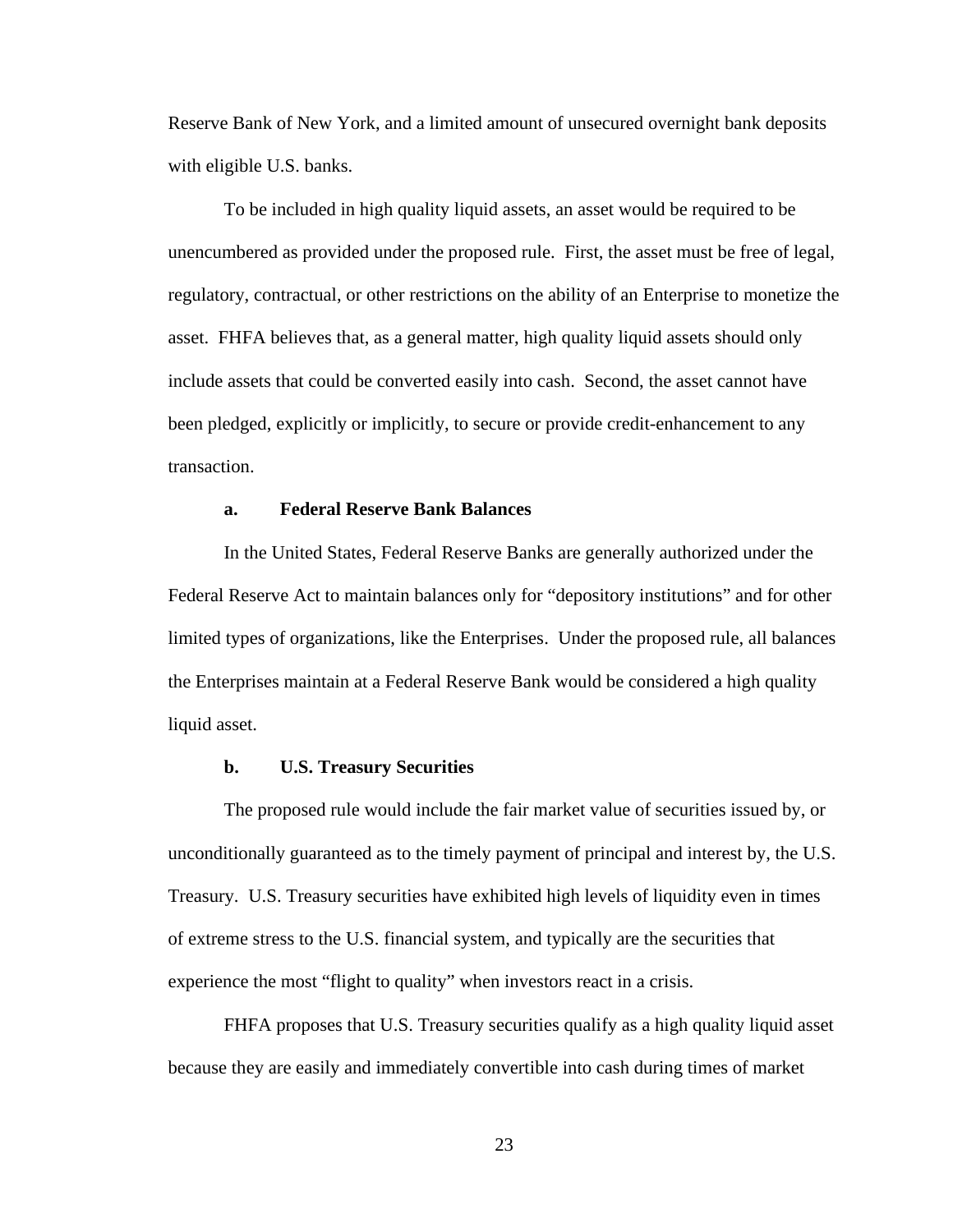stress. U.S. Treasury securities have active outright sale or repurchase agreement markets at all times with significant diversity in market participants as well as high volume. U.S. Treasury securities have exhibited this market-based liquidity characteristic historically, including evidence during the 2008 financial crisis and the more recent 2020 COVID-19-related financial market stress. Even during these recent crises, U.S. Treasury securities demonstrated low bid-ask spreads, high trading volumes, a large and diverse number of market participants, and other factors. Diversity of U.S. Treasury security market participants, on both the buy and sell sides, is particularly important because it tends to reduce market concentration and is a key indicator that a market will remain liquid. Also, the presence of multiple committed market makers in U.S. Treasury securities is another sign that a market is liquid.

#### **c. U.S. Treasury Repurchase Agreements Cleared through the FICC**

The proposed rule would allow the Enterprises to treat certain secured loans backed by U.S. Treasury securities as highly liquid assets. Specifically, if the Enterprise lends cash secured by U.S. Treasury securities in a repurchase agreement cleared through the FICC (FICC Treasury repurchase agreements) then it may treat those assets as highly liquid. As the collateral backing investments in FICC Treasury repurchase agreements is legally allowed to be rehypothecated, the proposed rule assumes that the FICC Treasury repurchase agreements are fungible with U.S. Treasury securities and would be counted as such. The proposed rule limits any such investment in FICC Treasury repurchase agreements to those with a remaining maturity term no longer than the greater of: (i) 15 days; or (ii) The number of days until the next agency Uniform Mortgage Backed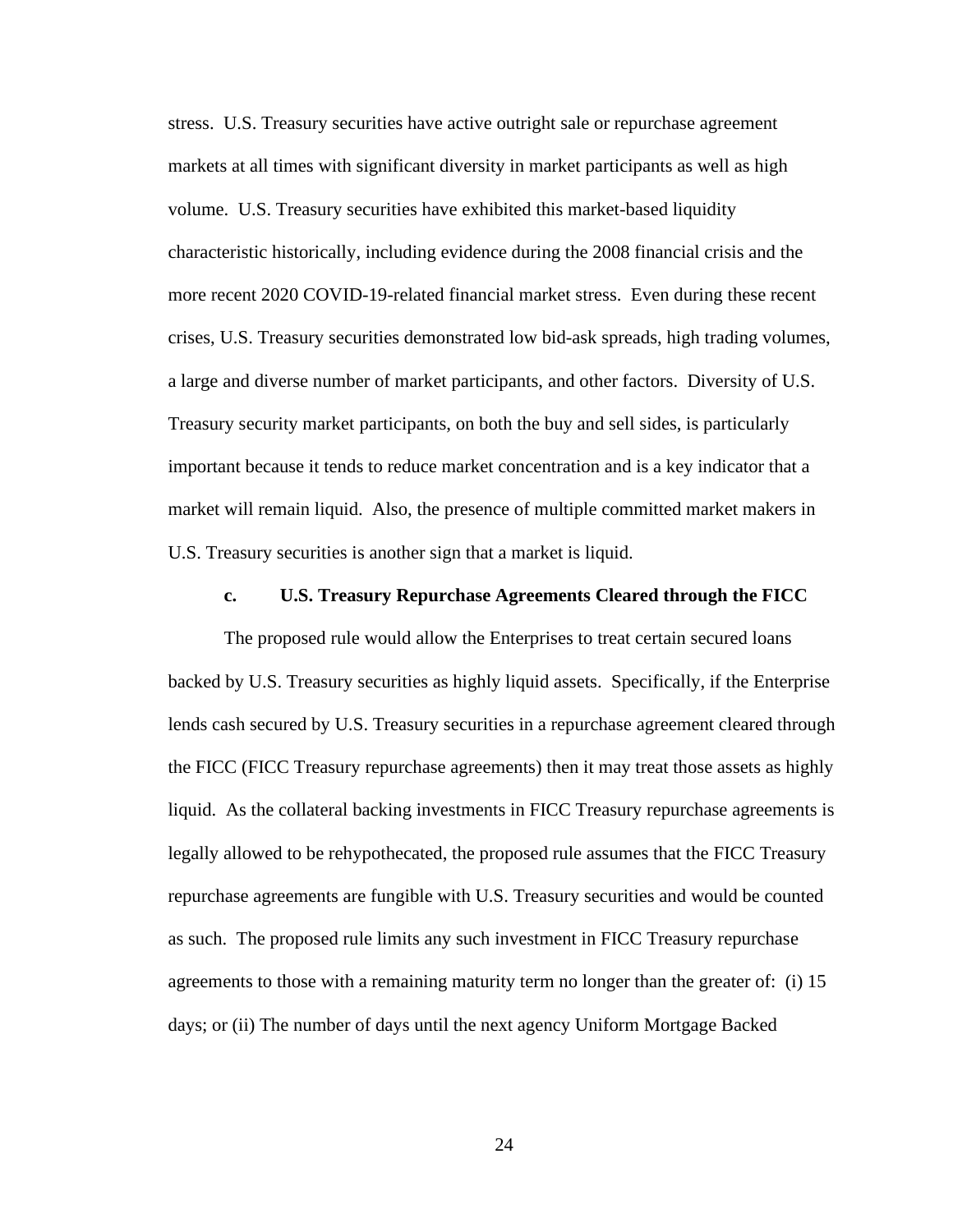Security (UMBS) principal and interest payment date which is typically on, or the next business day after, the  $25<sup>th</sup>$  $25<sup>th</sup>$  $25<sup>th</sup>$  day of the month.<sup>5</sup>

Under the proposed rule, for collateral received in FICC Treasury repurchase agreements where the Enterprise has rehypothecation rights to withdraw the asset without remuneration at any time during a 30 calendar-day stress period, such collateral if rehypothecated would be included in high quality liquid assets. If the collateral can be substituted with non-U.S. Treasury securities, then the Enterprises cannot count them as high quality liquid assets.

In addition, the Federal Reserve Bank of New York offers a program whereby the Enterprises are eligible to lend cash supported by repurchase agreements backed by U.S. Treasury securities. If an Enterprise lends cash in a secured transaction through this Federal Reserve Bank of New York reverse repurchase agreement program, the proposed rule would allow the Enterprise to treat these as high quality liquid assets. The proposed rule would similarly limit the maturity of secured lending transactions to the greater of 15 days or the number of days until the next agency UMBS principal and interest payment date.

# **d. Overnight Unsecured Deposits in Eligible banks**

The proposed rule would allow the Enterprises to include as high quality liquid assets a limited amount of unsecured overnight bank deposits provided they are held at a U.S. bank that is subject to quarterly reporting under the Federal Reserve System's FR Y-15 reporting requirements and has at least \$250 billion in assets. FHFA believes these overnight deposits can be readily transferred to the Enterprises' Federal Reserve bank

<span id="page-24-0"></span><sup>5</sup> Appropriate adjustment should be made for the number of days for non-UMBS MBS, such as MBS backed by adjustable rate mortgages and non-exchanged Freddie Mac Participation Certificates (PCs).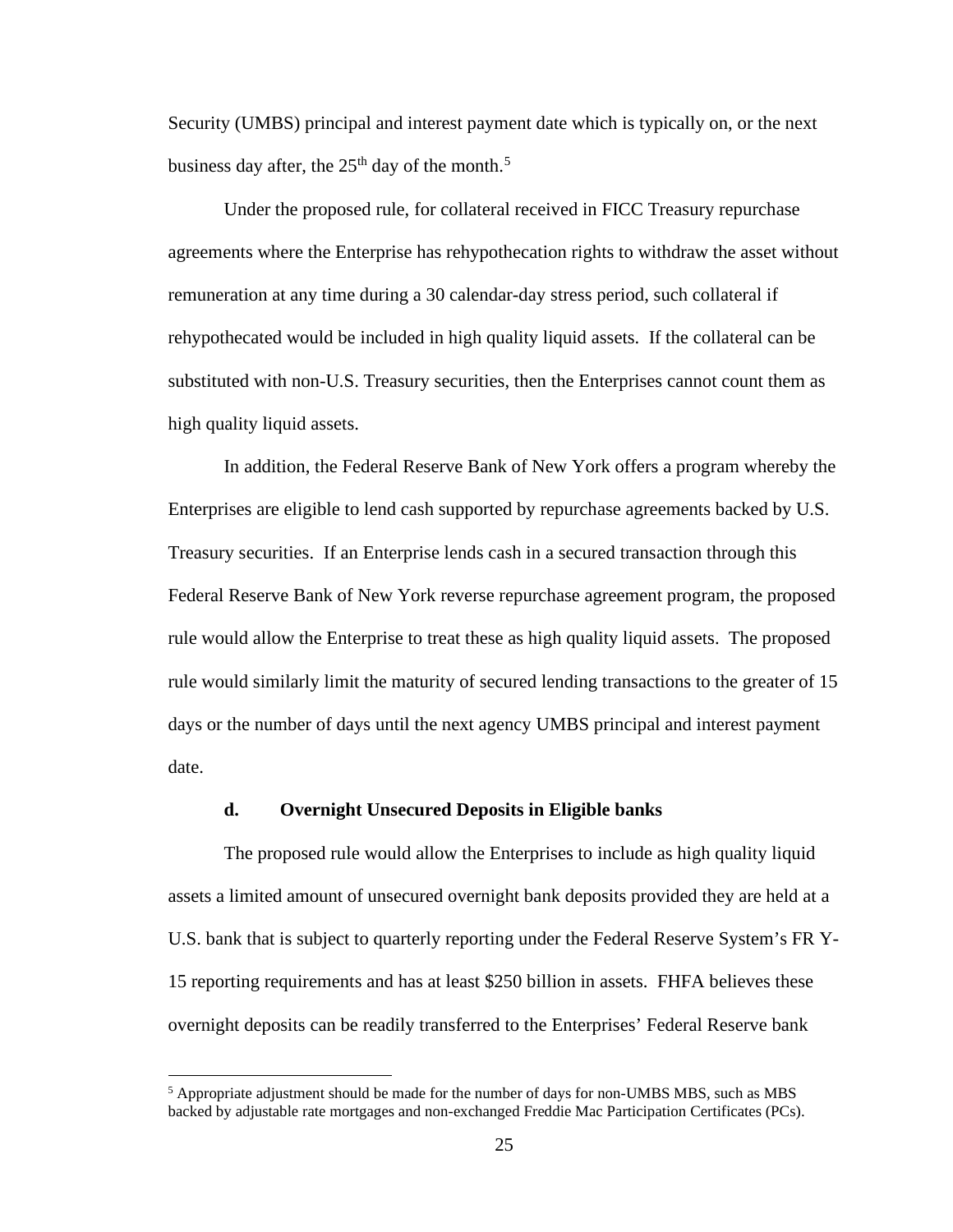accounts early the following morning, which can help the Enterprises better manage intra-day funding requirements. The proposed rule would limit such overnight deposits to a maximum of \$10 billion and require that each Enterprise have adequate single-name counterparty credit risk limits in place.

Question 1. Is allowing any amount of unsecured overnight deposits to qualify as highly liquid assets appropriate? If so, is the limitation to banks that are subject to the Federal Reserve Systems' FR Y-15 reporting requirements and have at least \$250 billion in assets appropriate? Would greater or lesser restrictions be appropriate?

#### **2. Non-Allowable Investments and Wrong-way Risk**

The proposed rule intentionally limits Enterprise investment in non-mortgage related investments to those high quality liquid assets discussed above. In addition, certain assets that may be highly liquid under normal conditions could experience "wrong-way" risk and could become less liquid during a period of stress and would not be appropriate for consideration as high quality liquid assets. Wrong-way risk is commonly defined as the risk that occurs when exposure to a counterparty is adversely correlated with the credit quality of that counterparty." Securities issued or guaranteed by the Enterprises have been more prone to lose value and, as a result, become less liquid and lose value in times of liquidity stress due to the high correlation between the health of the Enterprises and the health of the housing markets generally. This correlation was evident during the 2008 financial crisis, as most Enterprise unsecured debt and Enterprise MBS traded at significant discounts for a prolonged period. Because of this high potential for wrong-way risk, the proposed rule would exclude assets issued by the Enterprises from high quality liquid assets.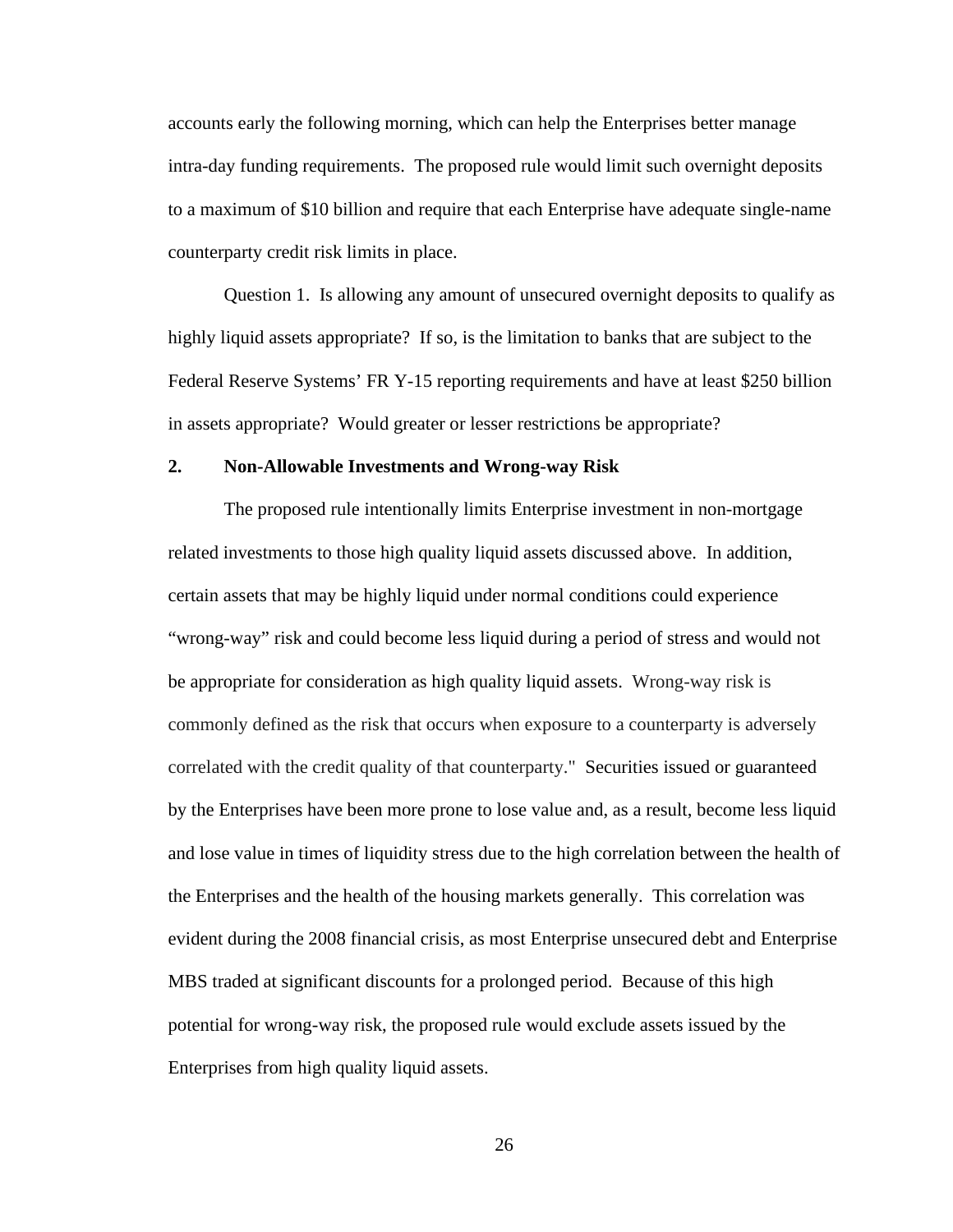FHFA understands that most securities issued and guaranteed by the Enterprises consistently trade in very large volumes and generally have been highly liquid. However, the Enterprises remain privately owned corporations, and their obligations do not have the explicit guarantee of the full faith and credit of the United States. The U.S. banking regulatory agencies have long held the view that obligations of the Enterprises should not be accorded the same treatment as obligations that carry the explicit guarantee of the U.S. government and, under the U.S. banking regulatory agencies' capital regulations, have currently and historically assigned a 20 percent risk weight to their obligations and guarantees, rather than the zero percent risk weight assigned to securities guaranteed by the full faith and credit of the United States.

Similarly, the proposed rule does not allow the Enterprises to lend cash through repurchase agreements secured by agency MBS even through strong counterparties, like the FICC. Enterprise MBS, even short-term repurchase agreements secured by agency MBS, that may be highly liquid under normal conditions can experience wrong-way risk and could become less liquid during a period of stress. FHFA does not think it would be appropriate to consider agency MBS, or repurchase agreements backed by agency MBS, to be included as a high quality liquid asset for the 30-day liquidity requirement for the Enterprises.

Question 2. Does the proposed exclusion of repurchase agreements secured by agency MBS appropriately address the concerns expressed above? Are there other ways that FHFA could address those concerns, including wrong-way risk? If so, FHFA encourages commenters to provide historical evidence, including evidence during recent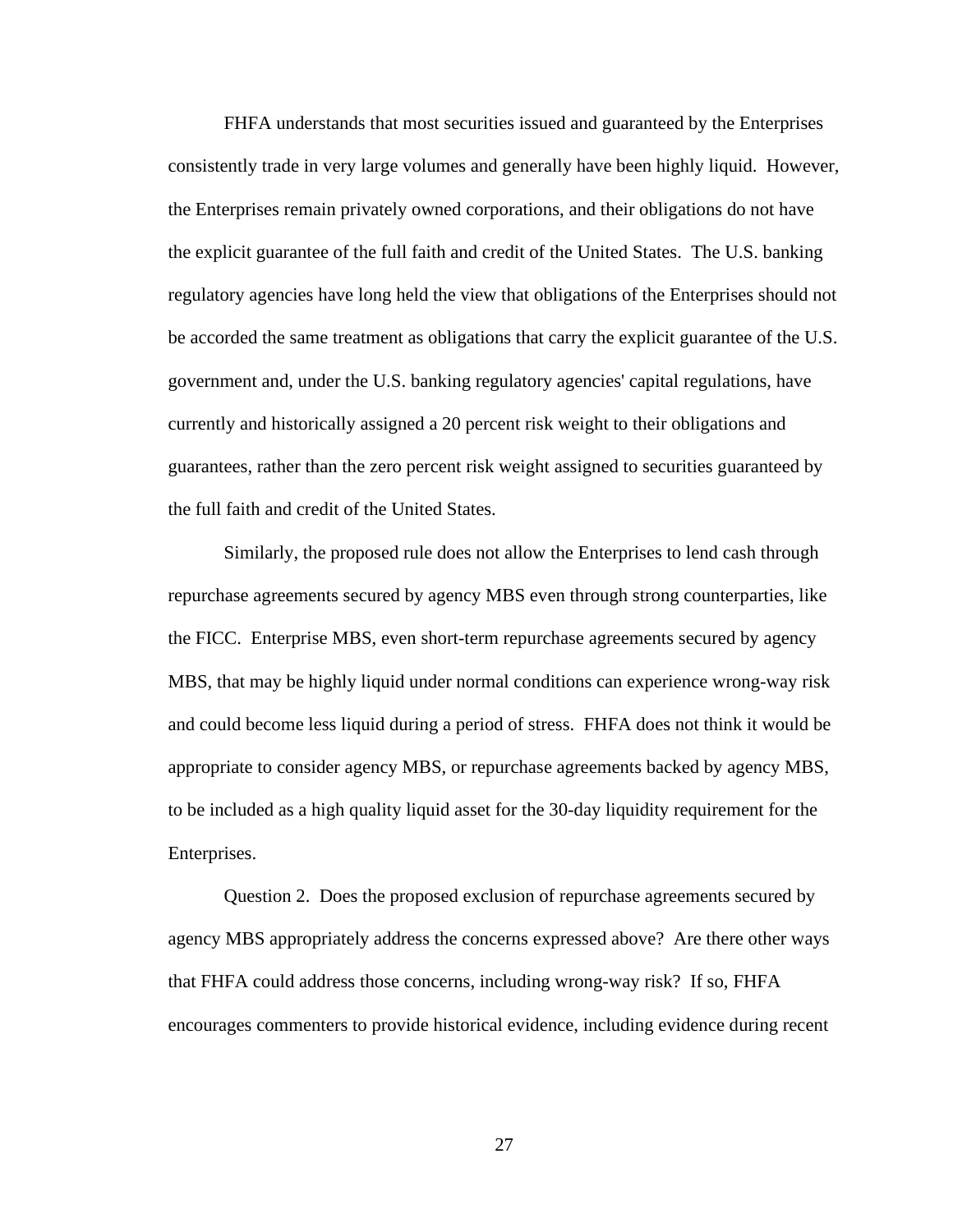periods of market liquidity stress, of low bid-ask spreads, high trading volumes, a large and diverse number of market participants, and other factors.

# **3. Operational Requirements for High Quality Liquid Assets**

Under the proposed rule, to be eligible to be included as a high quality liquid asset, an asset would need to meet the following operational requirements. These operational requirements are intended to better ensure that an Enterprise's high quality liquid assets can in fact be liquidated in times of stress. Several of these requirements relate to the monetization of an asset, by which FHFA means the receipt of funds from the outright sale of an asset or from the transfer of an asset pursuant to a repurchase agreement.

First, an Enterprise would be required to have the operational capability to monetize the high quality liquid assets. This capability would be demonstrated by: (1) Implementing and maintaining appropriate procedures and systems to monetize the asset at any time in accordance with relevant standard settlement periods and procedures; and (2) Periodically monetizing a sample of high quality liquid asset that reasonably reflects the composition of the covered company's total high quality liquid asset portfolio, including with respect to asset type, maturity, and counterparty characteristics. This requirement is designed to ensure an Enterprise's access to the market, the effectiveness of its processes for monetization, and the availability of the assets for monetization and to minimize the risk of negative signaling during a period of actual stress. FHFA would monitor the procedures, systems, and periodic sample liquidations through its supervisory process.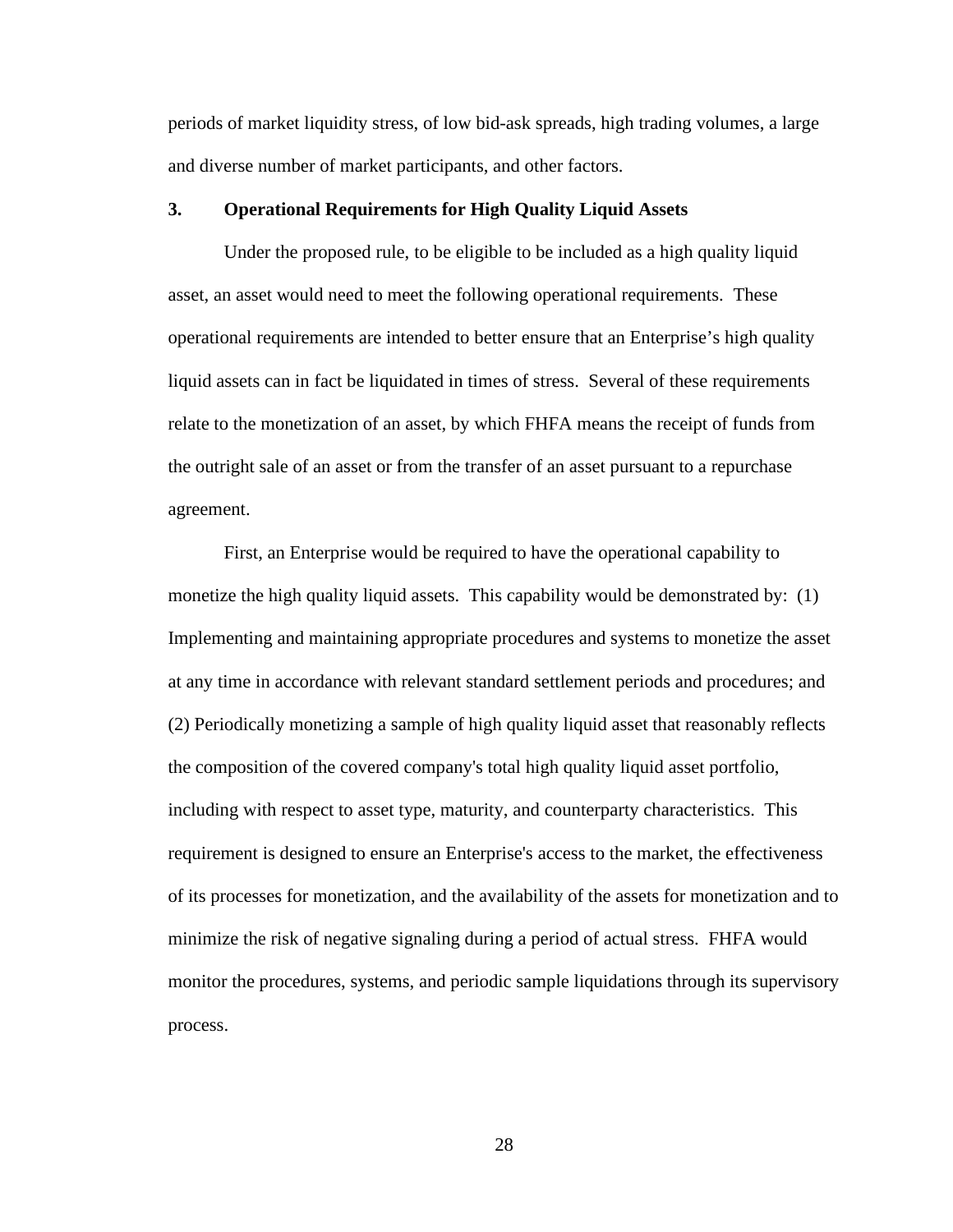Second, an Enterprise would be required to implement policies that require all high quality liquid assets to be under the control of the management function of the Enterprise that is charged with managing liquidity risk. To do so, an Enterprise would be required either to segregate the assets from other assets, with the sole intent to use them as a source of liquidity, or to demonstrate its ability to monetize the assets and have the resulting funds available to the liquidity risk management function without conflicting with another business or risk management strategy. This requirement is intended to ensure that a central function within the Enterprise has the authority and capability to liquidate high quality liquid asset to meet its obligations in times of stress without exposing the Enterprise to risks associated with specific transactions and structures. There were instances at specific firms during the 2008 financial crisis where unencumbered assets of the firms were not available to meet liquidity demands because the firms' treasury functions were restricted or did not have access to such assets.

Third, an Enterprise would be required to implement and maintain policies and procedures that determine the composition of the assets in its high quality liquid asset portfolio on a daily basis by: (1) Identifying where its high quality liquid assets are held by legal entity, geographical location, currency, custodial or bank account, and other relevant identifying factors; and (2) Determining that the assets included as high quality liquid assets for liquidity compliance continue to qualify as high quality liquid assets under the proposed rule.

FHFA notes that assets that meet the criteria of high quality liquid assets and are held by an Enterprise as "trading", "available-for-sale", or "held-to-maturity" can be included as high quality liquid assets, regardless of such designations.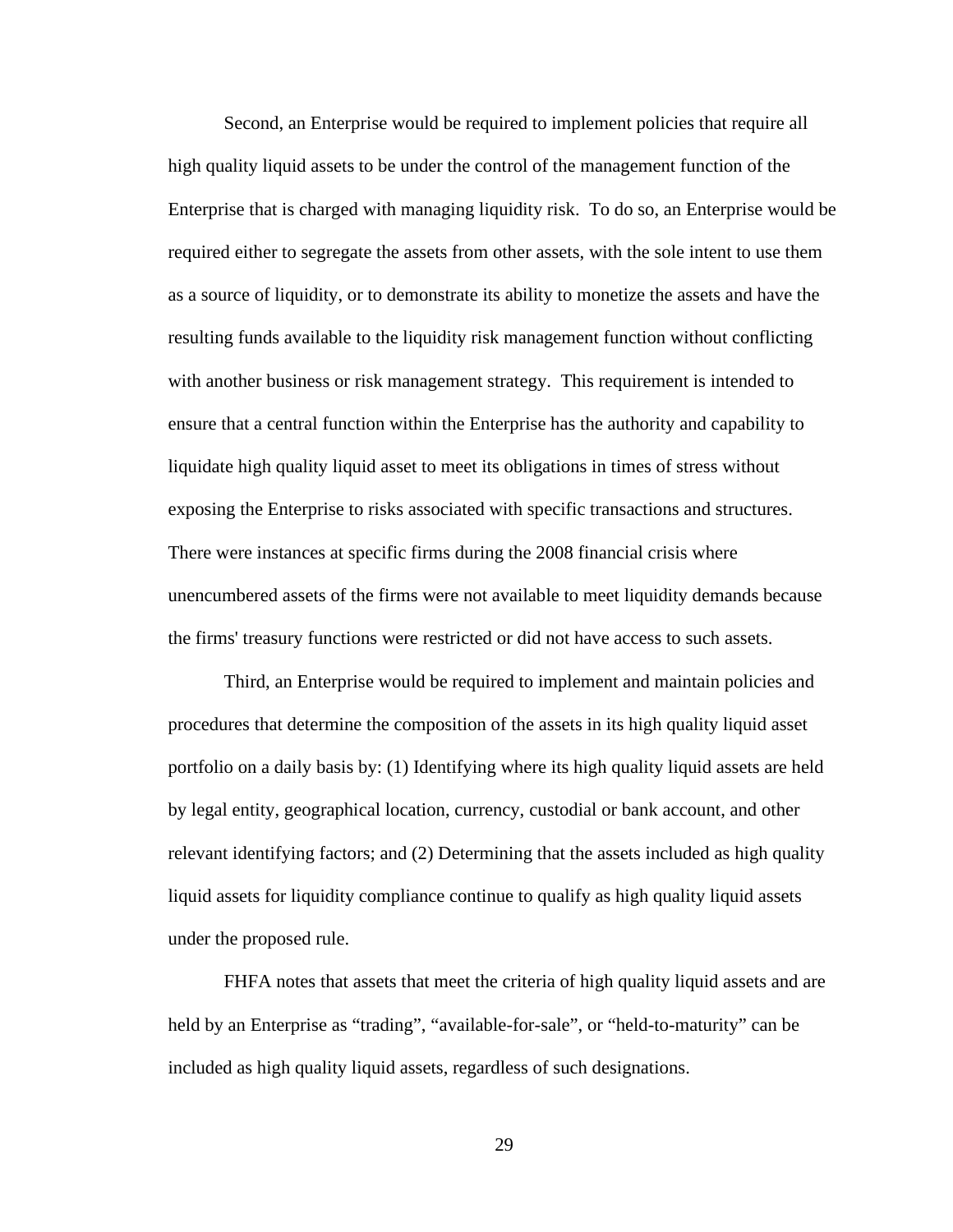# **4. Cash Flows**

The proposed rule would require the Enterprises to meet the following cash flowbased metrics by holding high quality liquid assets (as defined above) that equal or exceed, under the seven stressed cash flow scenarios described below, the following:

- **30-day Requirement.** The sum of: (i) The Highest Cumulative Daily Net Cash Outflows over 30 calendar days under certain specified stressed market assumptions, including a complete inability of the Enterprises to issue unsecured debt; and (ii) \$10 billion (i.e., the Daily Excess Requirement).
- **365-day Requirement.** The Highest Cumulative Daily Net Cash Outflows over 365 days, including cash inflows from possible (though not scheduled) FICC MBS repurchase transactions where the Enterprise pledges its FICC-eligible collateral (assuming a 15 percent haircut) to raise cash on its worst cumulative net cash outflow day. The proposed rule assumes a conservative haircut of 15 percent given FHFA's wrong-way risk concerns. The proposed rule limits this ability to pledge FICC-eligible MBS collateral solely for purposes of meeting the 365-day requirement; such collateral is not eligible for purposes of meeting the 30-day liquidity requirement. Moreover, the proposed rule does not include non-FICCeligible collateral as eligible for meeting any of the liquidity requirements.

To determine the 30-day requirement as of calculation date, the proposed rule would require an Enterprise to calculate its highest stressed cumulative net cash outflow amount for the next 30 calendar days following the calculation date, thereby establishing the dollar value that must be offset by the high quality liquid asset portfolio.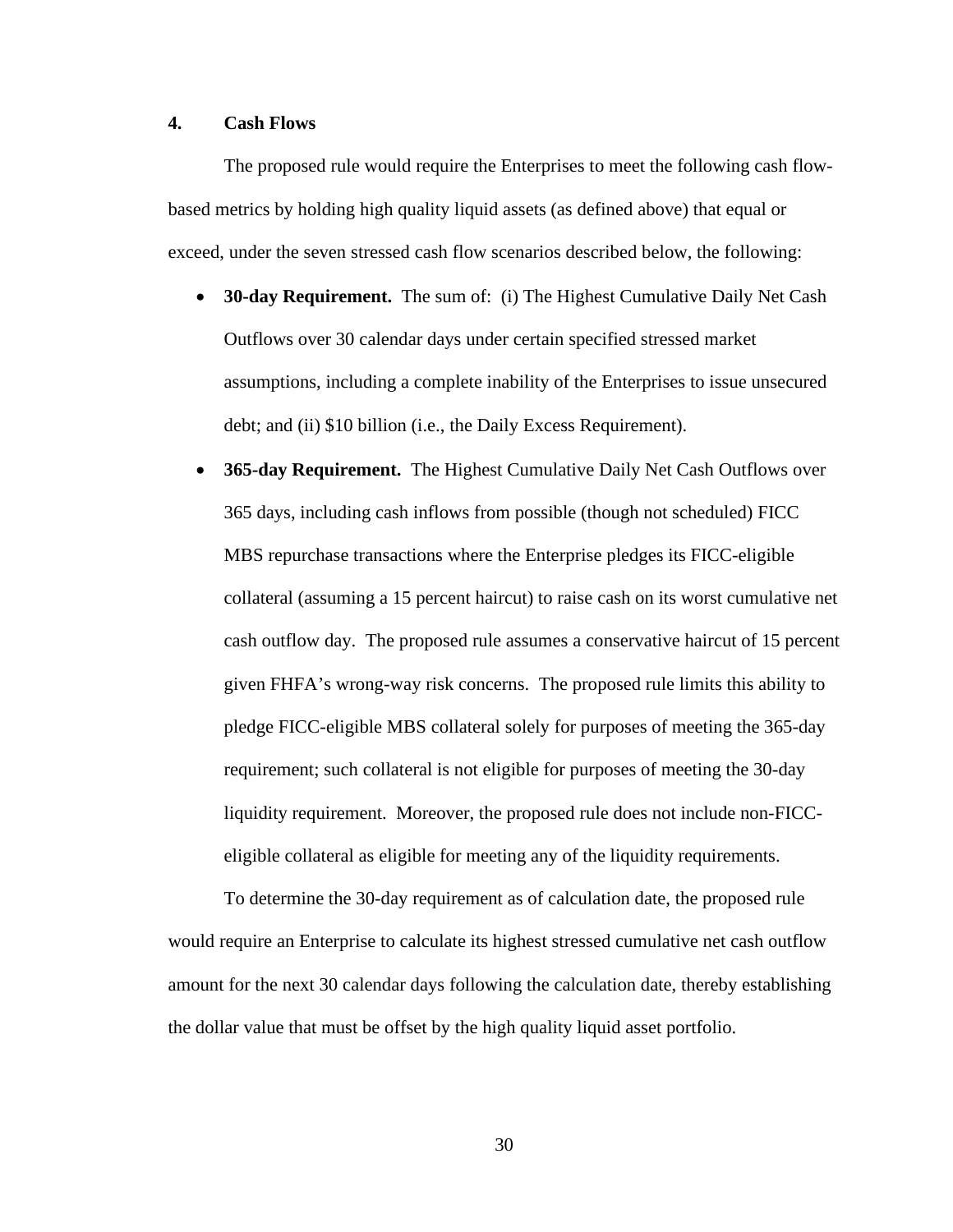Similarly, to determine the 365-day requirement as of calculation date, the proposed rule would require an Enterprise to calculate its highest stressed cumulative net cash outflow amount for the next 365 calendar days following the calculation date, thereby establishing the dollar value that must be offset by the high quality liquid asset portfolio combined with cash inflows from possible (though not scheduled) secured borrowings using FICC cleared repurchase transactions where the Enterprise raises cash by pledging its FICC-eligible collateral (assuming a 15 percent haircut) on its worst cumulative net cash outflow day.

Under the proposed rule, the highest cumulative daily net cash outflow amount would be the dollar amount on the day within a 30 calendar-day and 365-day stress period that has the highest amount of net cumulative cash outflows, respectively. The FHFA believes that using the highest cumulative daily calculation (rather than using total cash outflows over a 30 calendar-day or 365-day stress period) is necessary because it takes into account potential timing mismatches between an Enterprise's outflows and inflows, that is, the risk that an Enterprise could have a substantial amount of contractual inflows late in a 30 calendar-day stress period while also having substantial outflows earlier in the same period. Such mismatches could threaten the liquidity of the Enterprise. By requiring the recognition of the highest net cumulative outflow day of a particular 30 calendar-day stress period and a particular 365-day stress period, FHFA believes that the proposed liquidity requirements would better capture an Enterprise's liquidity risk and help foster more sound liquidity management.

The proposed rule would require that the high quality liquid asset portfolio be sufficient to fund all enterprise-wide net cash flows, which includes all corporate daily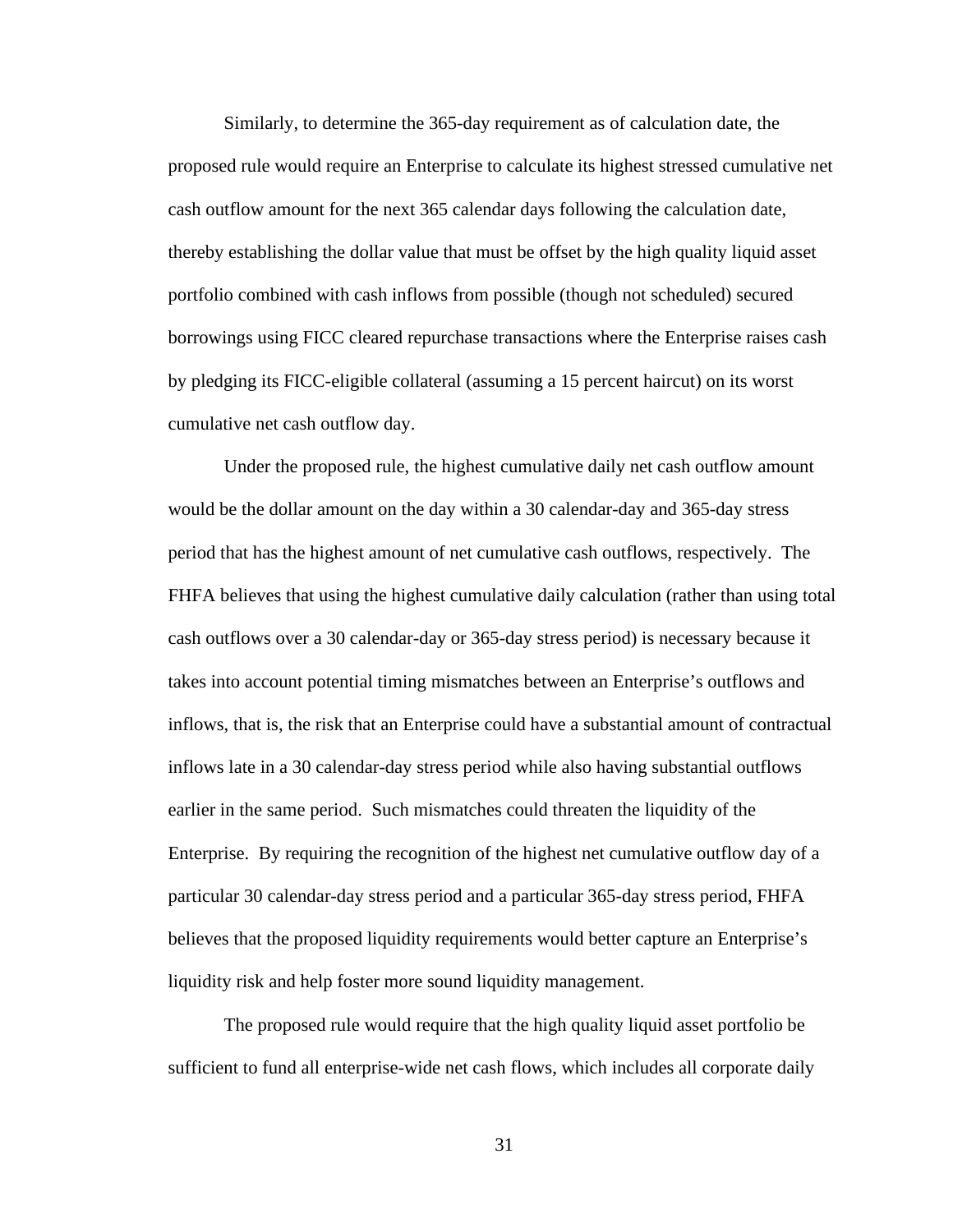inflows and outflows of cash from whatever source and includes, but is not limited to, mortgage operations that use cash such as MBS payments to investors, reimbursement of servicer advances of P&I payments to the MBS trusts, the continued purchase of loans through the cash window or whole loan conduit, increases in collateral requirements arising from Enterprise derivative positions, and other uses of corporate cash.

Sources of cash include principal and interest payments from servicers that include guaranty fees from the single-family business, including the Temporary Payroll Tax Cut Continuation Act of 2011 fees. Other sources of cash, like existing To-beannounced (TBA) contracts in place as of 6 p.m. EST on Day 0, are assumed to be valid and represent cash inflows on the contract settlement date. Other sources of cash for the 365-day liquidity requirement include the borrowing of cash secured by FICC-eligible securities post 15 percent haircut. Less-liquid assets, like non-performing loans and reperforming loans, are not considered sources of cash unless the assets have been sold and are awaiting settlement. In this case, the Enterprise may assume that the cash inflow occurs on the expected settlement date.

With respect to any MBS trust-related cash flows, an Enterprise must include, at a minimum, the net corporate cash flows to and from the MBS trust(s). The proposed rule stresses the expected corporate cash flows by excluding expected cash inflows from expected future debt issuance (with an exception for Enterprise debt issued but not yet settled, described below), and by imposing six other stress assumptions that increase cash outflows or limit cash inflows (see discussion below).

The proposed rule defines "Daily Net Cash Flows" to mean, for any day, the total cash outflows minus the total cash inflows for that day. The proposed rule further defines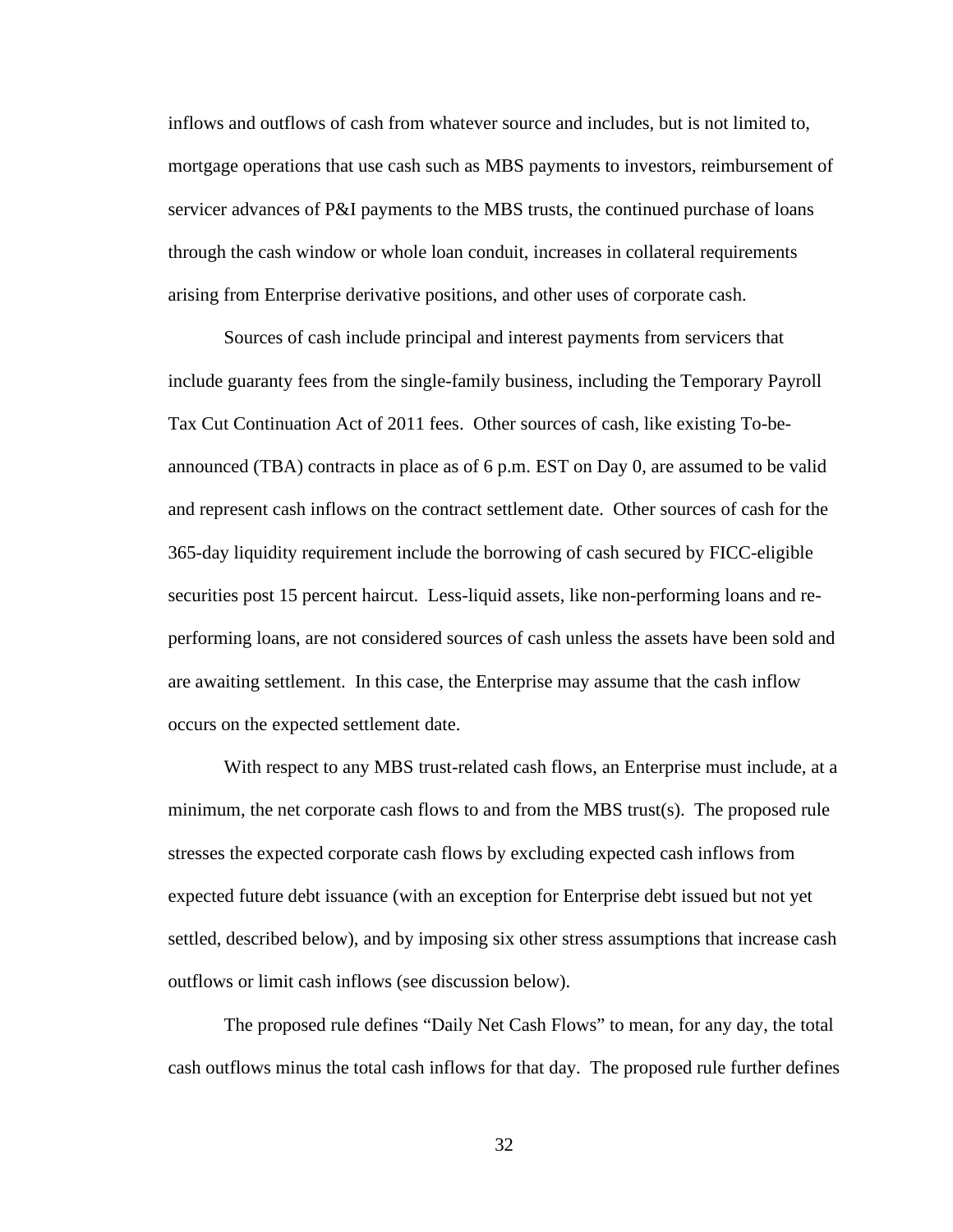the "Cumulative Daily Net Cash Outflows" to mean, for any day, the sum of the Daily Net Cash Flows for each day in the period up through and including the measurement day. The proposed rule further defines the "Highest Cumulative Daily Net Cash Outflows" to mean, with respect to either the 30-day or 365-day metric, the maximum Cumulative Daily Net Cash Outflows amount over the respective period, see the 30-day example in Table 1 below.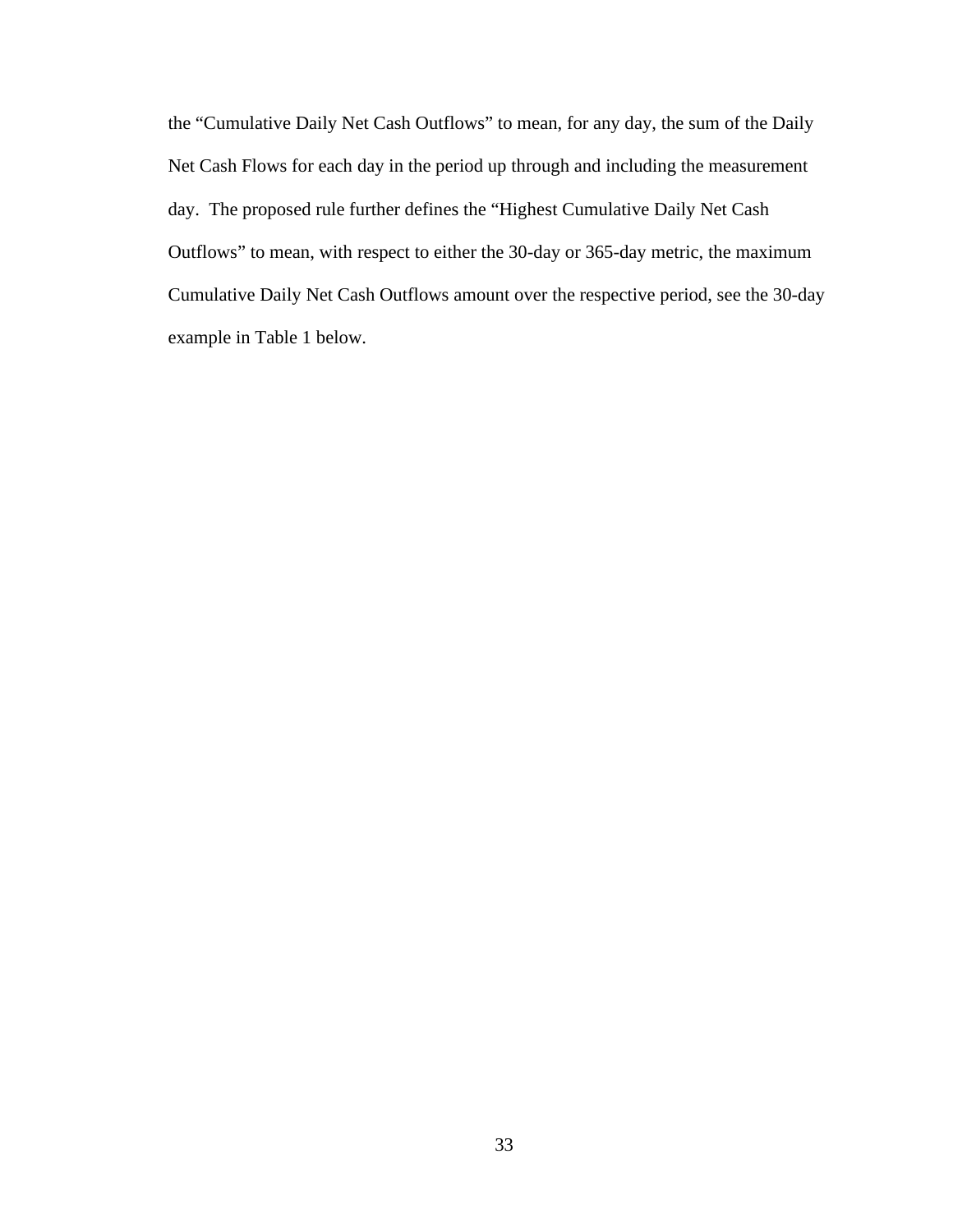| (ψIJ)  |                      |                          |                                         |                                                    |
|--------|----------------------|--------------------------|-----------------------------------------|----------------------------------------------------|
| Day    | <b>Cash Outflows</b> | <b>Cash Inflows</b>      | <b>Daily Net Cash</b><br><b>Outflow</b> | <b>Daily Cumulative</b><br><b>Net Cash Outflow</b> |
| Day 1  | \$                   | \$                       | \$                                      | \$                                                 |
|        | 100                  | 90                       | 10                                      | 10                                                 |
| Day 2  | \$                   | \$                       | \$                                      | \$                                                 |
|        | 40                   | 45                       | (5)                                     | 5                                                  |
| Day 3  | \$                   | \$                       | \$                                      | \$                                                 |
|        | 25                   | 30                       | (5)                                     | $\overline{\phantom{0}}$                           |
| Day 4  | \$                   | \$                       | $\overline{\$}$                         | \$                                                 |
|        | 50                   | 40                       | 10                                      | 10                                                 |
| Day 5  | \$                   | $\overline{\mathbf{S}}$  | $\overline{\$}$                         | \$                                                 |
|        | 90                   | 70                       | 20                                      | 30                                                 |
| Day 6  | \$<br>60             | \$<br>60                 | \$                                      | \$<br>30                                           |
| Day 7  | $\overline{\$}$      | $\overline{\$}$          | $\overline{\$}$                         | $\overline{\$}$                                    |
|        | 40                   | 50                       | (10)                                    | 20                                                 |
| Day 8  | \$                   | $\overline{\$}$          | $\overline{\$}$                         | \$                                                 |
|        | 60                   | 50                       | 10                                      | 30                                                 |
| Day 9  | \$                   | $\overline{\$}$          | $\overline{\$}$                         | \$                                                 |
|        | 50                   | 50                       | $\equiv$                                | 30                                                 |
| Day 10 | \$                   | \$                       | \$                                      | \$                                                 |
|        | 25                   | 30                       | (5)                                     | 25                                                 |
| Day 11 | \$                   | $\overline{\mathbf{S}}$  | $\overline{\$}$                         | \$                                                 |
|        | 30                   | 25                       | 5                                       | 30                                                 |
| Day 12 | \$<br>40             | \$<br>40                 | \$                                      | \$<br>30                                           |
| Day 13 | \$                   | \$                       | \$                                      | \$                                                 |
|        | 40                   | 75                       | (35)                                    | (5)                                                |
| Day 14 | \$<br>40             | \$<br>40                 | \$                                      | \$<br>(5)                                          |
| Day 15 | \$                   | $\overline{\mathbf{S}}$  | $\overline{\$}$                         | \$                                                 |
|        | 20                   | 15                       | 5                                       | $\overline{\phantom{0}}$                           |
| Day 16 | $\overline{\$}$      | $\overline{\mathcal{S}}$ | $\overline{\$}$                         | \$                                                 |
|        | 45                   | 25                       | 20                                      | 20                                                 |
| Day 17 | \$                   | \$                       | \$                                      | \$                                                 |
|        | 10                   | 20                       | (10)                                    | 10                                                 |
| Day 18 | $\overline{\$}$      | $\overline{\mathcal{S}}$ | $\overline{\$}$                         | \$                                                 |
|        | 90                   | 150                      | (60)                                    | (50)                                               |
| Day 19 | \$                   | \$                       | \$                                      | \$                                                 |
|        | 40                   | 35                       | 5                                       | (45)                                               |
| Day 20 | $\overline{\$}$      | $\overline{\$}$          | $\overline{\$}$                         | \$                                                 |
|        | 50                   | 15                       | 35                                      | (10)                                               |
| Day 21 | \$<br>30             | $\overline{\$}$<br>20    | $\overline{\$}$<br>10                   | \$                                                 |
| Day 22 | $\overline{\$}$      | \$                       | $\overline{\$}$                         | \$                                                 |
|        | 30                   | 10                       | 20                                      | 20                                                 |
| Day 23 | \$                   | \$                       | \$                                      | \$                                                 |
|        | 10                   | 20                       | (10)                                    | 10                                                 |
| Day 24 | \$<br>15             | \$<br>15                 | \$                                      | \$<br>10                                           |
| Day 25 | $\overline{\$}$      | $\overline{\$}$          | \$                                      | $\overline{\$}$                                    |
|        | 140                  | 70                       | 70                                      | 80                                                 |
| Day 26 | \$                   | \$                       | \$                                      | \$                                                 |
|        | 20                   | 25                       | (5)                                     | 75                                                 |
| Day 27 | \$                   | \$                       | \$                                      | \$                                                 |
|        | 40                   | 45                       | (5)                                     | 70                                                 |
| Day 28 | \$                   | $\overline{\$}$          | $\overline{\$}$                         | \$                                                 |
|        | 10                   | 10                       | $\overline{\phantom{0}}$                | 70                                                 |
| Day 29 | \$                   | \$                       | \$                                      | \$                                                 |
|        | 30                   | 30                       | $\overline{\phantom{a}}$                | 70                                                 |
| Day 30 | \$                   | $\overline{\mathcal{S}}$ | $\overline{\$}$                         | \$                                                 |
|        | 25                   | 30                       | (5)                                     | 65                                                 |

**Table 1 – Example Determination of Highest Daily Cumulative Net Cash Outflow (\$B)**

Table 1 illustrates the determination of the total net cash outflow amount using hypothetical daily outflow and inflow calculations for a given 30 calendar-day stress period. Based on the example provided, the peak net cash need would occur on Day 25, resulting in a Highest Daily Cumulative Net Cash Outflow of \$80 billion.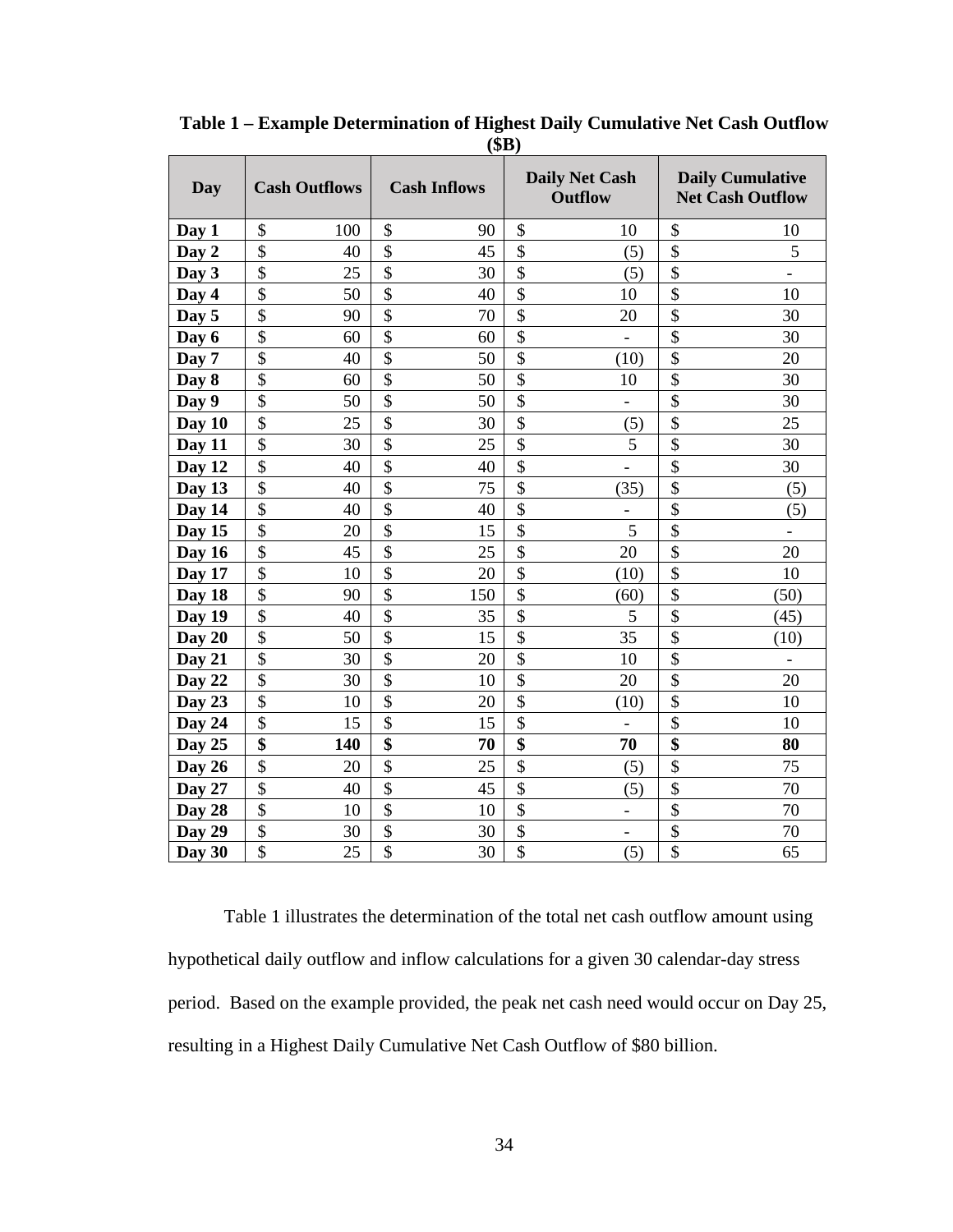The proposed rule does not permit an Enterprise to double count items in this computation. For example, if the fair market value of an asset is included as a part of the highly liquid asset portfolio, such asset may not also be counted as a cash inflow on its maturity date.

Question 3. Does the method FHFA is proposing for cumulative net cash outflows appropriately capture the potential mismatch between the timing of inflows and outflows under the 30 calendar-day stress period? Why or why not?

# **5. Daily Excess Requirement**

For purposes of the 30-day requirement, the proposed rule would require that the Enterprises must maintain a minimum daily excess requirement of at least \$10 billion for each day within the first 30 days (aka the Daily Excess Requirement). The purpose of this Daily Excess Requirement is to address the possibility of errors and other unforeseen operational errors.

Question 4. For the 30-day requirement, does the proposed \$10 billion Daily Excess Requirement adequately address possible forecasting errors and other residual liquidity risks? Should FHFA consider a larger Daily Excess Requirement than \$10 billion? A smaller amount?

For purposes of the 365-day requirement, the proposed rule would require no minimum Daily Excess Requirement. FHFA does not propose a daily excess requirement for the 365-day requirement because of the longer-term nature of the requirement.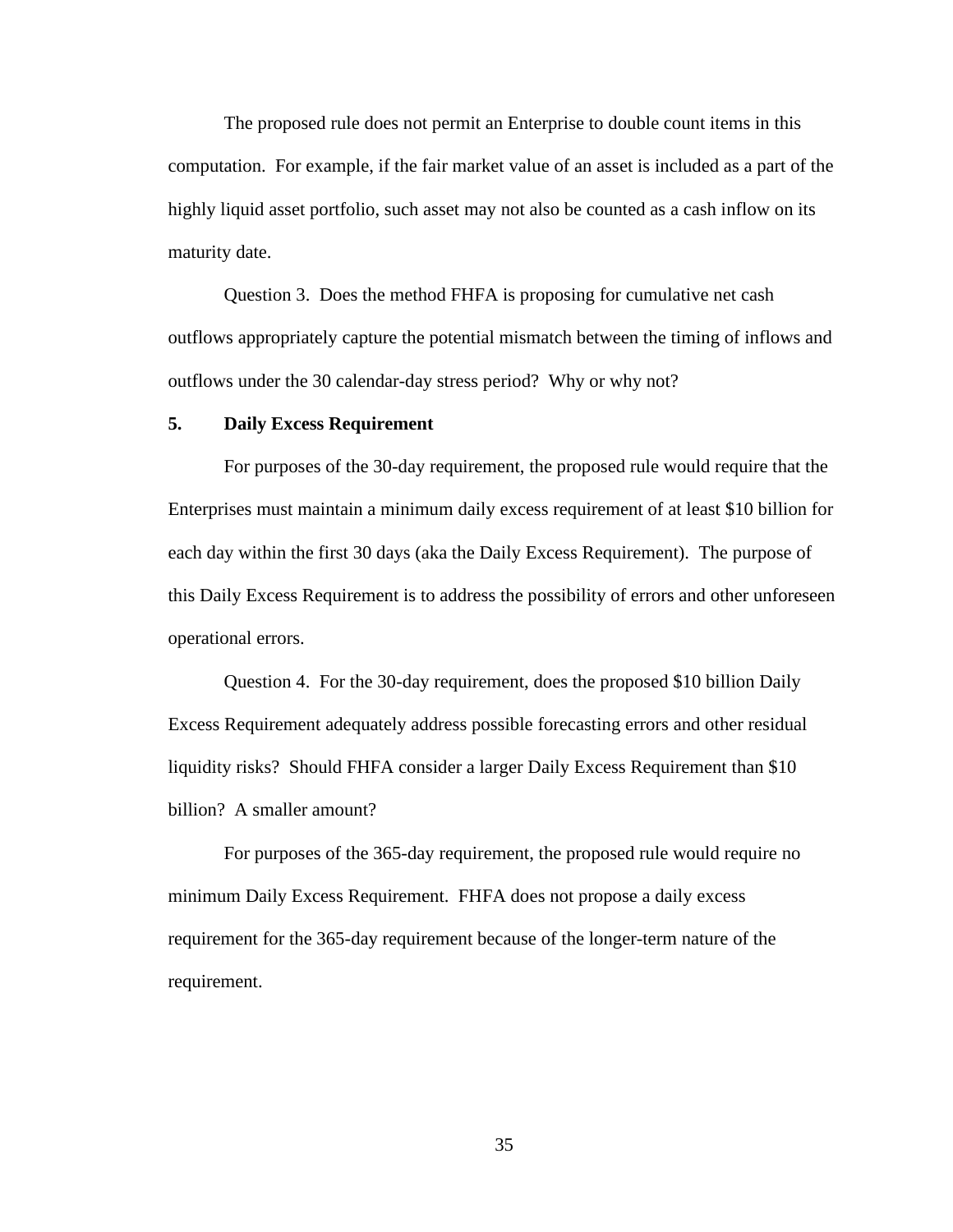Question 5. For the 365-day requirement, should FHFA consider a Daily Excess Requirement like the one for the 30-day requirement? If so, what would be an appropriate Daily Excess Requirement for the 365-day minimum liquidity requirement?

# **6. Stressed Cash Flow Scenarios**

As noted above, the proposed rule would require each Enterprise to forecast expected corporate cash outflows and expected cash inflows from all sources. As described below, the proposed rule would further require that the measure of the enterprise-wide cumulative net cash flows reflects the impact of the stress events.

Given the importance of the Enterprises as key providers of mortgage market liquidity, the proposed rule would assume seven stressed cash outflow and inflow assumptions. These stressed cash flow assumptions included in the proposed rule take into account the potential impact of idiosyncratic and market-wide shocks, including those that would result in:

(1) A complete loss of Enterprise ability to issue unsecured debt during the relevant period (see section below entitled **"Complete Loss of Ability to Issue Unsecured Debt");**

(2) An increased cash outflow associated with additional daily single-family and multifamily cash window or whole loan conduit purchases to support the mortgage market, particularly small lenders, during a crisis (*see* section below entitled **"Cash** 

## **Window or Whole Loan Conduit Purchases");**

(3) A decreased cash inflow due to the assumed increase in the number of borrowers who fail to make their scheduled principal, interest, tax, and insurance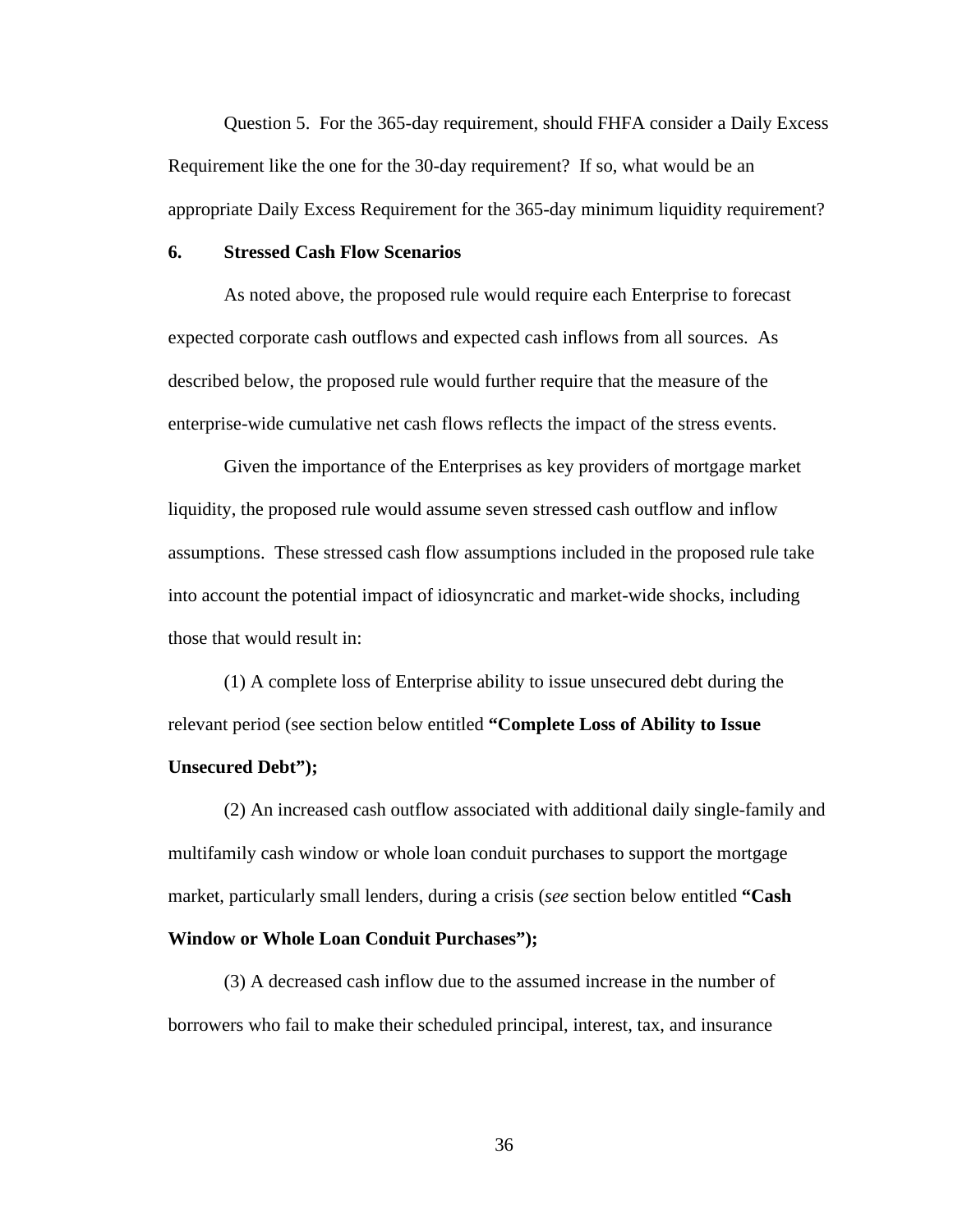payments to the servicers under a stressed economic environment (*see* section entitled **"Borrower Scheduled Principal, Interest, Tax, and Insurance Remittances"**);

(4) An increased cash outflow requirement to fund delinquent loan buyouts under a stressed economic environment (*see* section entitled **"Delinquent Loan Buyouts from MBS Trusts");**

(5) An increased cash outflow based on the Enterprise's best estimate of the collateral it will be required to post with the FICC for the next month (*see* section entitled **"FICC Collateral Needs");**

(6) An increased cash outflow from unscheduled draws on committed liquidity facilities that the Enterprises have provided to their clients related to variable-rate demand bonds (*see* section entitled **"Liquidity Facility for Variable-Rate Demand Bonds"**); and

(7) A decreased cash inflow due to the assumed failure of the Enterprise's five top non-bank servicers by UPB to make timely principal, interest, tax, and insurance payments to the Enterprises during the next month under a stressed economic environment (*see* section entitled **"Non-Bank Seller/Servicer Shortfalls")**.

To determine decreased cash inflows and increased cash outflows due to higher numbers of delinquent borrowers and to higher loan buy-out from MBS trusts, the proposed rule would require the Enterprises to formulate their projections assuming stressed conditions corresponding to the more severe of FHFA's DFAST assumptions or other supervisory assumptions as ordered by FHFA.

# **a. Complete Loss of Ability to Issue Unsecured Debt**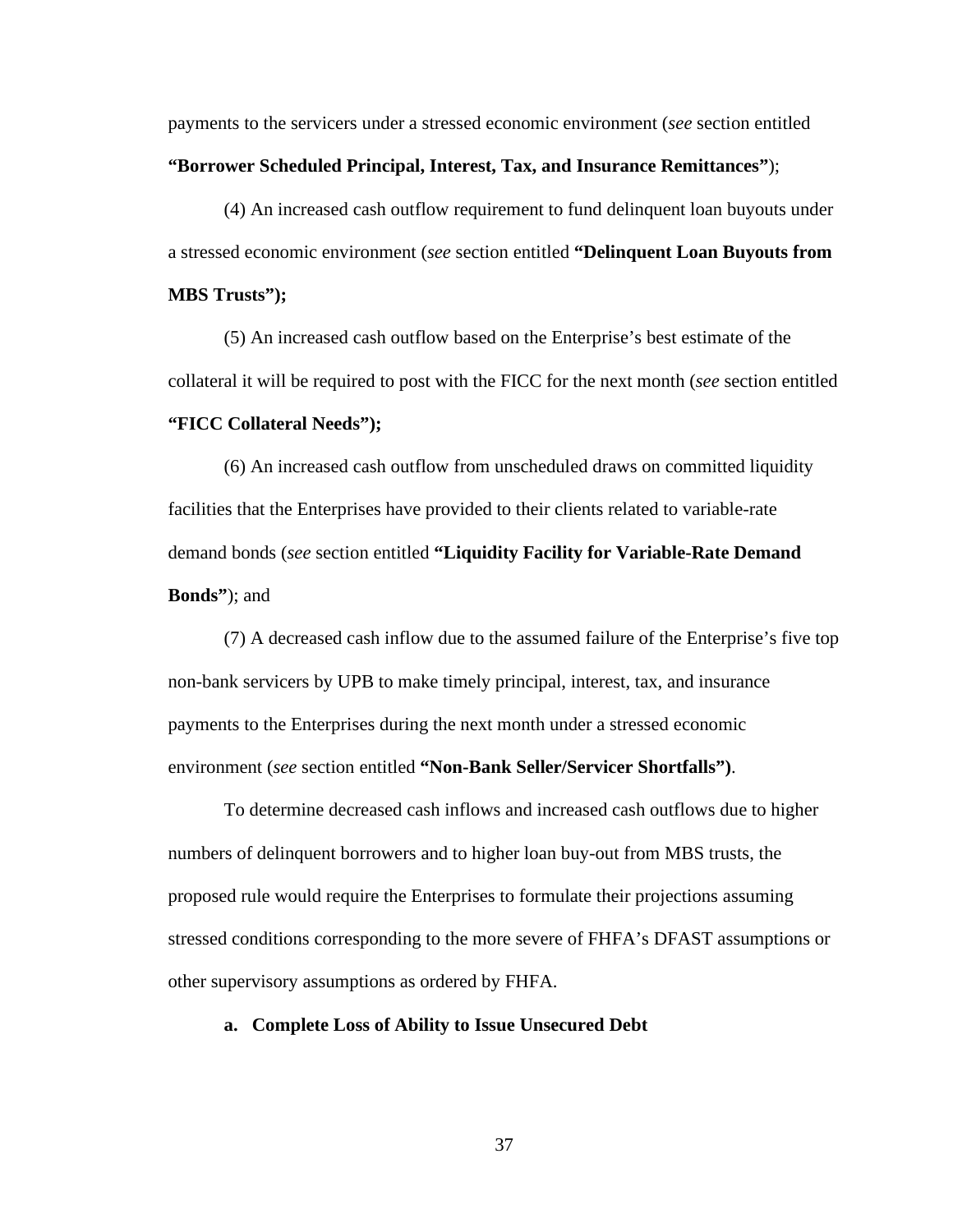The proposed rule, specifically the 30-day and 365-day liquidity requirements, would require the Enterprises to assume that they could not issue any new unsecured debt and receive the proceeds. The proposed rule would allow the Enterprises to include cash inflows from unsecured debt already traded but not yet settled on the appropriate settlement date.

FHFA recognizes that each Enterprise has the contractual right to issue discount notes to their respective MBS trusts in exchange for cash. Most MBS trusts receive P&I and other payments in the form of cash from the seller/servicers on or around the  $18<sup>th</sup>$  of each month and have to pay such principal and interest to investors on the  $25<sup>th</sup>$  of each month. The proposed rule would not include the cash inflows from such sales of discount notes to their respective MBS trusts. If an Enterprise needed to issue discount notes to an MBS trust to raise cash in an unexpected liquidity event, it could legally do so but FHFA does not expect the Enterprise to rely on such funds in the normal course of liquidity risk management.

#### **b. Cash Window or Whole Loan Conduit Purchases**

The proposed rule also requires that the Enterprises maintain a sufficient portfolio of high quality liquid assets to continue to fund the purchase of single-family loans through the Cash Window or Whole Loan Conduit (CW/WLC) during a short-term crisis of up to 60 days initially, and then 30 days for the remainder of the year. In essence, this stress assumes that the Enterprises cannot sell forward or securitize the single family mortgage loans purchased through the CW/WLC for the next 60 days during the most acute period of assumed stress, and thereafter can only sell such loans after holding them for a minimum of 30 days.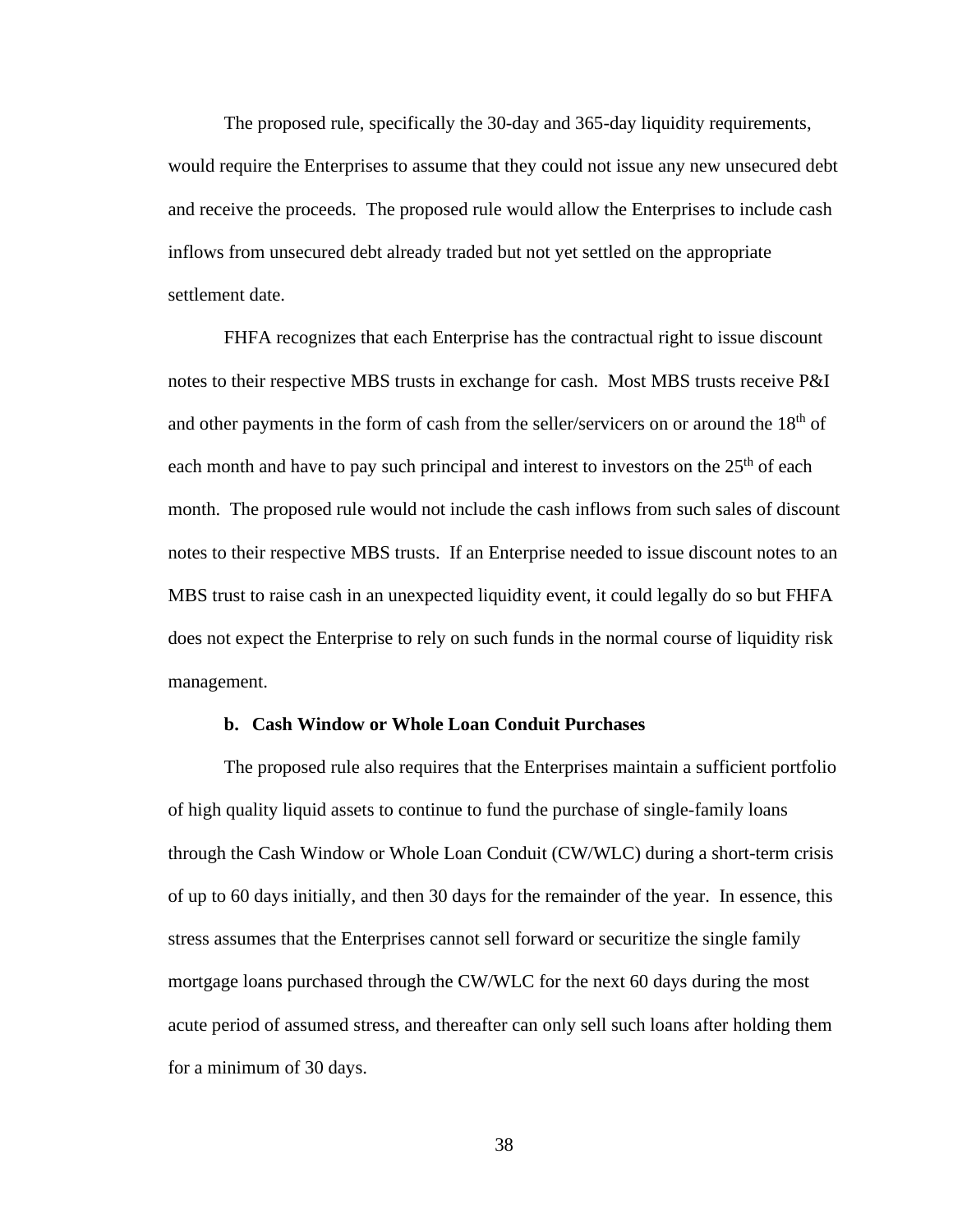Similarly, the proposed rule would require that the Enterprises maintain a sufficient liquidity portfolio to fund the purchase of multifamily loans during a market crisis for six months. Assuming that an Enterprise can demonstrate that it historically has securitized and sold multifamily loans within six months, the proposed 365-day requirement would allow the Enterprise to assume that it can sell multifamily loans six months after it purchases them through the multifamily cash window. For example, if an Enterprise can document that over the past 12 months, the average time it took to securitize multifamily loans into securities was six months, then FHFA would consider that adequate support. FHFA examiners would validate that there is adequate documentation to support such an assumption. FHFA notes that Fannie Mae's multifamily program uses guarantor swap transactions for the purchase of every multifamily loan and thus does not purchase multifamily loans with cash. If that Fannie Mae business practice were to change and multifamily loans were purchased for cash, then these cash outflows would need to be included in the 30-day and 365-day cash forecasts.

While the proposed rule would allow TBA contracts to count as cash inflows at the contracted settlement dates, an additional stress for the 30-day and 365-day requirements is that forecasted purchases of loans cannot be assumed to be forward sold in the TBA market, nor can they be assumed to be securitized and sold, until day 61. As a result, the proposed rule would require that the Enterprises must have a high quality liquid asset portfolio large enough to prefund the first 60 days of cash window or whole loan conduit purchases during a market crisis.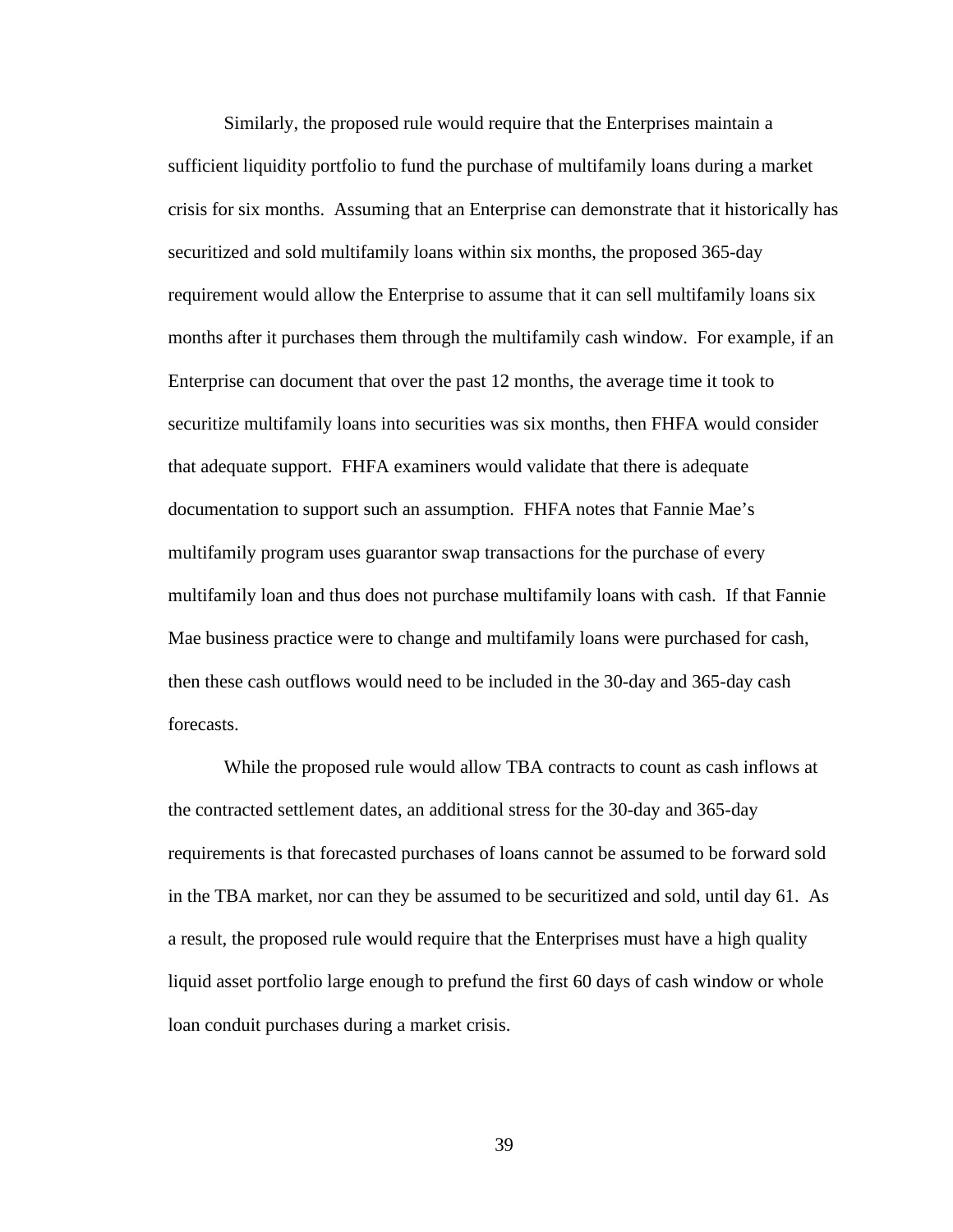FHFA recognizes that TBA contracts are a useful risk management tool that allows the Enterprises to minimize the risk arising from purchasing loans through the cash window and whole loan conduit. The proposed rule would allow cash inflows from existing TBA contracts subject to the following limitations as follows:

1. An Enterprise will only be allowed to include expected cash inflows from existing TBA contracts in place on Day 0 as of 6 p.m. EST and an Enterprise will not be allowed to assume cash inflows arising from forecasted (as opposed to existing) TBA contracts for the 30-day and 365-day forecast periods.

2. Existing TBA contracts in excess of the amount needed to minimize the risk of existing loans purchased through the cash window or whole loan conduit or existing commitments to buy loans will not count as cash inflows. FHFA expects that Enterprises will only enter into TBA contracts that offset existing loan purchases or forward commitments to buy loans.

3. To reduce the risk that the associated cash inflow from the TBA contract is not received due to counterparty issues, the proposed rule only permits cash inflows from TBA contracts cleared through the FICC. The proposed rule does not allow the Enterprises to include cash inflows from TBA contracts not cleared through the FICC.

4. Enterprises cannot include cash inflows from the securitization and sale of loans that have an associated TBA contract as this would double count the cash inflows.

Question 6. Should FHFA allow the Enterprises to consider additional TBA contracts as cash inflows on the settlement date or just those TBA contracts cleared through the FICC?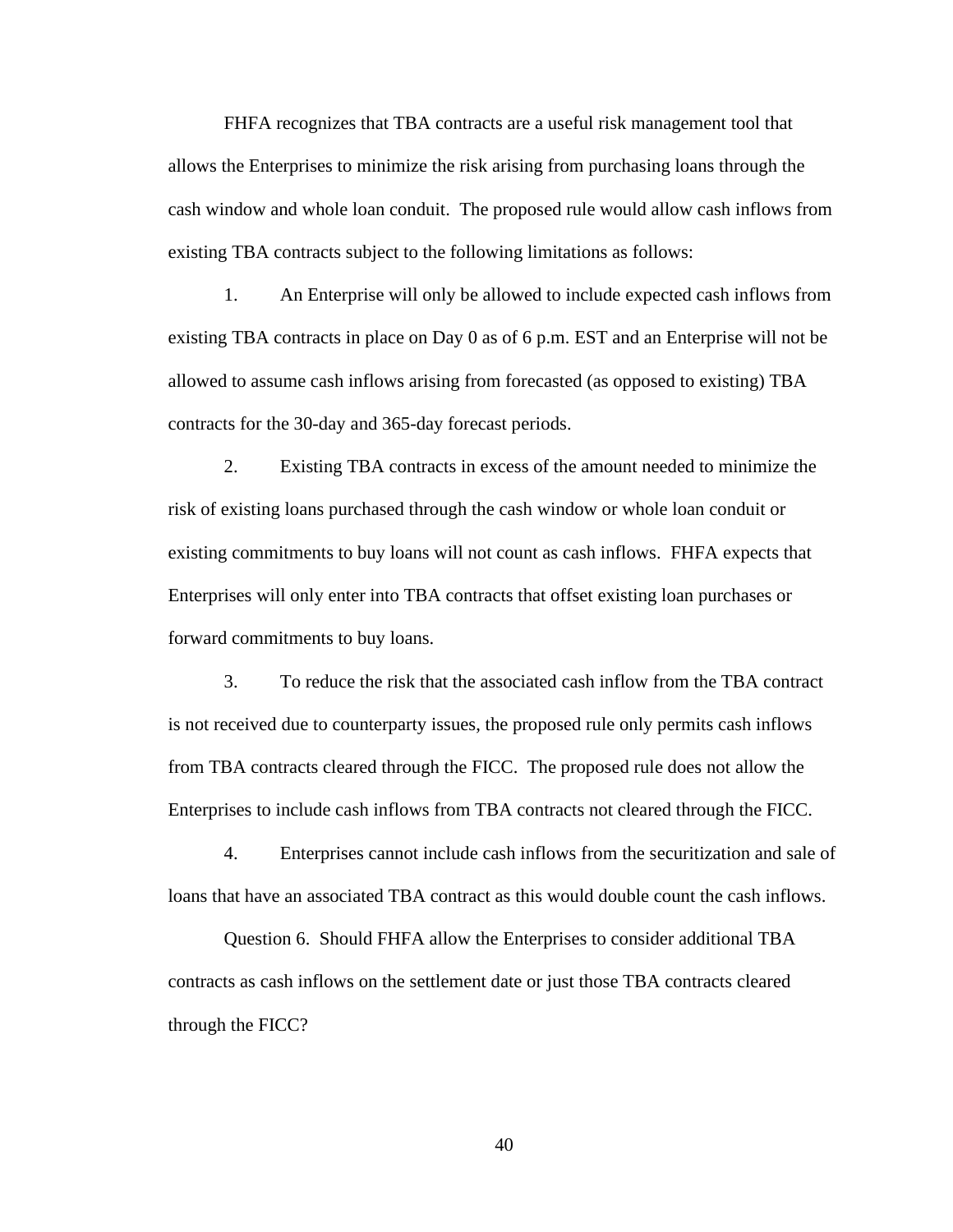Question 7. Should FHFA not allow the Enterprises to consider any existing TBA contracts as cash inflows on the settlement date?

After Day 30, the proposed rule permits the Enterprises to assume they continue to fund their forecasted 365-day single-family cash window and whole loan conduit needs with a less conservative securitization and sale assumption. The proposed rule assumes that after the first 30 days, forecasted purchases of single-family loans can be securitized and sold after holding for only 30 days.

For example, the Enterprises may assume that single family loans scheduled to be purchased on:

- Day 1 can be securitized and sold on day 61;
- Day 2 can be securitized and sold on day 61;
- Day 31 can be securitized and sold on day 61;
- Day 45 can be securitized and sold on day 75; and
- Day 61 can be securitized and sold on day 91.

For delivered single-family loans owned by an Enterprise at close of business on Day 0, the proposed rule would allow that an Enterprise can include cash inflows from the sale and securitization of such single-family loans on Day 61, assuming that the Enterprise did not already assume a corresponding cash inflow from a matched TBA position on the settlement date.

For non-delivered single-family loans where the Enterprise has a commitment to buy the loan as of close of business on Day 0, the proposed rule would require that the cash outflow be assumed for the contracted settlement date, and that the cash inflow associated with a corresponding TBA contract settlement date for that commitment to sell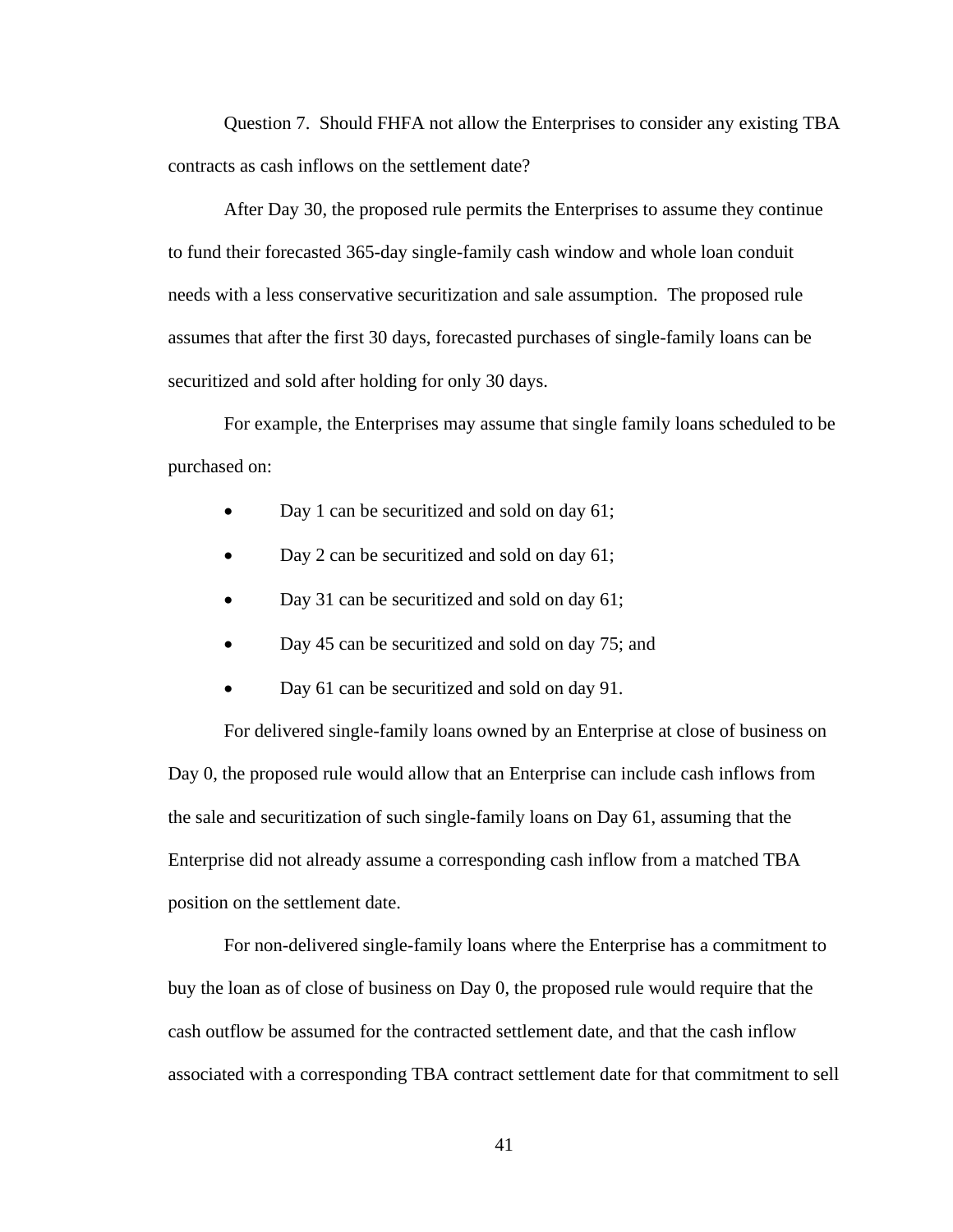provided that if no such TBA contract exists at the close of business on Day 0, then the earliest cash inflow is Day 61 based upon its securitization and sale.

For multifamily loans, the proposed rule would require a liquidity portfolio large enough to fund the first three months of multifamily loan purchases through the cash window. The proposed rule assumes that the Enterprises will forecast expected multifamily loan cash purchases for the entire 365-day period.

For multifamily loans, the typical holding period prior to securitization is approximately three to four months but for some multifamily loans it is much longer. If the Enterprises can demonstrate that they can securitize and sell all of their multifamily loans within 180 days, the proposed rule would allow them to assume that multifamily loans purchased on:

- Day 1 can be securitized and sold on day 181;
- Day 31 can be securitized and sold on day 211; and
- Day 61 can be securitized and sold on day 241.

For existing multifamily loans delivered and owned by an Enterprise at the close of business on Day 0, the proposed rule would allow an Enterprise to include cash inflows from the sale and securitization of such multifamily loans on Day 91, which reflects a simplifying assumption that the weighted average time that the Enterprise held the existing multifamily loans in the cash window portfolio at the close of business on Day 0 is approximately 90 days.

Question 8. For the 365-day requirement, should the proposed rule allow for a shorter or longer time period than six-month assumption for the securitization and sale of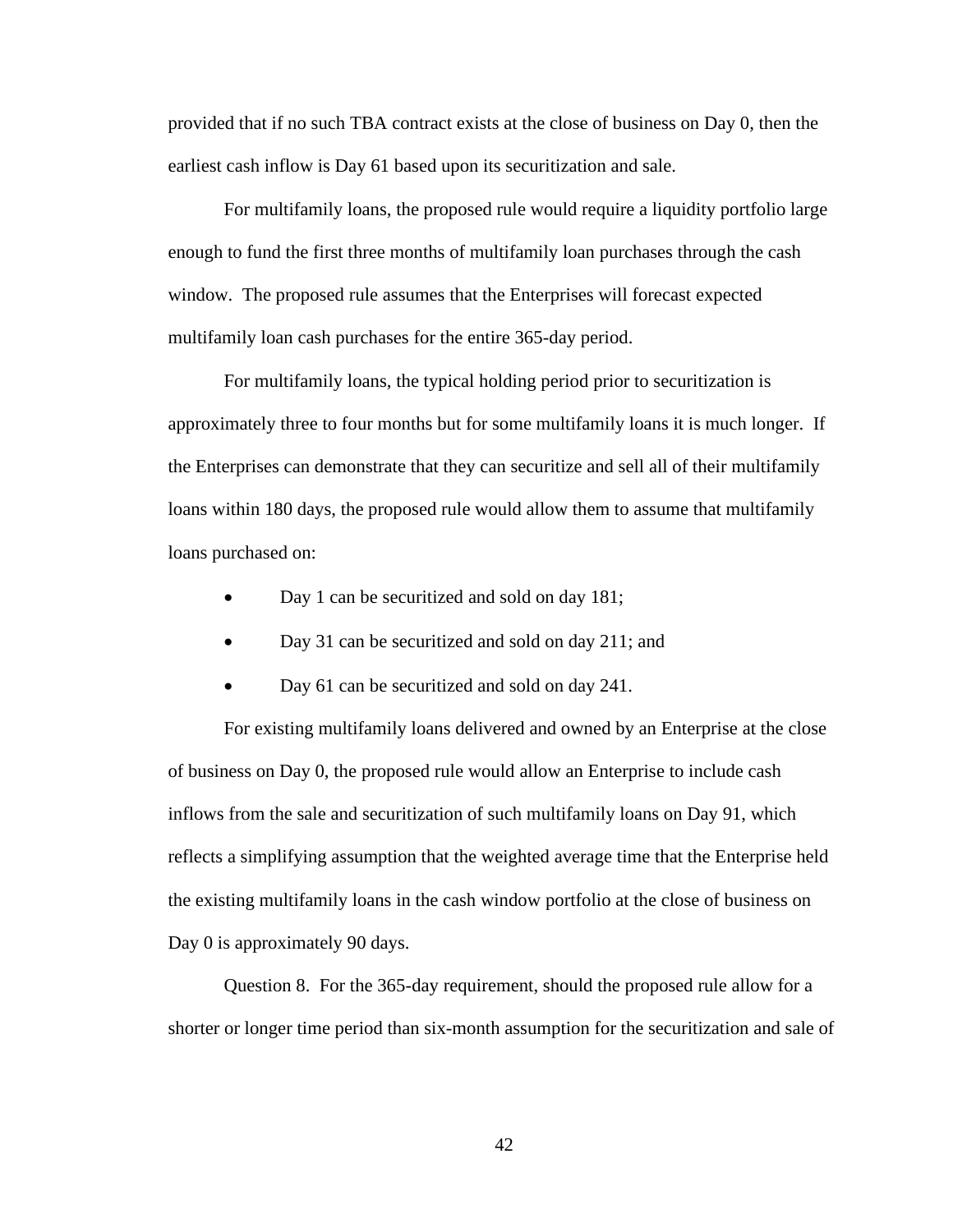multifamily loans? Should the proposed rule consider an alternative cash inflow process arising from the securitization and sale of multifamily loans?

#### **c. Borrower Scheduled Principal, Interest, Tax, and Insurance Remittances**

The proposed rule would require that the 30-day and 365-day requirements have an additional cash inflow stress that assumes that an increased number of borrowers fail to make scheduled principal, interest, tax, and insurance payments consistent with the specified stress scenario. These reduced cash inflows from borrowers would increase cash outflows needed to be made by the Enterprises to the MBS investors and to other entities when the servicers are not required to advance full scheduled payments to the Enterprises, including where servicers are under an "actual"[6](#page-42-0) contractual remittance obligation to the Enterprises or are otherwise not required to make such advances. FHFA proposes that the Enterprises estimate these cash outflows based on the greater of the cash outflows estimated using: (1) The most recent DFAST scenario assumptions and resulting delinquencies: or (2) Such other scenario(s) prescribed by order of FHFA. Effectively this stress scenario increases the Enterprises' cash outflows in months one through 12 and so it affects both the 30-day and the 365-day requirement.

#### **d. Delinquent Loan Buyouts from MBS Trusts**

The proposed rule would require that the Enterprises must fund delinquent singlefamily loan buyouts from MBS pools assuming an increase in delinquent mortgage loans under an assumed stress scenario prescribed by FHFA under its DFAST scenarios or other stress scenarios by order. The objective is to ensure that the Enterprises have a

<span id="page-42-0"></span><sup>&</sup>lt;sup>6</sup> The Enterprises have contracts with servicers to remit borrower principal, interest, tax, and insurance payments. Some of these contracts allow the servicers to remit only the actual principal or actual interest payments made by the borrowers. In cases where the servicer is not obligated to advance missed borrower payments, the Enterprises must make the payment of principal and interest to the MBS investor.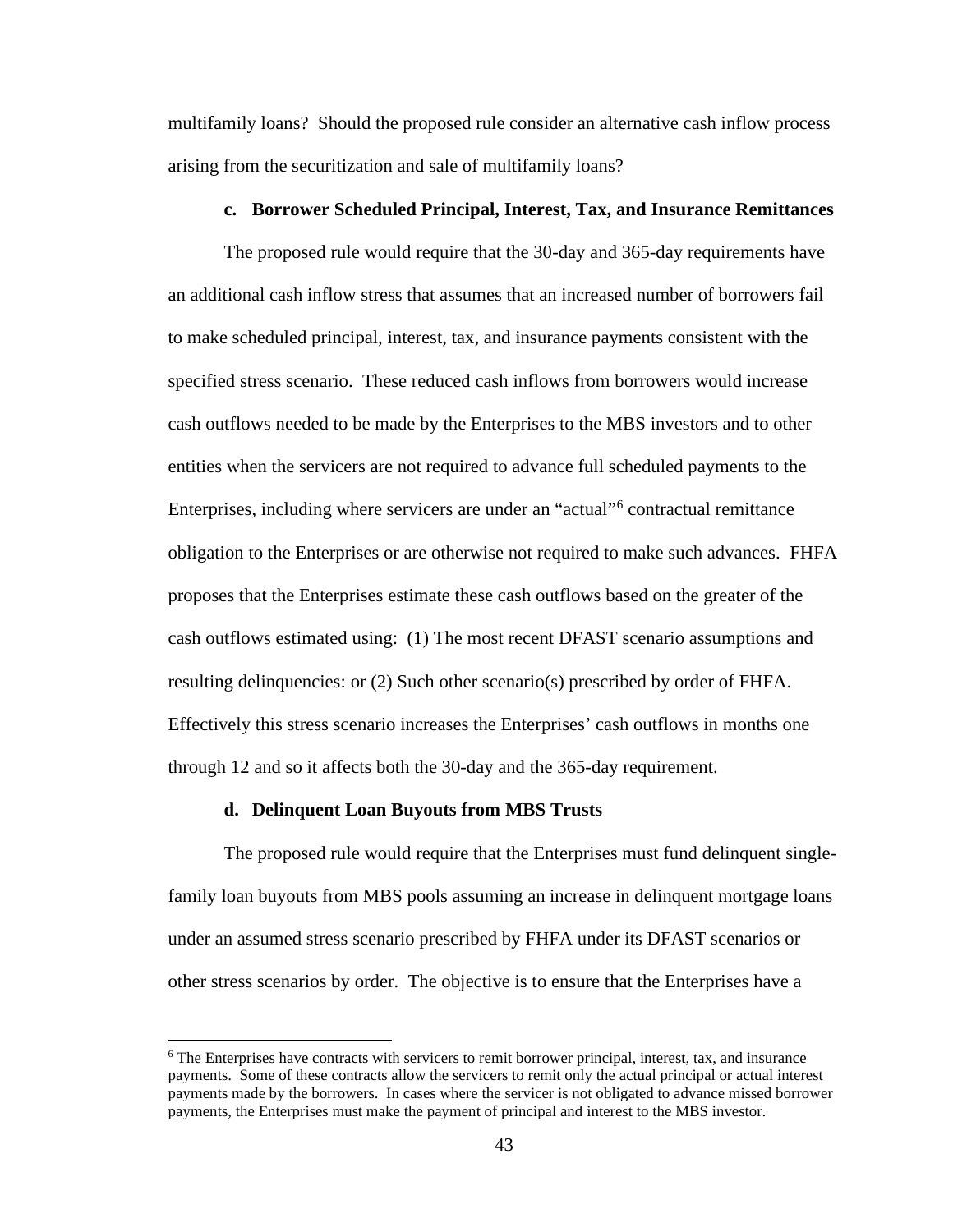liquidity portfolio large enough to continue to fund the purchase of delinquent loans from MBS Trusts in a stress scenario. FHFA proposes that the Enterprises estimate these cash outflows based on the greater of the cash outflows estimated using: (1) The most recent DFAST scenario assumptions and resulting delinquencies: or (2) Such other stress scenario(s) prescribed by FHFA order.

For the proposed 30-day and 365-day requirements, the Enterprises must project the cash outflows arising from delinquent loan buyouts over the relevant period assuming the most recent DFAST scenario assumptions and resulting delinquencies or such other stress scenario(s) prescribed by FHFA order. In June 2020, FHFA directed the Enterprises to use the greater of DFAST scenarios or more recent forbearance history if more stressful.

Provided that the Enterprises can adequately support the following assumption, the proposed rule would allow the Enterprise to forecast cash inflows based on sales of reperforming loans that were purchased from pools but only after 180 days of reperformance history which would allow them to be readily securitized into MBS assets eligible as collateral for funding transactions cleared through the FICC. For example, if an Enterprise can document that over the past 12 months, the average time it took to securitize reperforming loans into securities was six months, then FHFA would consider that adequate support. The FHFA supervisory team would validate that there is adequate documentation to support such an assumption.

#### **e. FICC Collateral Needs**

The proposed rule would require that the Enterprises estimate the cash outflow needed to prefund its expected FICC collateral requirement for the next month. The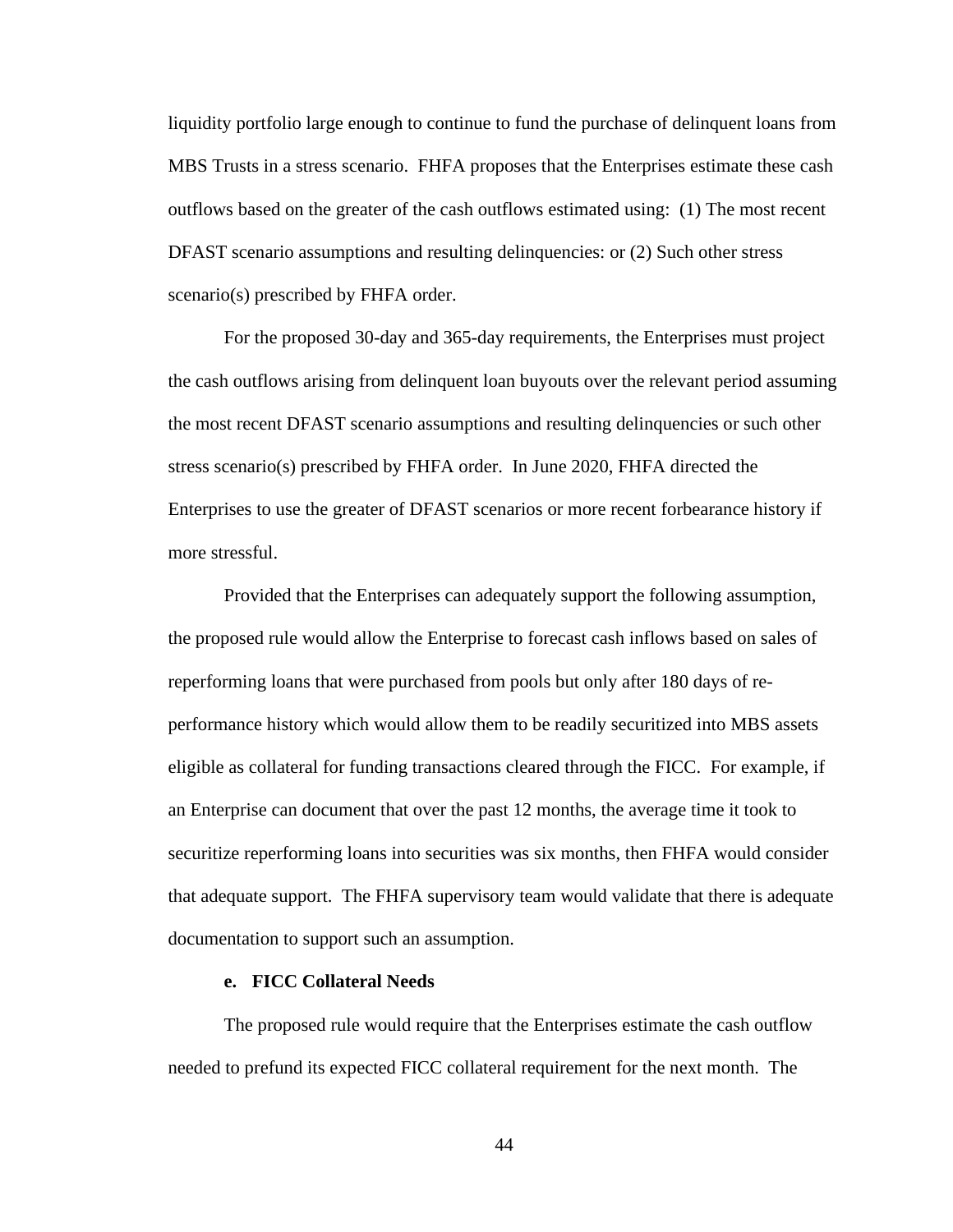Enterprises heavily rely on the FICC to conduct their mortgage purchase operations and FICC access to clear trades on the appropriate settlement dates, as well as to support U.S. Treasury functions like the purchase of Treasury repurchase agreements through the FICC. The FICC, specifically its capped contingency liquidity facility (CCLF) requires a minimum amount of collateral be posted each month with the FICC. The CCLF collateral requirement has two components, that is, a Mortgage Backed Securities Division within the FICC component arising from the Enterprises TBA clearing activity and a Government Securities Division within the FICC component arising from the Enterprises FICC-cleared repo activity. The proposed rule would require that an Enterprise's liquidity portfolio be large enough to accommodate a cash outflow on Day 1 of the forecast equal to the CCLF collateral requirement for the next month. The FICC provides the Enterprises with the collateral requirement each month based on the Enterprise's use of the FICC.

The proposed rule would require that the Enterprises assume that there is a 100 percent cash outflow for the expected next month's FICC collateral requirement on Day 1.

# **f. Liquidity Facility for Variable-Rate Demand Bonds**

The proposed rule would require that the Enterprises assume that all contingent liabilities, and associated cashflows, related to the Enterprises' variable-rate demand bonds (VRDBs) are treated as cash outflows on Day 1.

As part of the Enterprises' guarantee arrangements pertaining to certain multifamily housing revenue bonds and securities backed by multifamily housing revenue bonds, in the past the Enterprises provided commitments to advance funds,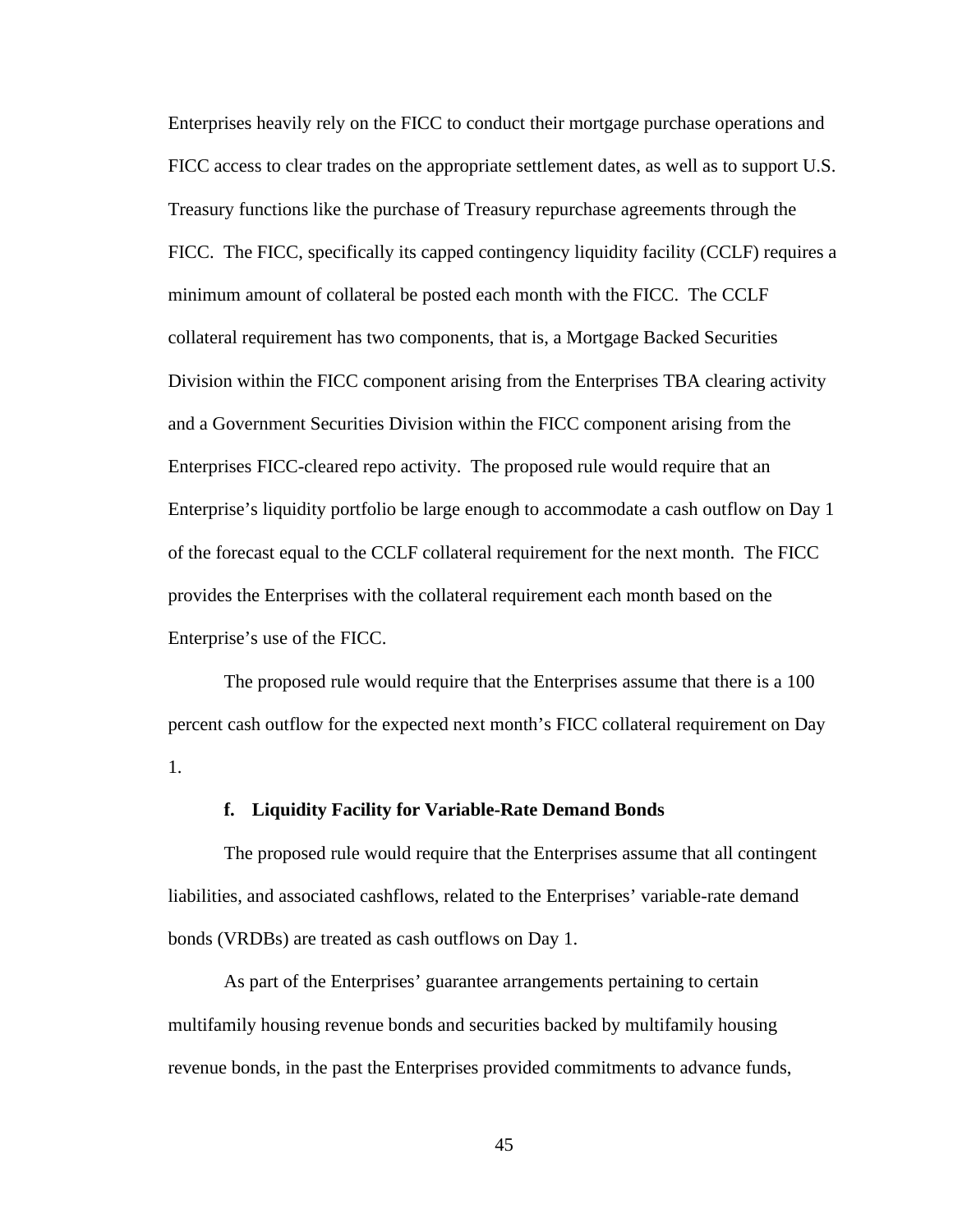commonly referred to as "liquidity guarantees." These liquidity guarantees require the Enterprises to advance funds to third parties that enable them to repurchase tendered bonds or securities that cannot be remarketed during the weekly auction process. Given such weekly auctions, these multifamily customers are likely to need backstop funding in a short-term stress environment, such as those experienced during the 2008 financial crisis. During that period, some VRDB auctions failed and the Enterprises had to step in and provide temporary liquidity under those guarantee arrangements.

The proposed rule would require that the Enterprise assume that there is a cash outflow equal to 100 percent of its existing liquidity facilities related to variable-rate demand bonds on Day 1.

## **g. Non-Bank Seller/Servicer Shortfalls**

The proposed rule would require that the Enterprises must assume that their five largest non-bank single-family seller/servicers (i.e., those seller/servicers that do not have funding from depositors) by UPB fail to make scheduled principal, interest, tax, and insurance payments on the next scheduled remittance date, (i.e., usually by the  $18<sup>th</sup>$  of the month). Effectively, this reduces the expected cash inflows from the top-five non-bank seller/servicers and requires that the Enterprises be able to fund such a short-fall using proceeds from the high quality liquid asset portfolio. Experience with the past financial crisis and in the recent COVID-19-related stress suggest that non-bank seller/servicers can experience acute financial stress in periods of tight liquidity, which could impose significant losses or delays on Enterprise receipt of P&I and other payments with respect to acquired mortgage loans. The proposed rule would require the Enterprises to hold sufficient high quality liquid assets to ensure that one or more failures by these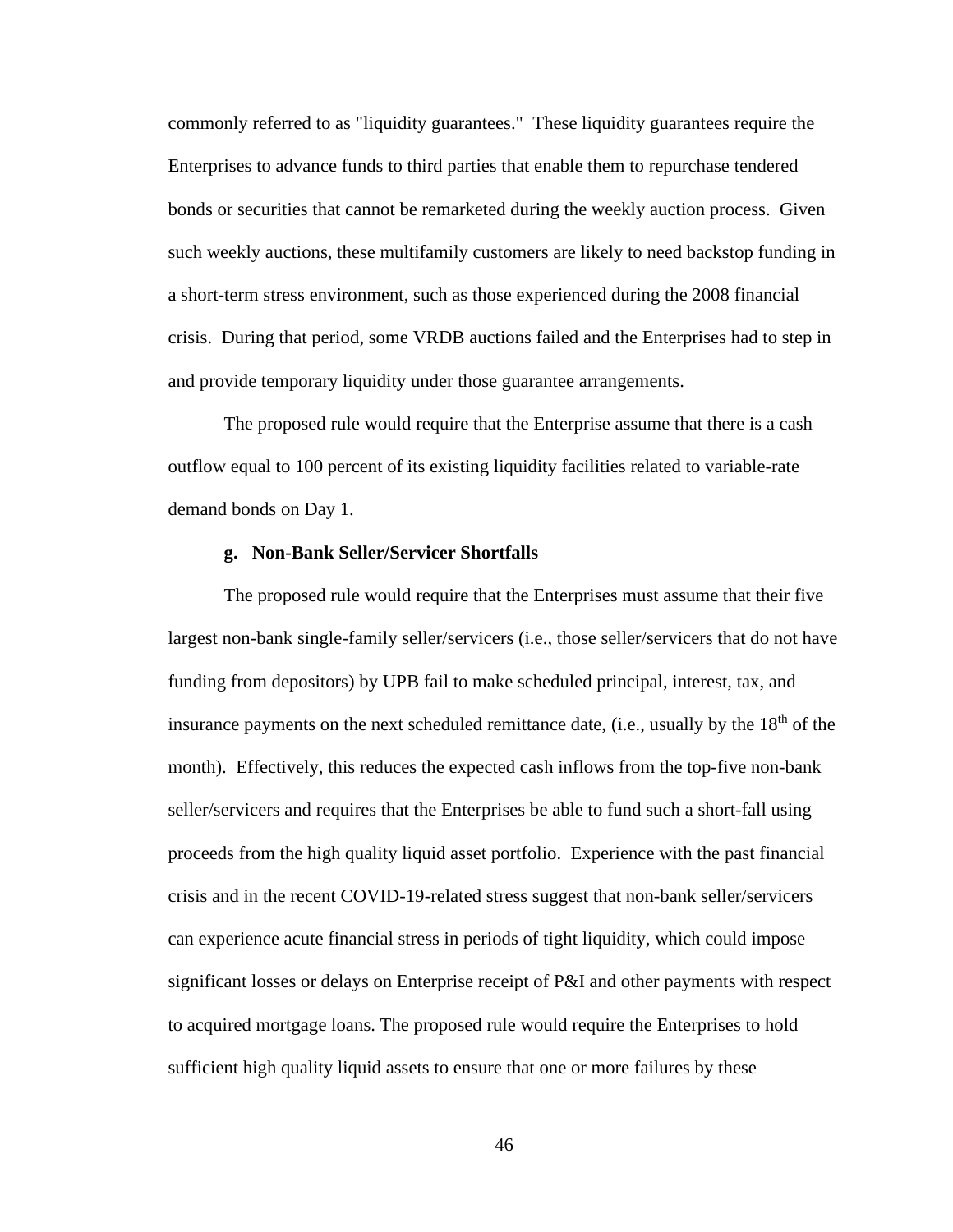counterparties would not threaten the Enterprises' ability to support housing finance markets through such periods. This assumption applies only to the first month, as the servicing for these five non-bank servicers is assumed to be resolved in the second month. The proposed rule would allow the Enterprises to assume that such principal, interest, tax, and insurance is repaid by the original seller/servicer on day 61.

Question 9. For the 365-day requirement, should the proposed rule allow for the cash inflow on Day 61 related to the repayment by these five non-bank seller/servicers? Should the proposed rule assume a longer period before repayment?

Question 10. FHFA solicits commenters' views on the seven stress scenarios discussed above, their proposed cash outflows and inflows, and the associated underlying assumptions for the proposed treatment. Are there specific cash inflow or outflow assumptions for other types of transactions that have not been included, but should be? If so, please specify the types of transactions and the applicable inflow or outflow rates that should be applied and the reasons for doing so.

#### **7. Unsecured Callable Debt**

The proposed rule does not require the Enterprises to maintain a liquidity portfolio large enough to fund the cash outflows associated with exercising the call option on all unsecured callable debt that was in-the-money at the close of business on Day 0. Because the Enterprises have the right to call, but not the obligation to call, certain callable debt instruments, the proposed rule would allow the Enterprises to assume that the cash outflow is at maturity of the callable debt and not the next call date.

During the 2008 financial crisis, the Enterprises did not efficiently exercise their right to call debt as the debt markets were not liquid enough for them to replace that debt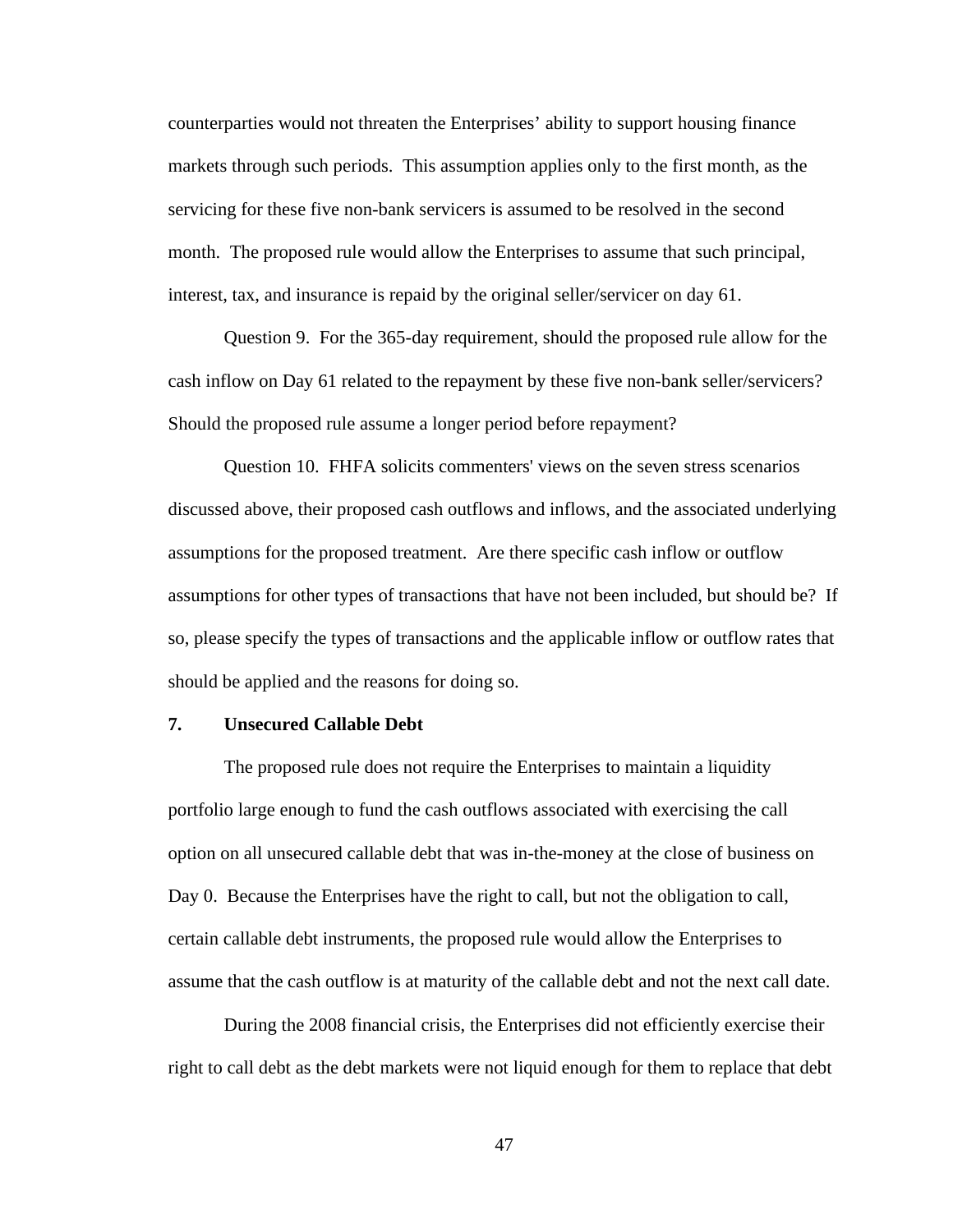with similar maturity debt instruments. Similarly, in March 2020 during the COVID-19 related financial market stress, the Enterprises did not exercise their right to call debt efficiently because they could not reissue similar longer-term debt. Subsequently, after the March 2020 COVID-19 stress period, both Enterprises were able to exercise calls on the next available date and replace that called debt with similar callable debt or fixed rate debt at favorable terms.

Question 11. FHFA solicits commenters' views on the proposed treatment for Enterprise callable debt. Specifically, what are commenters' views on the proposed provisions that would allow the Enterprises to not call their unsecured callable debt even if it was in-the-money at the close of business on Day 0?

#### **8. Changes in Financial Condition**

Certain contractual clauses in derivatives and other transaction documents, such as material adverse change clauses and downgrade triggers, are aimed at capturing changes in the Enterprises financial condition and, if triggered, would require an Enterprise to post more collateral or accelerate demand features in certain obligations that require collateral.

The proposed rule would not require an Enterprise to count as an outflow any additional amounts that the Enterprise would need to post or fund as additional collateral under a contract as a result of a change in its financial condition. If the proposed rule did require such an assumption, an Enterprise could calculate this outflow amount by evaluating the terms of such contracts and calculating any incremental additional collateral that would need to be posted as a result of the triggering of clauses tied to a ratings downgrade or similar event, or change in the Enterprise's financial condition.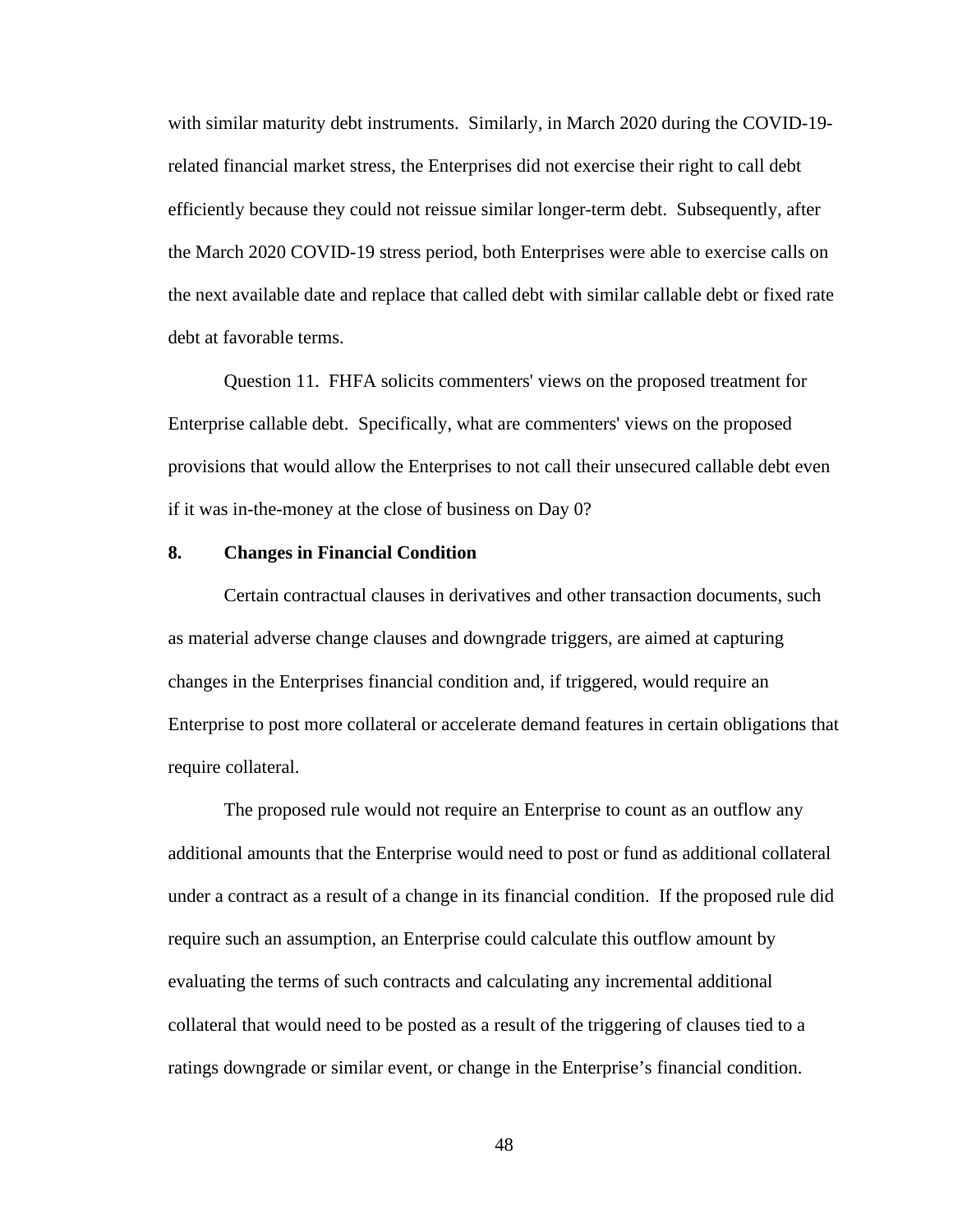Question 12. Should the proposed rule require that the Enterprises hold high quality liquid assets to cover potential increases in collateral needed assuming a significant change in their financial condition?

### **B. Long-Term Liquidity and Funding Requirements**

# **1. Background**

The 2008 financial crisis exposed the vulnerability of the Enterprises to liquidity shocks. For example, before the crisis, the Enterprises and many banking organizations lacked robust liquidity risk management metrics and relied excessively on short-term wholesale funding to support less-liquid assets. In addition, the Enterprises and many banks did not sufficiently plan for longer-term liquidity risks, and the risk management and control functions of the Enterprises failed to challenge such decisions or sufficiently plan for possible disruptions to the Enterprises regular sources of funding. Instead, the risk management and control functions reacted only after demand for longer term agency unsecured debt evaporated.

During the crisis, the Enterprises and many banking organizations experienced severe contractions in the supply of funding. As access to longerterm funding became limited, many in the financial markets were forced to sell and as a result certain asset prices, including for private label securities (PLS), fell significantly. When prices fell, the Enterprises and many banking organizations faced the possibility of significant capital losses and failure. The threat this presented to the U.S. financial system caused the U.S. government to provide significant levels of support to the Enterprises and many U.S. banks to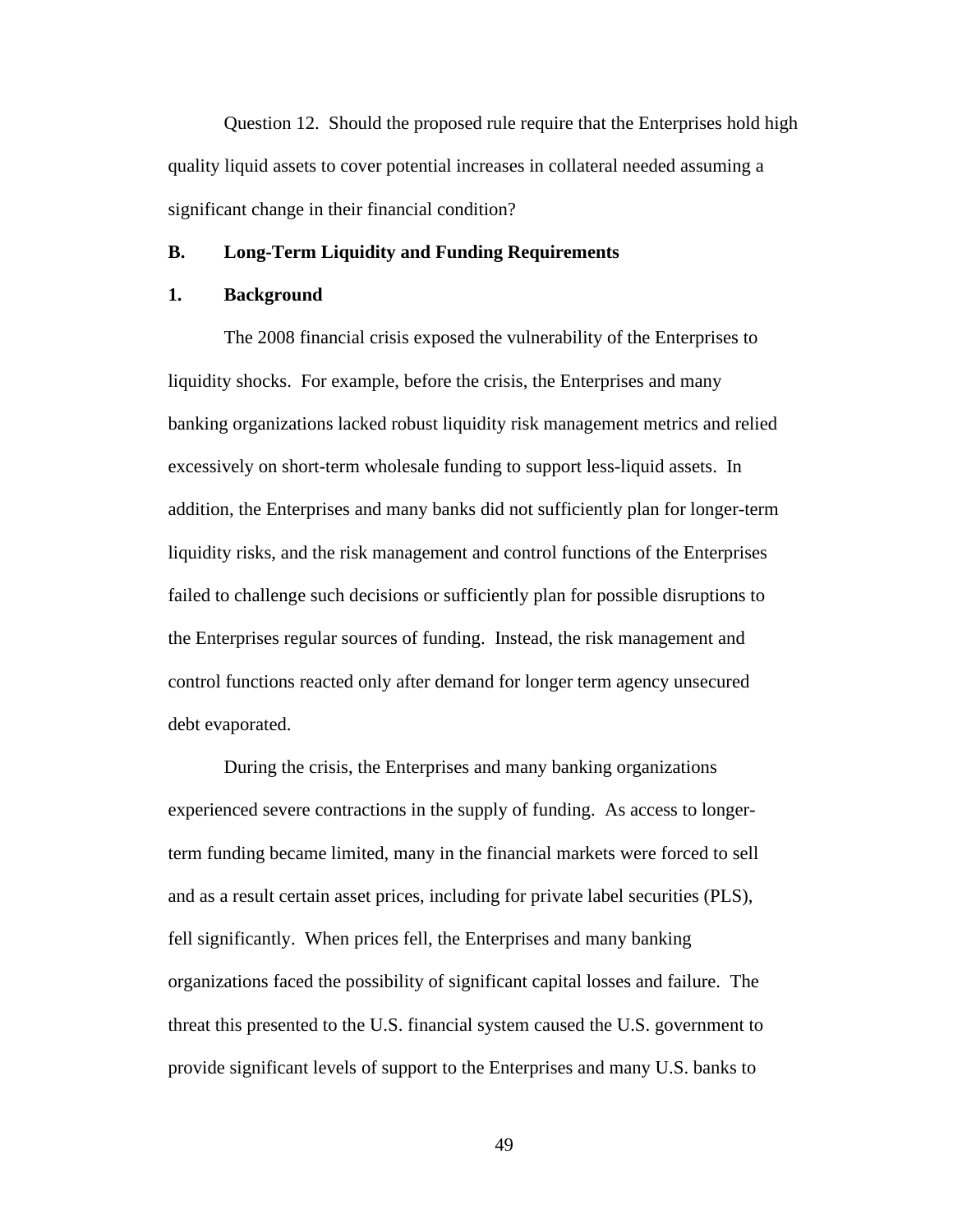maintain global financial stability. This experience demonstrated a need to address these shortcomings at the Enterprises and banking organizations and to implement a more rigorous approach to identifying, measuring, monitoring, and limiting reliance on short-term sources of funding that results in additional debt rollover risk.

Since the 2008 financial crisis, FHFA (as noted above) has developed qualitative standards focused on strengthening the Enterprises' overall risk management, liquidity positions, and liquidity and funding risk management. By improving the Enterprises' ability to absorb shocks arising from financial and economic stress, these measures, in turn, promote a more resilient mortgage funding market and U.S. financial system.

FHFA has supervisory guidance to address the risks arising from excessive reliance on short-term funding, such as short-term discount notes, that increases rollover risk both before and after the 2008 financial crisis. In 2009, for example, FHFA issued a supervisory letter that required, among other things, that the Enterprises develop capabilities to measure cash inflows and outflows daily for one year.

As previously discussed, AB 2018-06 incorporates liquidity risk management elements consistent with Basel Liquidity Principles. Under the AB, FHFA expects an Enterprise's measurement of liquidity to include metrics for intraday liquidity, short-term cash needs (*e.g*., 30 days), access to collateral to manage cash needs over the medium term (*e.g*., 365 days), and a general congruence between the maturity profiles of the assets and liabilities. FHFA also encouraged the Enterprise to consider common industry practices and regulatory standards.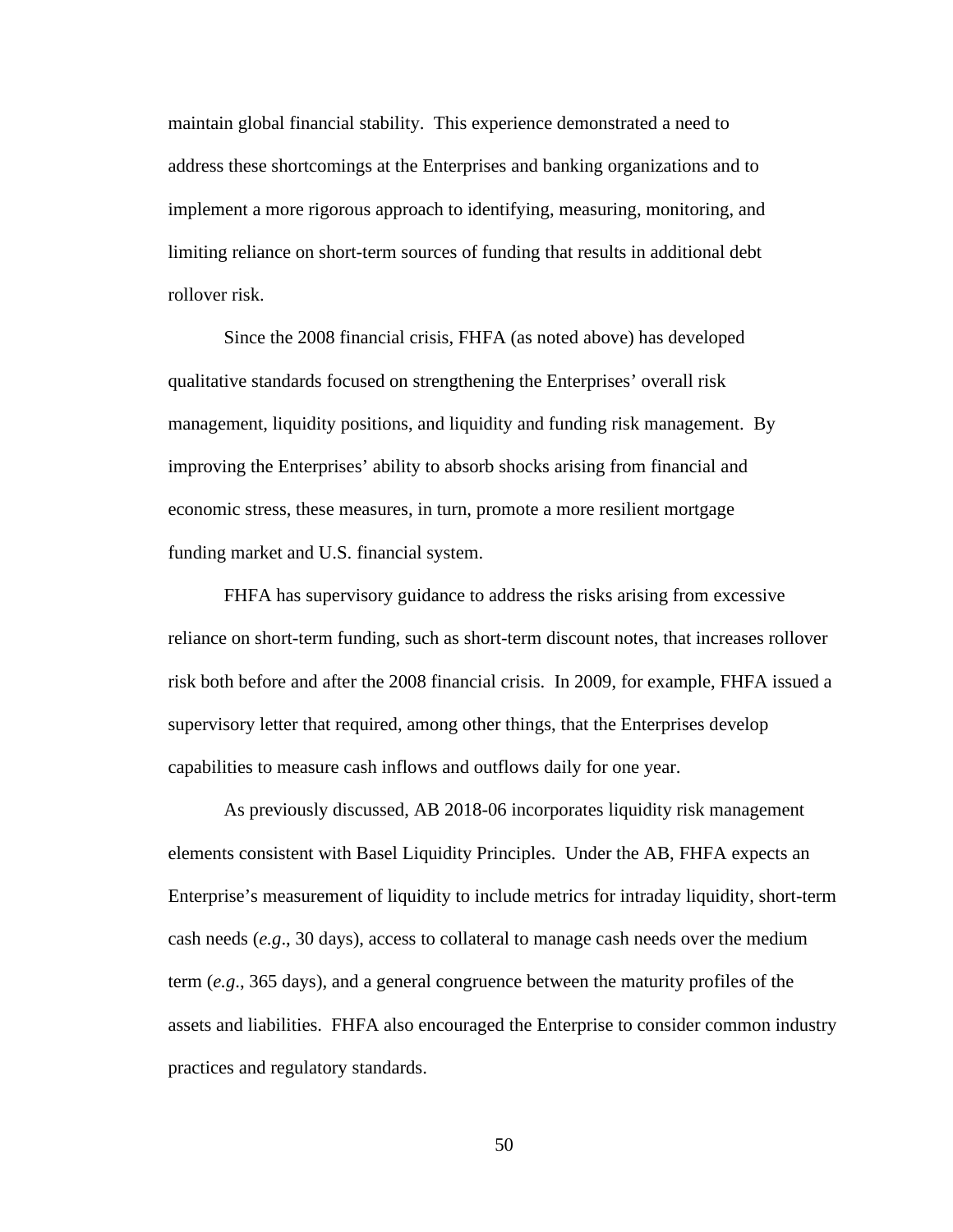The proposed long-term liquidity and funding requirements would complement the proposed short-term 30-day and intermediate-term 365-day requirements. For example, these two long-term liquidity and funding requirements complement the 30-day requirement's goal of improving resilience to short-term economic and financial stress by focusing on the stability of an Enterprise's structural funding profile over a longer, one-year time horizon. In a financial crisis, financial institutions like the Enterprises during the crisis that lack longer-term stable funding sources may be forced by creditors to monetize assets at the same time, driving down asset prices, like those price declines in the PLS market and commercial mortgage backed securities market in the 2008 financial crisis. The proposed rule would mitigate such risks by directly increasing the funding resilience of the Enterprises, thereby indirectly increasing the overall resilience of the U.S. financial system.

The proposed two longer-term requirements would also provide a standardized means for measuring the stability of an Enterprise's funding structure, promote greater comparability of funding structures across the Enterprises, improve transparency, and increase market discipline through the proposed rule's monthly public disclosure requirements.

Given the lack of retail and wholesale deposits and the relative simplicity of the Enterprises' funding structure, FHFA proposes a simplified approach for its first long-term liquidity and funding requirement, which compares the amount of an Enterprise's long-term unsecured debt (i.e., longer than one year to maturity) to the amount of its less-liquid assets in the retained portfolio. Under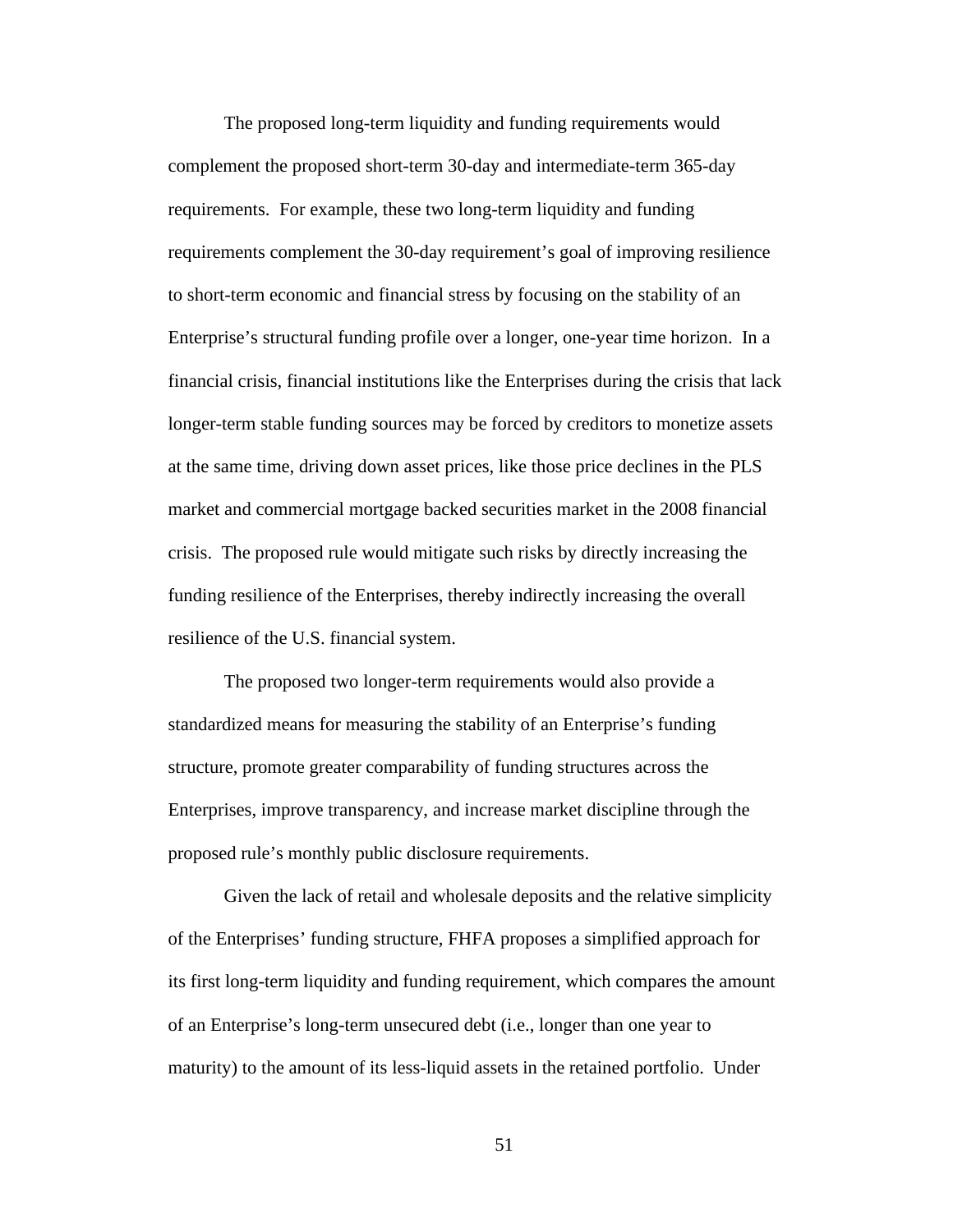the proposed rule, the minimum ratio for this metric is 120 percent. While proposing a simpler approach than the U.S. banking regulators, the proposed rule makes conservative assumptions about what constitutes a less-liquid asset that requires longer term funding, like collateralized mortgage obligations (CMOs) noted below.

Because the Enterprises lack access to the discount windows of any of the twelve Reserve Banks in the Federal Reserve System, FHFA proposes that only assets that are eligible to be posted as collateral through the FICC can be counted as liquid assets and all other assets, even some agency securities like agency CMOs, would be considered less-liquid and require long-term funding.

To address the funding of other long-term assets, FHFA also proposes to include a second long-term liquidity and funding requirement based on the ratio of the spread duration of the Enterprise's unsecured agency debt divided by the spread duration of its retained portfolio assets. The proposed rule would require that an Enterprise's spread duration ratio exceed 60 percent. This proposed longterm requirement will cause the Enterprises to maintain an appropriate amount of long-term unsecured debt and reduce rollover risk. As a result of this requirement, the Enterprises will have incentive to better match the repricing risk of their debt with the repricing of their assets. It will also minimize the risk that an Enterprise would be forced to sell significant amounts of long-term asset into distressed markets.

#### **2. Long-Term Liquidity and Funding Requirements**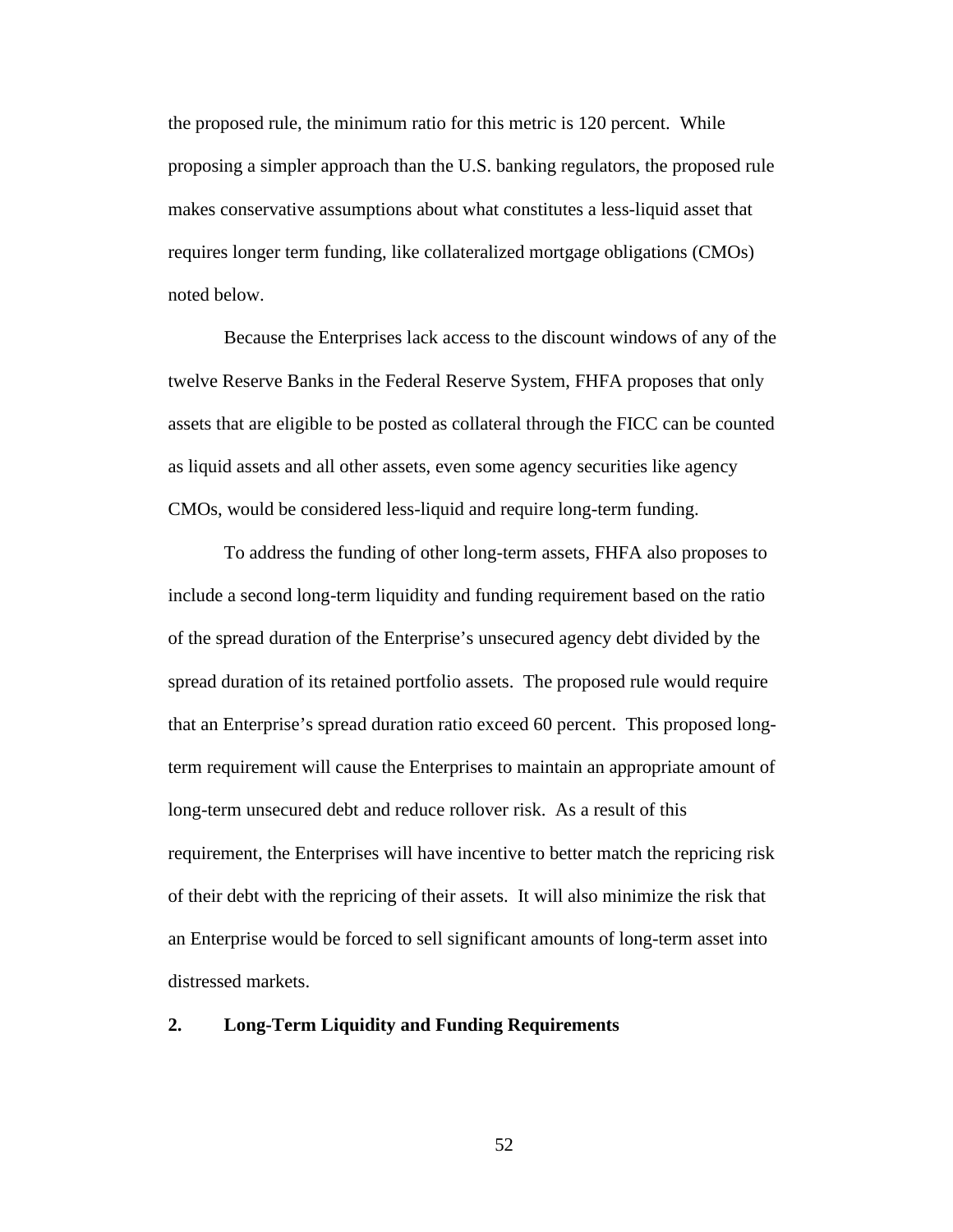The proposed rule would require the Enterprises to meet two long-term liquidity and funding requirements for the purpose of: (i) Reducing Enterprise debt maturity rollover risk; (ii) Ensuring that the Enterprises have sufficient long-term unsecured debt so they do not have to sell less-liquid assets into potentially stressed markets for at least one year; (iii) Incenting the Enterprises to issue an appropriate amount of long-term unsecured debt; and (iv) Incenting the Enterprises to reduce the amount of less-liquid assets held in the retained portfolio that are not eligible collateral for inclusion in the 365 day liquidity requirement. These two long-term liquidity and funding requirements complement each other. The first ensures that less-liquid assets are funded with longterm unsecured debt. The second ensures that the rollover and repricing of the unsecured debt is tied to the repricing of all the retained portfolio assets, not simply the less-liquid assets.

#### **a. Long-Term Unsecured Debt to Less-Liquid Asset Ratio**

The proposed rule would include a long-term liquidity and funding requirement that the Enterprises manage their issuance of long-term unsecured debt and their holdings of less-liquid securities to ensure that the ratio of the Enterprises' long-term unsecured debt to its less-liquid assets is greater than 1.2, or 120 percent.

Under the proposed rule, the numerator is the three-month moving average of the UPB of all outstanding Enterprise unsecured debt with one year or longer to maturity. The maturity of the unsecured debt is based on the final maturity of unsecured debt and not the call date. The denominator is the three-month moving average of all assets held in the retained portfolio that are not eligible collateral to be pledged to the FICC. For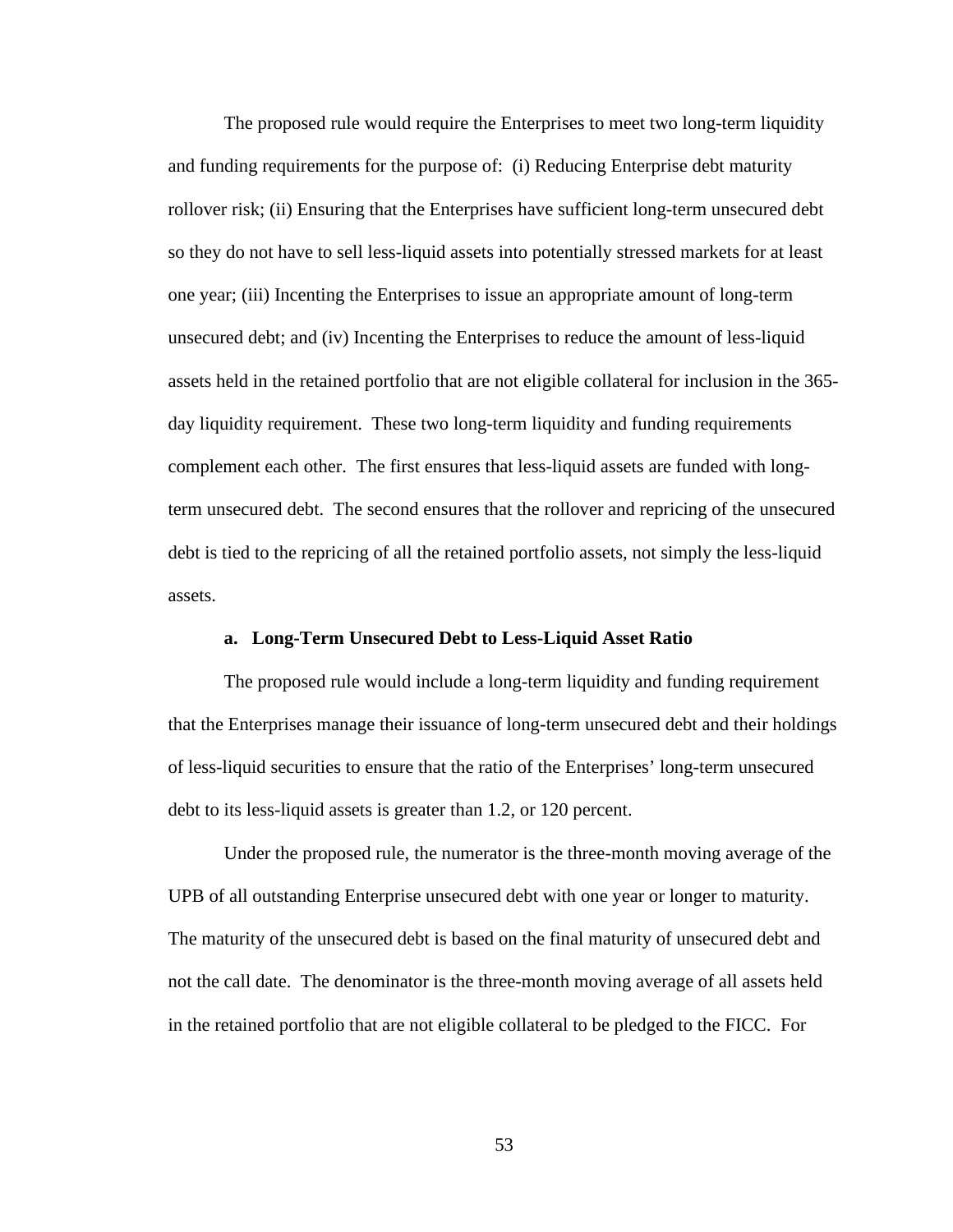example, CMOs held by the Enterprises are not eligible to be pledged to the FICC and would be included in calculating the denominator.

The proposed rule would allow the Enterprises to exclude certain relatively liquid loans from the denominator. For example, the proposed rule assumes that cash window loans or whole loan conduit loans, and reperforming loans that have no delinquencies in prior six months, can be readily converted into FICC-eligible collateral. Therefore, these loans would not be included in the denominator. In addition, certain multifamily passthrough securities held by the Enterprises are eligible to be pledged to the FICC but other multifamily structured securities arising from the K-deals are not eligible to be pledged to the FICC and would be included in the denominator.

Question 13. Should FHFA broaden the definition of "liquid assets" to include certain non-FICC eligible assets, such as multifamily agency securities arising from Kdeal transactions? If so, what criteria should FHFA use?

# **b. Spread Duration of Unsecured Debt to Spread Duration of Assets Requirement**

# The proposed rule would include a second long-term requirement that measures the ratio of the spread duration of an Enterprise's unsecured debt to the spread duration of its retained portfolio assets. FHFA recognizes that effective duration is often defined as the percentage change in the price of financial instruments with embedded options from a 100-basis point change in interest rates. Financial instruments with positive duration increase in value as interest rates decline. Conversely, financial instruments with negative duration increase in value as interest rates rise. FHFA also recognizes that spread duration is often defined as the percentage change in the price of financial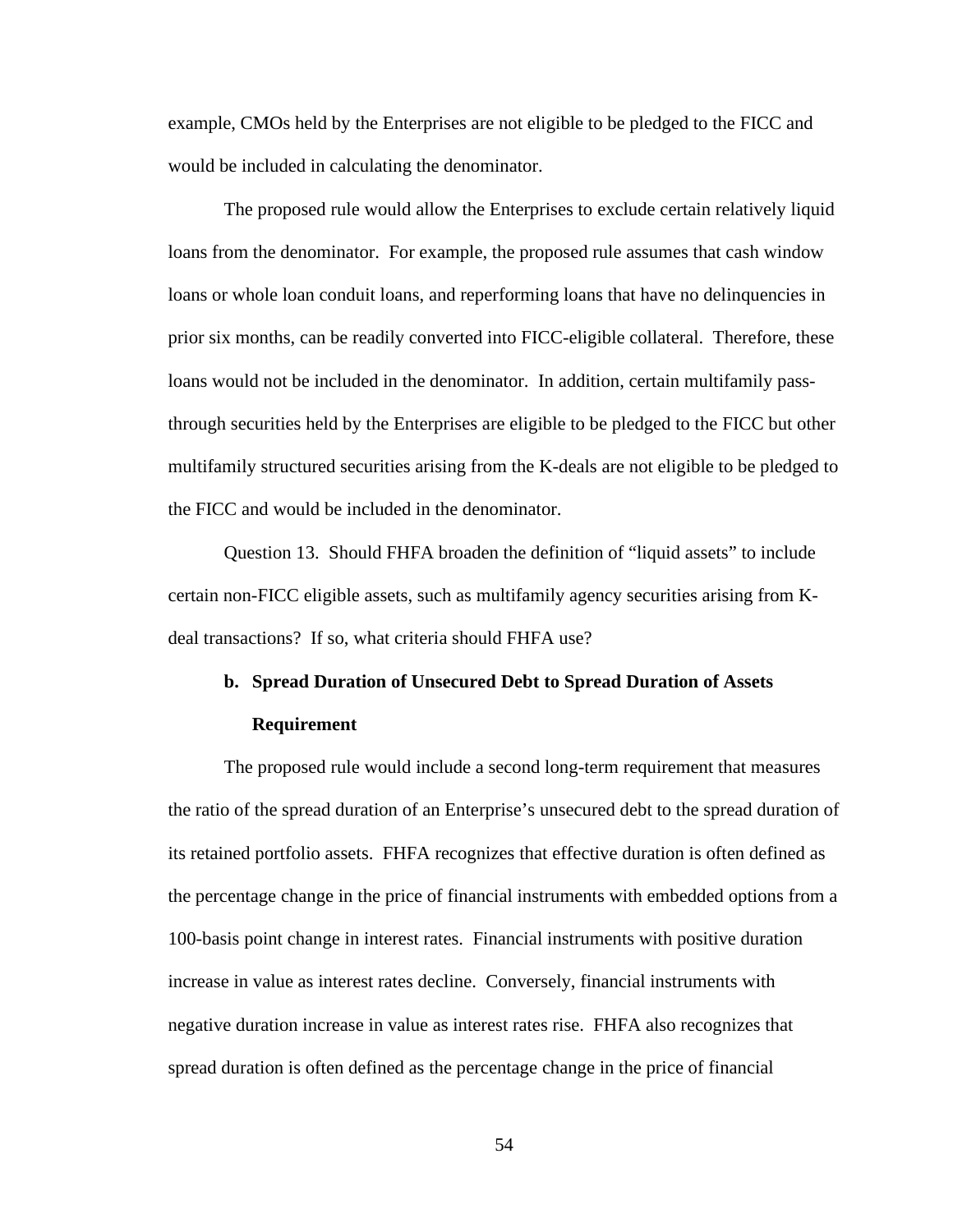instruments from a change in spread over the benchmark interest rates. Unlike "effective" duration, spread duration is typically calculated by discounting of an instrument's cashflows, and not by the affecting a change of the underlying cashflows themselves due to optionality. This discounting impact creates a measure that is typically positive, where the instrument increases in value as spreads decline and decrease in value as spreads widen.

Under the proposed rule, the numerator of the ratio is the three-month moving average of the daily spread duration of all Enterprise unsecured debt. The denominator of the ratio is the three-month moving average of the daily spread duration of all Enterprise retained portfolio assets. The proposed rule would require that this ratio exceed 0.6 or 60 percent.

The numerator is the three-month moving average of the daily spread duration of all Enterprise unsecured debt. The daily spread duration of all Enterprise unsecured debt on a particular day equals the weighted average of the individual spread duration for each unsecured debt instrument weighted by the product of the UPB and the market price for the unsecured debt instrument for that day. Determining the spread duration for all unsecured debt requires that an appropriate estimate be made for each unsecured debt instrument. In addition, using a three-month moving average for the weighted balance sheet spread durations reduces potential impact of daily fluctuations on compliance management. The three-month moving average of the daily spread duration of all Enterprise unsecured debt is equal to the sum of the daily spread duration for all Enterprise unsecured debt for each business day over the three-month period preceding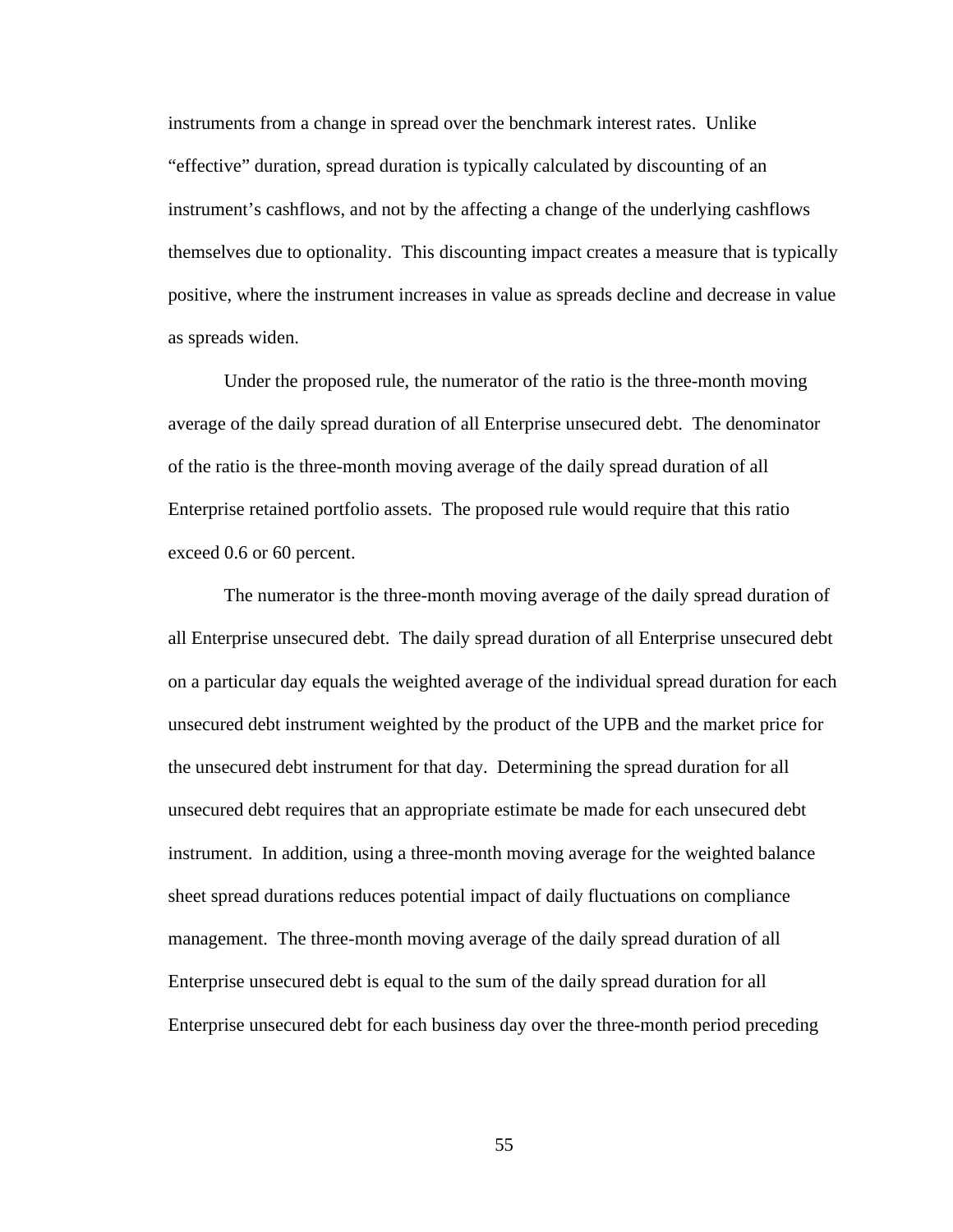the calculation date divided by the total number of business days during the three-month period.

The denominator is the three-month moving average of the daily spread duration of all Enterprise retained portfolio assets. The daily spread duration of all Enterprise assets on a particular day equals the weighted average of the individual spread duration for each asset weighted by the product of the UPB and the market price for the retained portfolio asset for that day. The three-month moving average of the daily spread duration of all Enterprise retained portfolio assets is equal to the sum of the daily spread duration for all Enterprise assets for each business day over the three-month period preceding the calculation date divided by the total number of business days during the three-month period.

The proposed rule would provide additional assumptions that the Enterprises are to use in the calculation of this long-term liquidity and funding requirement. The proposed rule would allow the Enterprises to make the following adjustments to the spread duration of specific retained portfolio assets and unsecured debt:

- For callable unsecured debt, the proposed rule would allow the Enterprises to use the maturity of the callable debt rather than the actual spread duration of the callable debt because the Enterprise does not have the obligation to call the debt early and can, in a liquidity event, decide not to call the bond.
- For certain single-family and multifamily loans in the securitization pipeline, the proposed rule would allow the spread duration to be adjusted to better reflect the expected holding period of the loans before securitization and sale of these loans. For example, provided that the actual experience of the Enterprise can support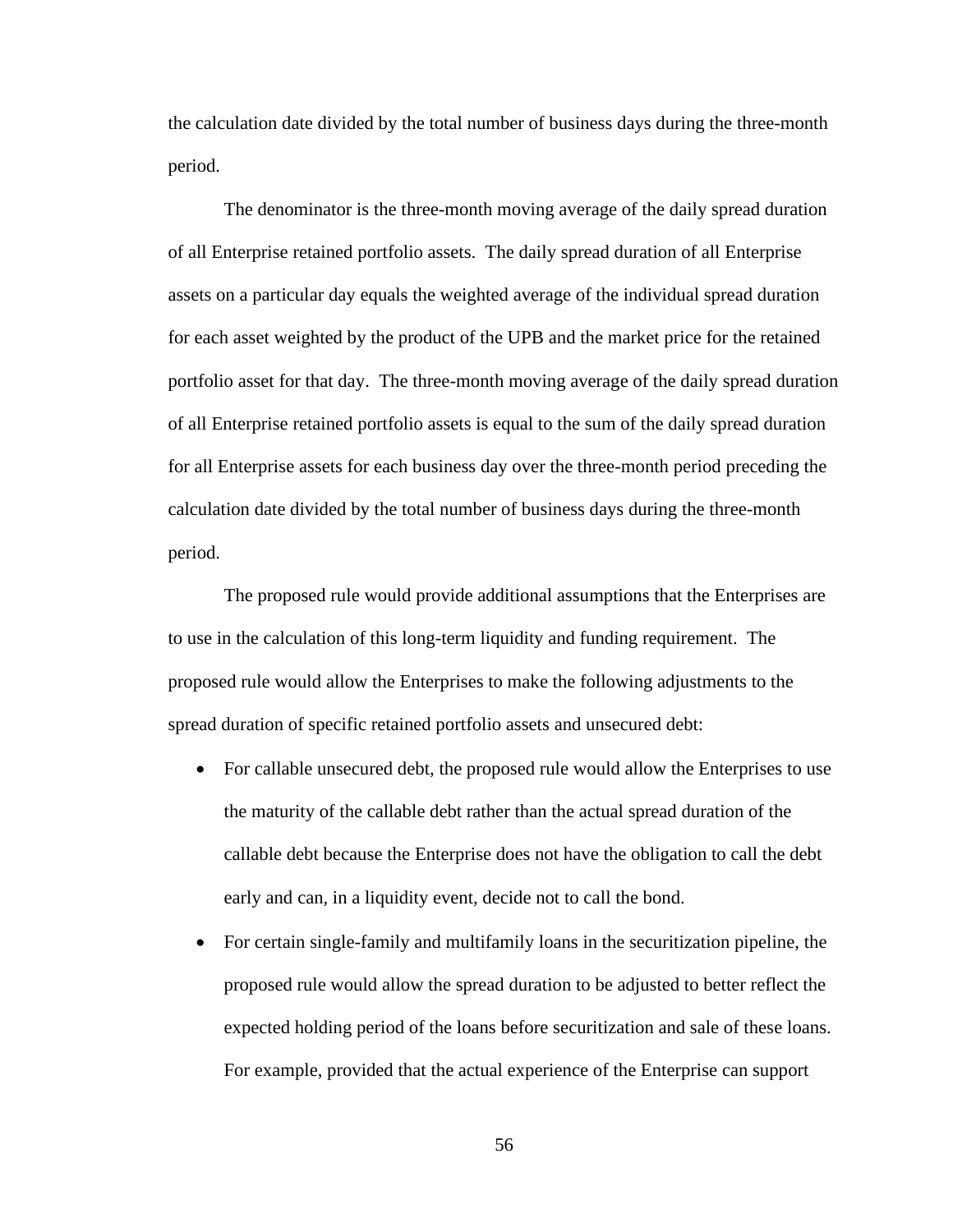these pipeline securitization assumptions, the proposed rule would allow a singlefamily loan in the securitization process to be assigned a two-month spread duration, and a multifamily loan in the securitization pipeline to be assigned a sixmonth spread duration. FHFA supervision teams will evaluate the underlying support for key assumptions, like this spread duration assumption, as part of ongoing supervisory activities.

- For certain trust structures, like those that are consolidated for GAAP purposes or credit risk transfer related trusts, the proposed rule would allow certain trust related assets to be excluded, as the trust structures are not funded by unsecured corporate debt but rather by debt issued by the trust and backed by the assets in the trust. In essence, the debt issued by MBS trusts and the loans in the MBS trusts that secure the debt are closely matched and the Enterprise does not have funding risk and thus these assets and liabilities are not included in this spread duration requirement. Similarly, certain credit risk transfer trusts, created by Fannie Mae (Connecticut Avenue Securities Credit-Linked Notes) and Freddie Mac (Structured Agency Credit Risk Credit-Linked Notes) are not included in this spread duration requirement. For the original credit risk transfers that did not include a credit-linked note structure, the Enterprises are required to include those as they represent unsecured debt issued by the corporation.
- The proposed rule would allow the Enterprises to exclude high quality liquid assets held in the liquidity portfolio from the denominator of the calculation because these assets are deemed to be liquid securities that do not require term funding and can be readily liquidated into cash. Similarly, the collateral used to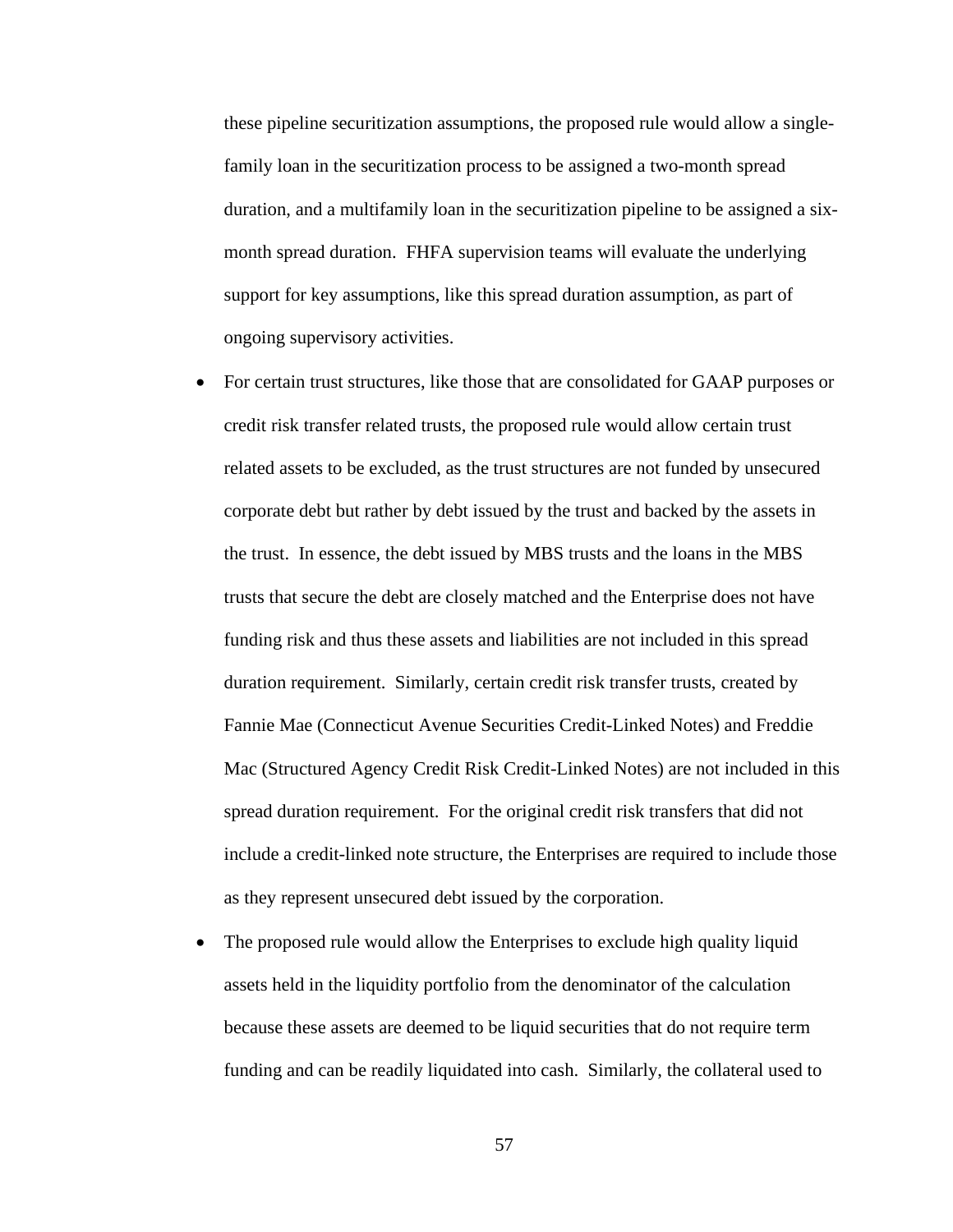post as initial margin is excluded from the spread duration asset calculation for this requirement.

Question 14. FHFA requests comment on whether the spread duration requirement appropriately addresses the concerns noted above, or whether there are alternative approaches to do so? Does the value of including the spread duration requirement exceed the costs and complexity of the calculation?

#### **c. Funding from Stockholders Equity**

Under the two longer-term proposed requirements, the Enterprises would be required to identify the maturity of unsecured debt instruments based on their contractual maturity. Other balance sheet sources of funds, like stockholder's equity, typically do not have a contractual maturity. In the case of stockholder's equity, the proposed rule treats these funding sources as short-term funding substitutes and does not attribute any maturity to these sources of funds beyond one year.

Question 15. FHFA requests comment on whether some portion of stockholder's equity should be considered as a longer-term funding source for the long-term liquidity and funding requirements? If so, why? If so, what analytics would support this assumption?

#### **C. Temporary Reduction of Liquidity Requirements**

FHFA recognizes that during periods of economic dislocation or market stress, it may be necessary for an Enterprise, consistent with safety and soundness, to expend its liquidity position in order to support market liquidity to the secondary mortgage market. Such support may be necessary during periods of market stress to further an Enterprise's statutory public purposes, and may require, for example, that an Enterprise be provided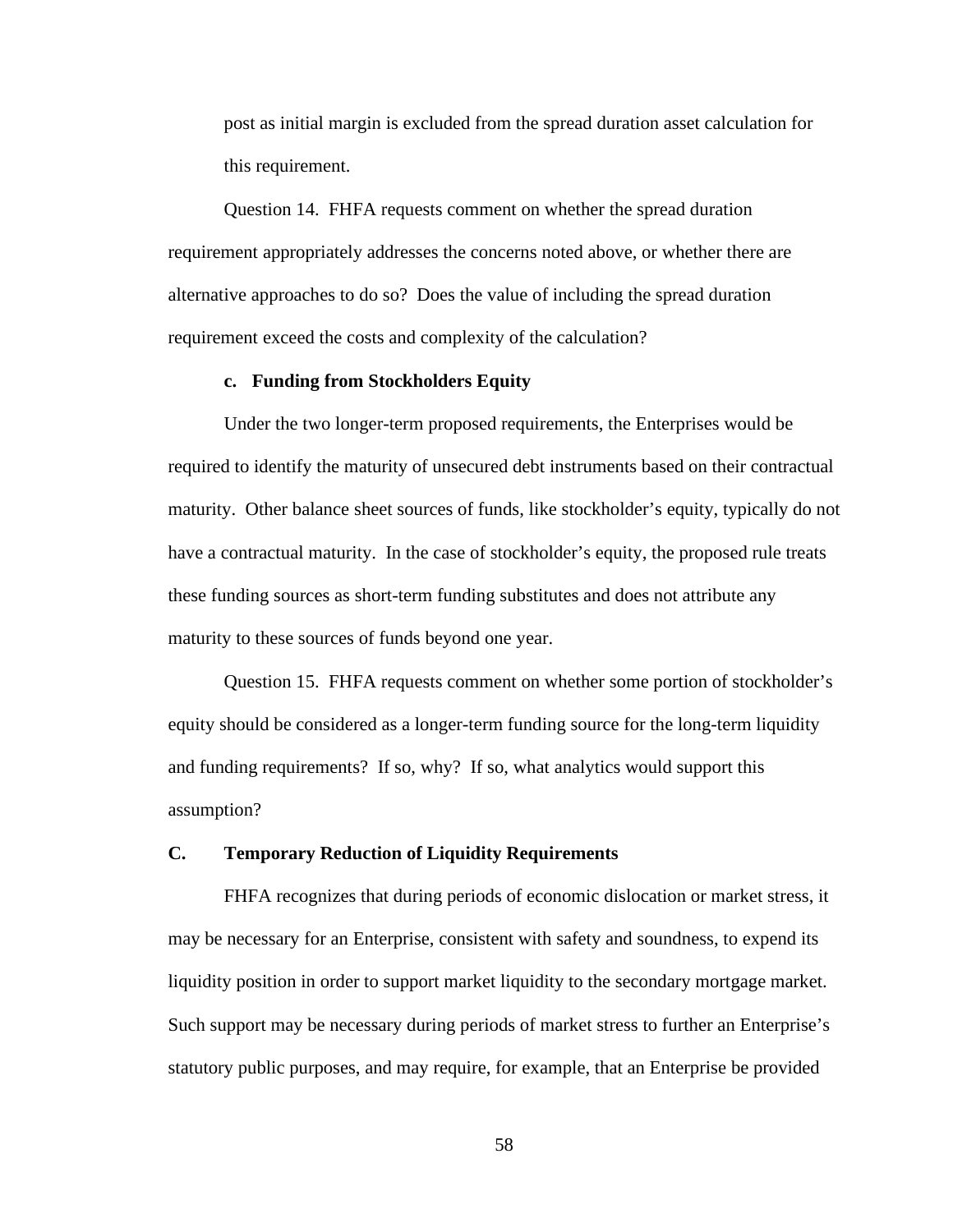flexibility to meet a reduced 30-day liquidity minimum in order to fund severe stress liquidity needs and to continue to provide liquidity to the secondary mortgage markets.

Therefore, the proposed rule would provide for temporary reductions in minimum liquidity requirements to address economic, market, or other circumstances. Specifically, it would provide for FHFA consideration and determination that, due to economic or market conditions, temporary adjustments to reduce the minimum liquidity requirements are needed to address those conditions. FHFA's exercise of this authority is intended to further Enterprise public purposes in supporting secondary mortgage market liquidity during periods of severe economic or market stress.

Question 16. FHFA seeks comment on all aspects of the proposed process for FHFA temporarily to reduce minimum regulatory liquidity requirements to respond appropriately during periods of economic or market stress.

# **III. Liquidity Risk Management Reporting**

The proposed rule would require each Enterprise to report daily to FHFA its compliance with the minimum liquidity requirements. The Enterprises shall submit such reports at the close of each business day, which is treated as Day 0, reflecting the liquidity positions and other required information as of 6 p.m. EST on Day 0. Such reports shall include, at a minimum, the key stress scenario assumptions discussed in the preamble, including a summary of the respective cash flows and other significant information and any other key assumptions used to calculate the four liquidity requirements. In some cases, this may require supplemental reports to explain individual key stress cash flows, like the purchases of delinquent loans and the purchases of cash window and whole loan conduit loans. These supplemental reports could also include,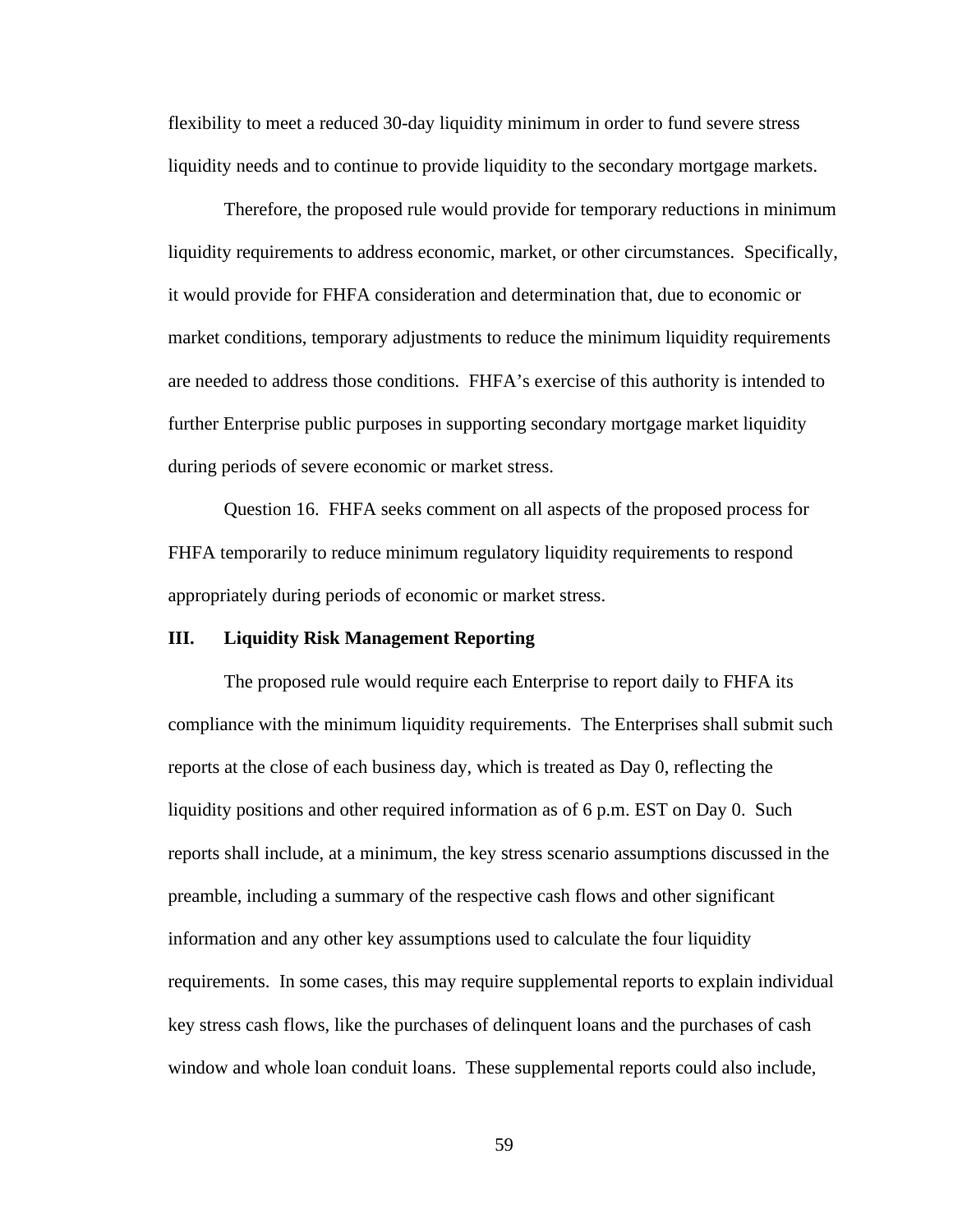but are not limited to, the composition of both the FICC-eligible and non-FICC eligible collateral and the components of the spread duration calculations.

The proposed rule would provide enhanced information about the short-term, intermediate-term and long-term liquidity and funding profile of the Enterprises to managers, board directors, and supervisors. With this information, the Enterprise's management and supervisors would be better able to assess the Enterprise's ability to meet its projected liquidity needs during periods of liquidity stress, take appropriate actions to address liquidity needs, and, in situations of failure, to implement an orderly resolution of the Enterprise.

The proposed rule's 30-day and 365-day liquidity requirements would use Enterprise cash flow projections and certain assumptions based on stressed market conditions. While the short-term and intermediate-term liquidity requirements would use specific assumptions specified by FHFA (including by order) for liquidity requirement calculation purposes, FHFA expects the Enterprises would maintain robust stress testing frameworks that incorporate additional scenarios, like lower rate environments that might trigger calling debt. Enterprises should use these additional scenarios in conjunction with the proposed rule's liquidity requirements to appropriately determine their board and management liquidity buffers. FHFA notes that the four liquidity requirements are minimum requirements and organizations, like the Enterprises, that pose more systemic risk to the U.S. financial system or whose liquidity stress testing indicates a need for higher liquidity buffers may need to take additional steps beyond meeting the minimum ratio in order to meet supervisory expectations.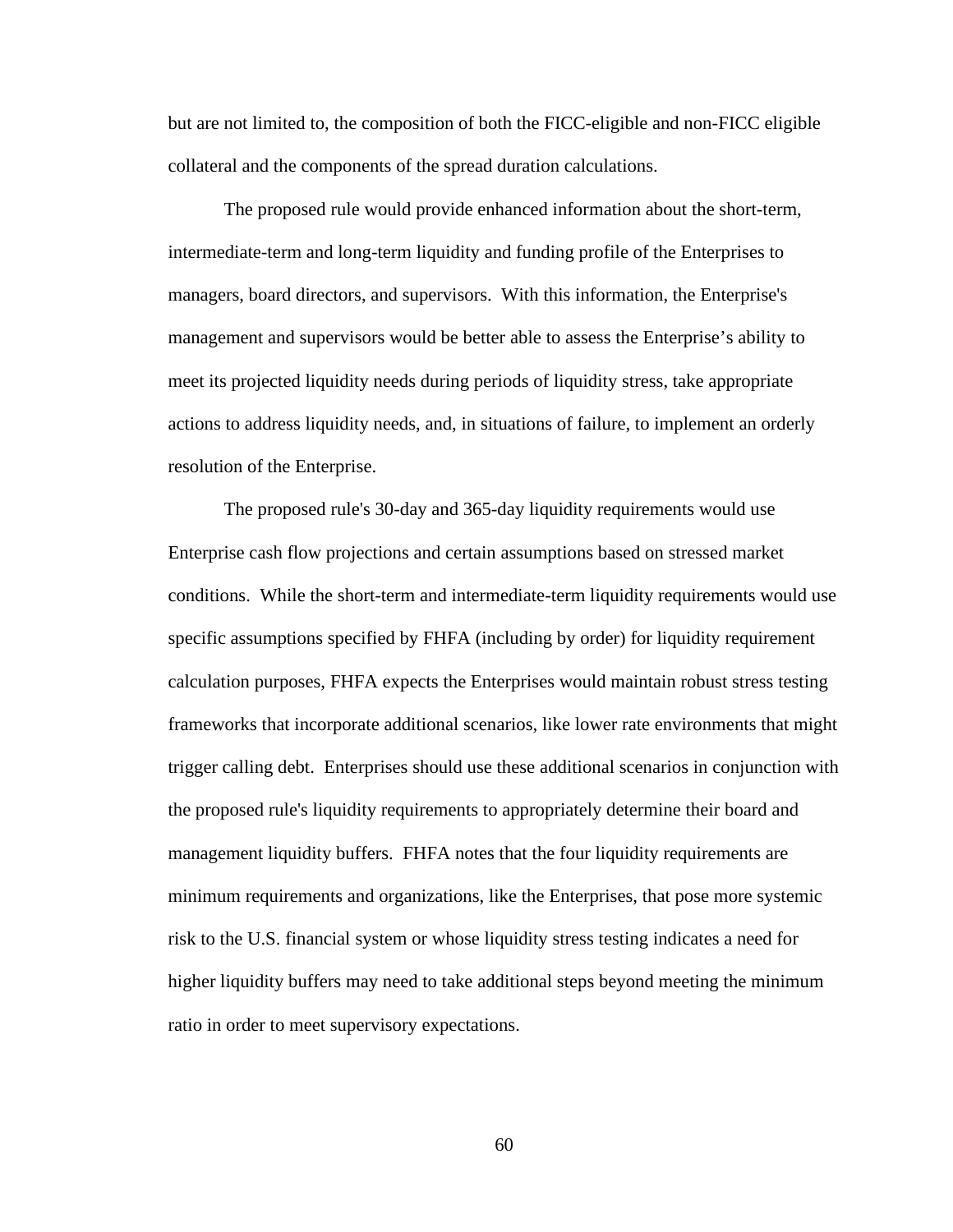The proposed rule contemplates alignment between the Enterprises for the daily reporting of the liquidity and funding requirements and may, by order, require a common template that demonstrates the sources and uses of cash and the increased cash outflows or reduced cash inflows resulting from the seven stress scenarios. The objective is to ensure that management and supervisors have a transparent and readily comparable view into the key assumptions and resulting cash flows or metrics.

The proposed rule would require each Enterprise to report to the public its compliance with the four liquidity requirements monthly. Each Enterprise currently publishes a monthly volume summary that includes important information that the public consumes. The proposed rule would require the Enterprises to amend their respective monthly volume summaries and provide the average and month-end metrics for each of the four liquidity and funding requirements. In addition to the liquidity metrics, the Enterprises should include key assumptions used to estimate these liquidity metrics. FHFA may, by order, decide to include additional reporting requirements.

Question 17. FHFA invites public comment on all aspects of the proposed process and minimum elements for regulatory, management, and public reporting.

#### **IV. Supervisory Framework**

#### **A. Liquidity Requirement Shortfall**

Under the proposed rule, an Enterprise would be required to notify FHFA on any business day that any of the four liquidity requirements is not met. Specifically, if an Enterprise's liquidity position is calculated to be less than any of the minimum liquidity requirements, the Enterprise must promptly submit to FHFA for approval a plan for achieving compliance, unless FHFA instructs otherwise. In addition, if FHFA determines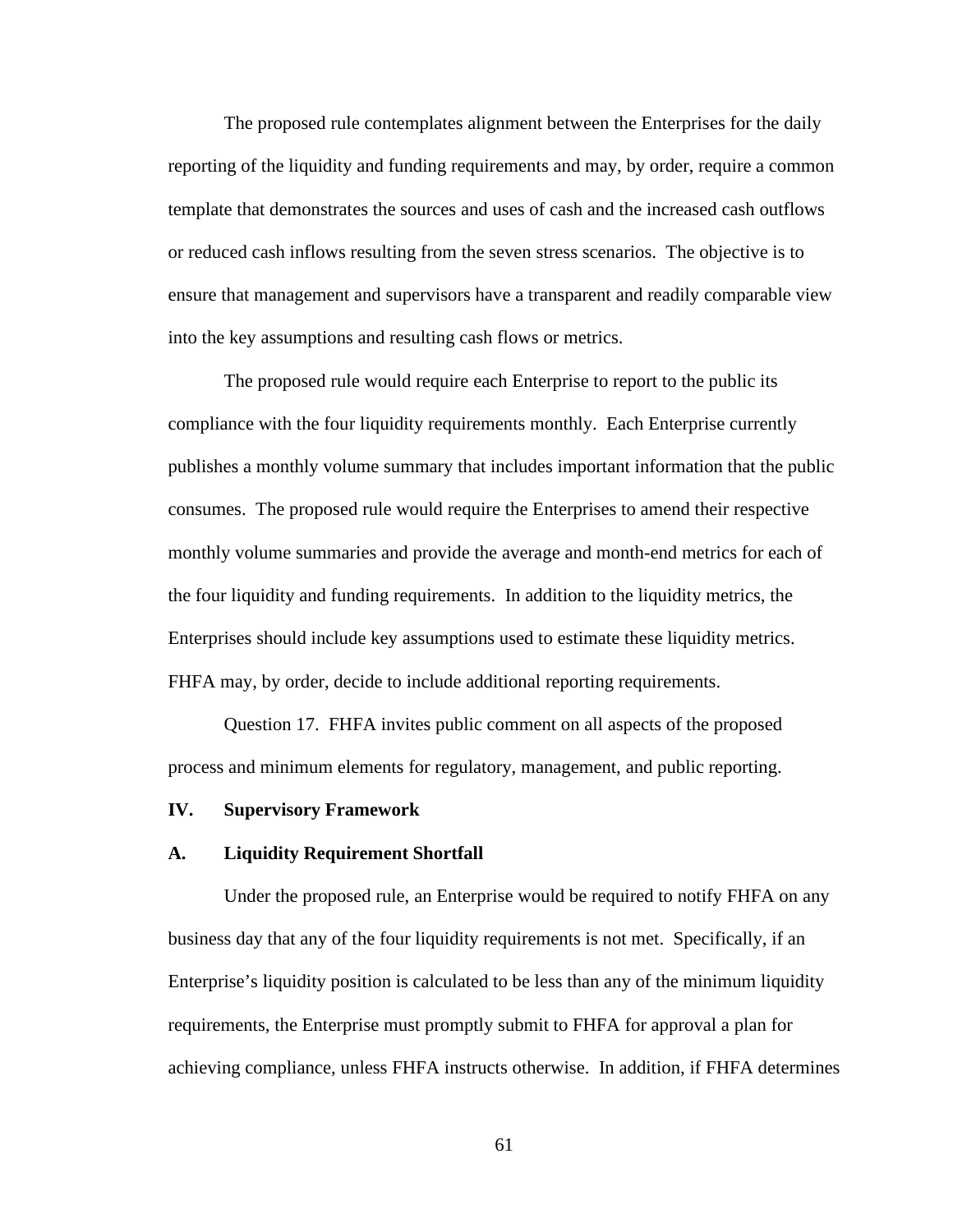that the Enterprise is otherwise non-compliant with the requirements of this part, FHFA may require the Enterprise to submit to FHFA for approval a plan to remediate the shortfall. The Enterprise plan must include, as applicable: (1) An assessment of the Enterprise's liquidity profile and the reasons for the shortfall; and (2) The actions that the Enterprise has taken and will take to achieve full compliance with this part, including: (i) A plan for adjusting the Enterprise's risk profile, risk management, and funding sources in order to achieve full compliance with this part; (ii) A plan for remediating any operational or management issues that contributed to noncompliance with this part; (iii) Best estimate time frame for achieving full compliance with this part; and (iv) A commitment to report to FHFA daily on Enterprise progress to achieve compliance in accordance with the plan until full compliance with this part is achieved. Finally, the Enterprise plan must include other considerations or actions as may be required for FHFA approval.

FHFA engagement with the Enterprise on a remediation plan does not preclude exercise of other supervisory or enforcement authorities. FHFA may, at its sole discretion, take additional supervisory or enforcement actions to address non-compliance with the requirements of this part, including non-compliance with the minimum liquidity requirements or non-compliance with any requirement to submit a liquidity plan acceptable to FHFA. The liquidity remediation plan is intended to enable FHFA to monitor and respond appropriately to the unique circumstances giving rise to an Enterprise's liquidity shortfall.

Question 18. FHFA invites public comment on all aspects of FHFA's proposed process to respond appropriately to Enterprise shortfalls in required liquidity.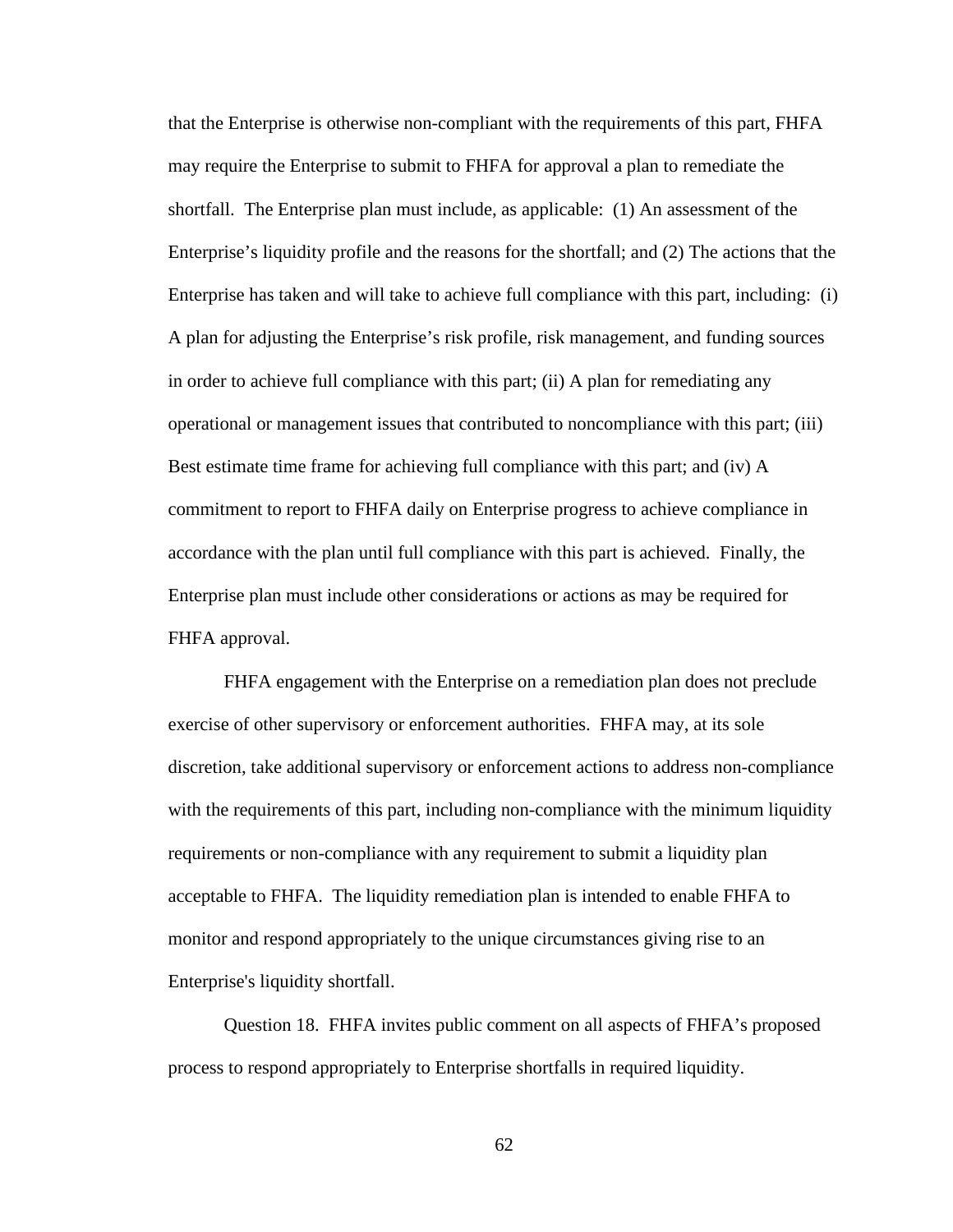# **B. Process for Supervisory Determination of Temporarily Increased Liquidity Requirements**

The Board of Directors and senior management of the Enterprises have duties under applicable law to oversee, monitor, and manage Enterprise liquidity risk prudently. FHFA recognizes that under certain circumstances, it may be necessary for an Enterprise to enhance its liquidity position commensurate with its business activities. Under the proposed rule, when FHFA determines that, due to economic, market, or Enterprisespecific circumstances, temporary modified Enterprise liquidity requirements above those established under this part are necessary or appropriate for an Enterprise, FHFA will notify the Enterprise in writing of the proposed modified Enterprise liquidity requirements, the timeframe by which the Enterprise is required to achieve and comply with the proposed requirements, and an explanation of why the proposed modified Enterprise liquidity requirements are considered necessary or appropriate for the Enterprise.

The Enterprise may respond in writing within 30 days, or such time as FHFA may require, to any or all of the matters addressed in the notice, including any information which the Enterprise would like FHFA to consider in determining whether to establish the proposed modified liquidity requirements for the Enterprise. Failure to respond shall constitute a waiver of any objections to the proposed modified liquidity requirements or the timeframes for compliance.

After the close of the Enterprise response time period, FHFA will determine whether to establish the temporarily increased requirements for the Enterprise. FHFA will notify the Enterprise of its written determination and order effectuating the modified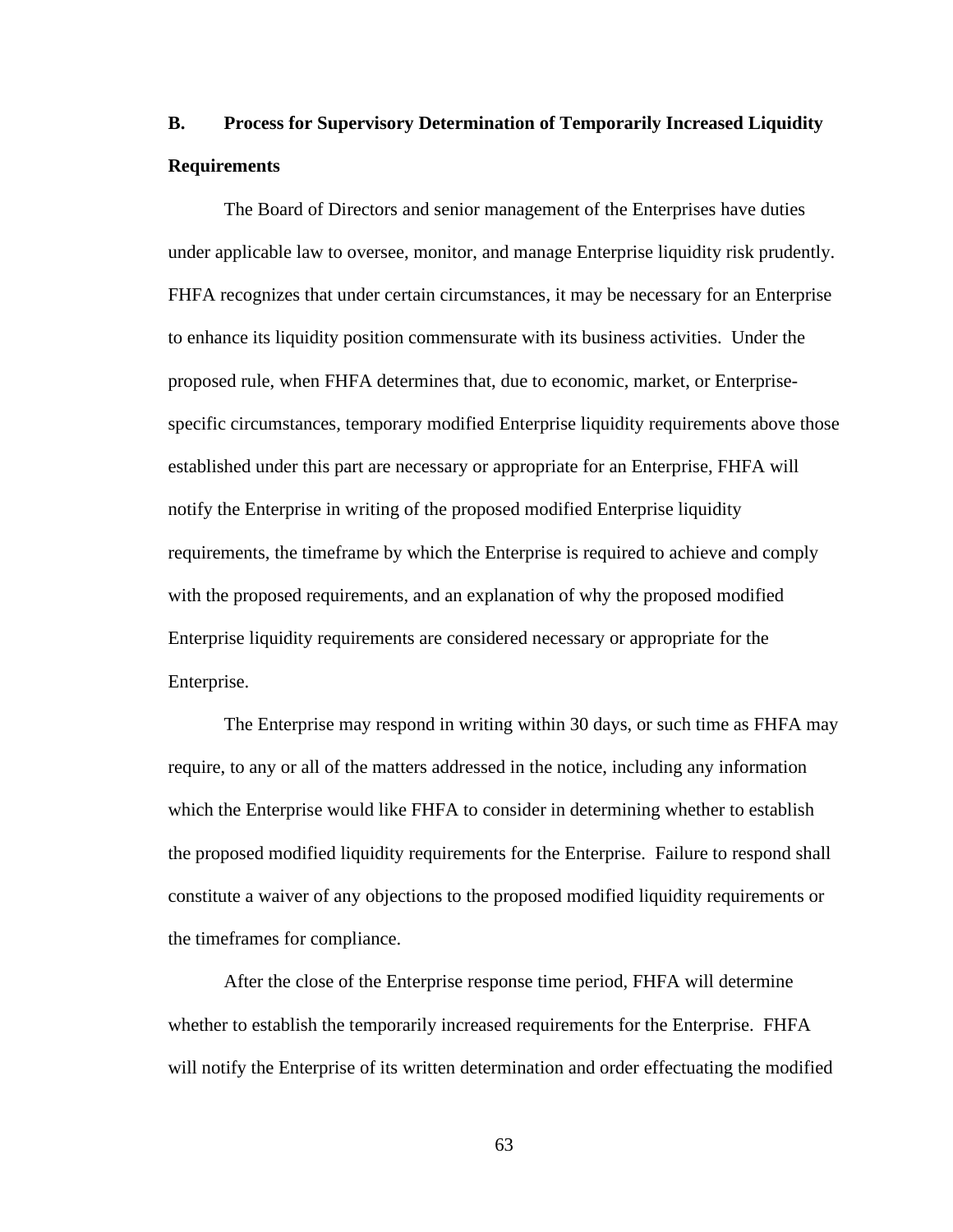requirements. As part of its determination, FHFA may require the Enterprise to develop and submit a plan acceptable to FHFA to reach the modified liquidity requirements.

These procedures are intended to enable FHFA to monitor and respond appropriately to the particular economic, market, or Enterprise-specific circumstances by adjusting the minimum liquidity requirements through a temporary increase.

Question 19. FHFA invites public comment on all aspects of FHFA's proposed procedures to respond appropriately and in a timely manner to economic, market, Enterprise-specific, or other circumstances affecting Enterprise liquidity, safety and soundness, and ability to meet their public purposes.

#### **V. Paperwork Reduction Act**

The Paperwork Reduction Act (PRA) (44 U.S.C. 3501 *et seq.*) requires that regulations involving the collection of information receive clearance from the Office of Management and Budget (OMB). The proposed rule contains no such collection of information requiring OMB approval under the PRA. Therefore, no proposed collection of information has been submitted to OMB for review.

# **VI. Regulatory Flexibility Act**

The Regulatory Flexibility Act (5 U.S.C. 601 *et seq.*) requires that a regulation that has a significant economic impact on a substantial number of small entities, small businesses, or small organizations must include an initial regulatory flexibility analysis describing the regulation's impact on small entities. FHFA need not undertake such an analysis if the agency has certified that the regulation will not have a significant economic impact on a substantial number of small entities. 5 U.S.C. 605(b). FHFA has considered the impact of the proposed rule under the Regulatory Flexibility Act. The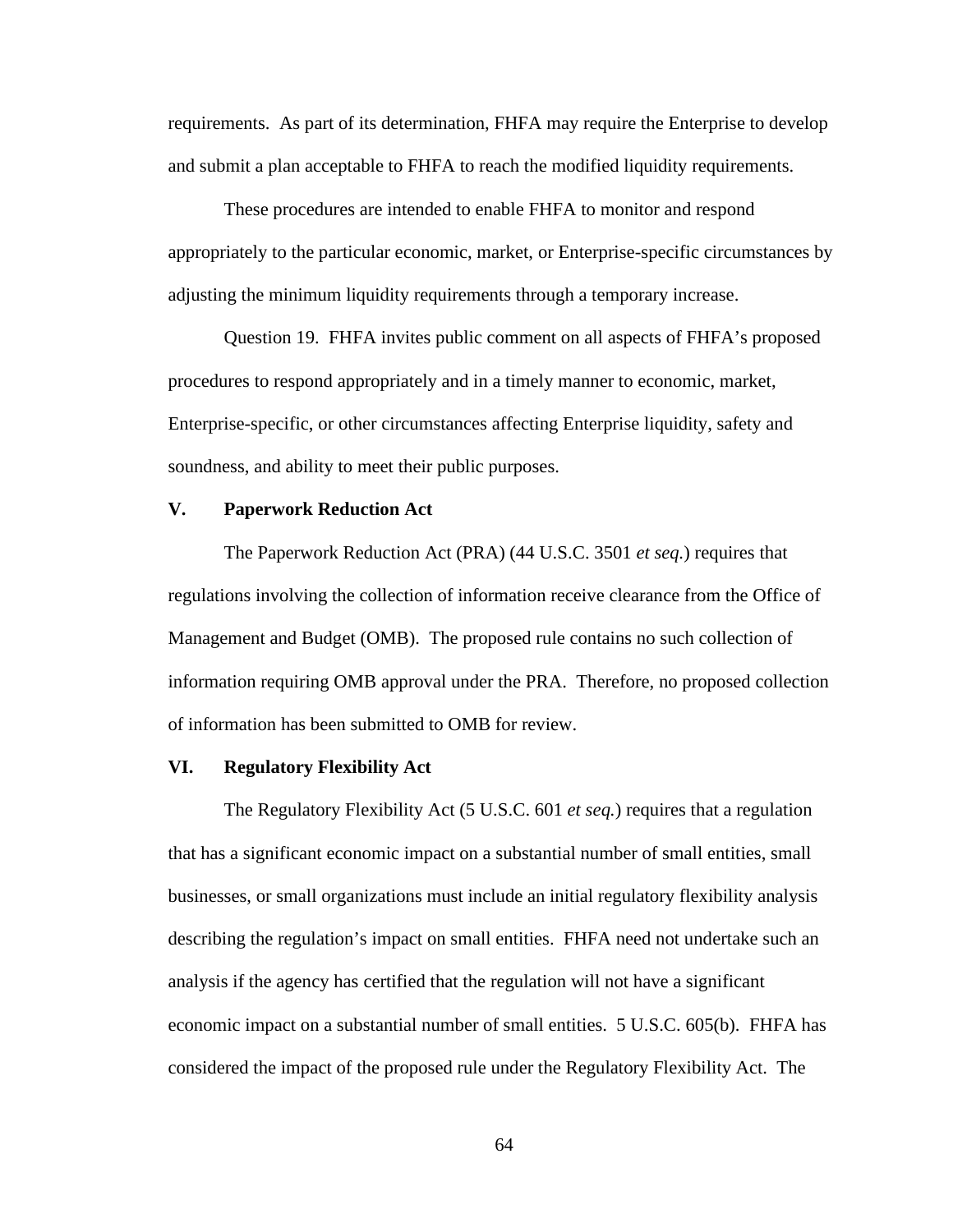General Counsel of FHFA certifies that the proposed rule, if adopted as a final rule, would not have a significant economic impact on a substantial number of small entities because the proposed rule is applicable only to the Enterprises, which are not small entities for purposes of the Regulatory Flexibility Act.

# **The Proposed Rule**

### **List of Subjects**

#### **12 CFR part 1241**

Administrative practice and procedure, Government-sponsored enterprises, Reporting and recordkeeping requirements.

# **Authority and Issuance**

Accordingly, for the reasons stated in the preamble, under the authority of 12

U.S.C. 4526, FHFA proposes to amend Chapter XII of Title 12 of the Code of Federal

Regulations as follows:

#### **CHAPTER XII—Federal Housing Finance Agency**

### **Subchapter C—Enterprises**

1. Add part 1241 to subchapter C to read as follows:

# **PART 1241–MINIMUM ENTERPRISE LIQUIDITY REQUIREMENTS**

Sec.

#### **Subpart A–General Provisions**

1241.1 Purpose and applicability. 1241.2 Supervisory and enforcement authority. 1241.3 Definitions.

# **Subpart B–Required Minimum Enterprise Liquidity**

1241.10 Enterprise liquidity calculation and operational requirements. 1241.11 Minimum Enterprise liquidity requirements.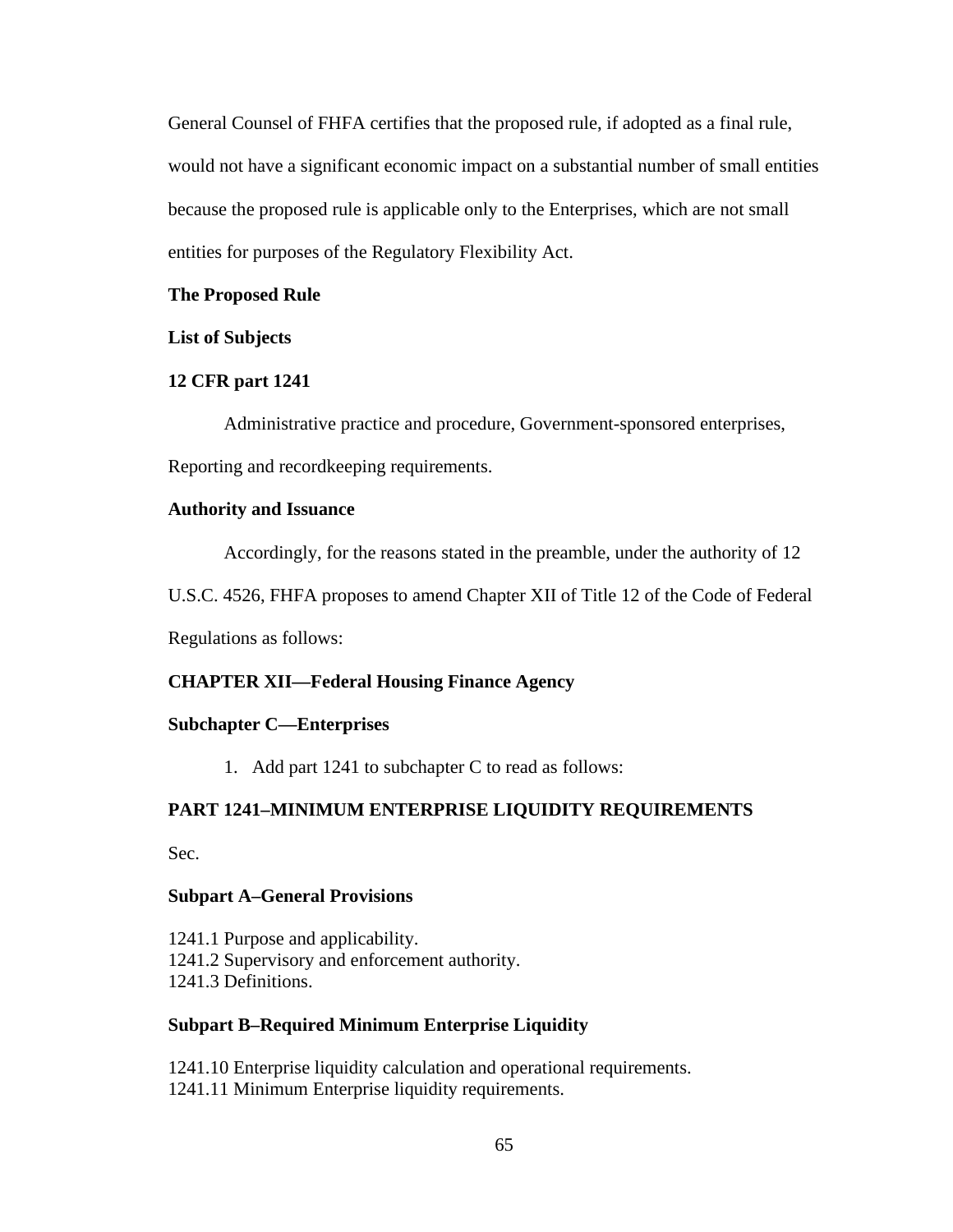1241.12 Temporary reduction of liquidity requirements.

# **Subpart C–Reporting Requirements**

1241.20 Required liquidity reporting. 1241.21 Reporting orders.

# **Subpart D–Supervisory Framework for Remediating Minimum Liquidity**

1241.30 Remediation of minimum liquidity shortfall. 1241.31 Supervisory determination of temporarily increased liquidity requirements.

# **Subpart E–[Reserved]**

**Authority**: 12 U.S.C. 4511(b); 12 U.S.C. 4513(a); 12 U.S.C. 4513b; 12 U.S.C.

4514; 12 U.S.C. 4526; 12 U.S.C. 4631-4636.

# **Subpart A—General Provisions**

# **§ 1241.1 Purpose and applicability.**

- (a) *Purpose*. FHFA is responsible for supervising and ensuring the safety and soundness of the regulated entities. In furtherance of those responsibilities, this part sets forth minimum liquidity and related requirements that apply to each Enterprise.
	- (b) *Applicability*. The requirements established by this part apply to the

Enterprises, and do not apply to the Federal Home Loan Banks or the Office of Finance.

# **§ 1241.2 Supervisory and enforcement authority.**

(a) *Exercise of Authority*. If FHFA determines that the Enterprise's liquidity requirements as calculated under this part are not commensurate with its liquidity risks, FHFA may, consistent with § 1241.31, require an Enterprise temporarily to hold an amount of High Quality Liquid Assets or other liquidity assets in an amount greater than otherwise required under this part, or to take any other measure to improve an Enterprise's liquidity risk profile.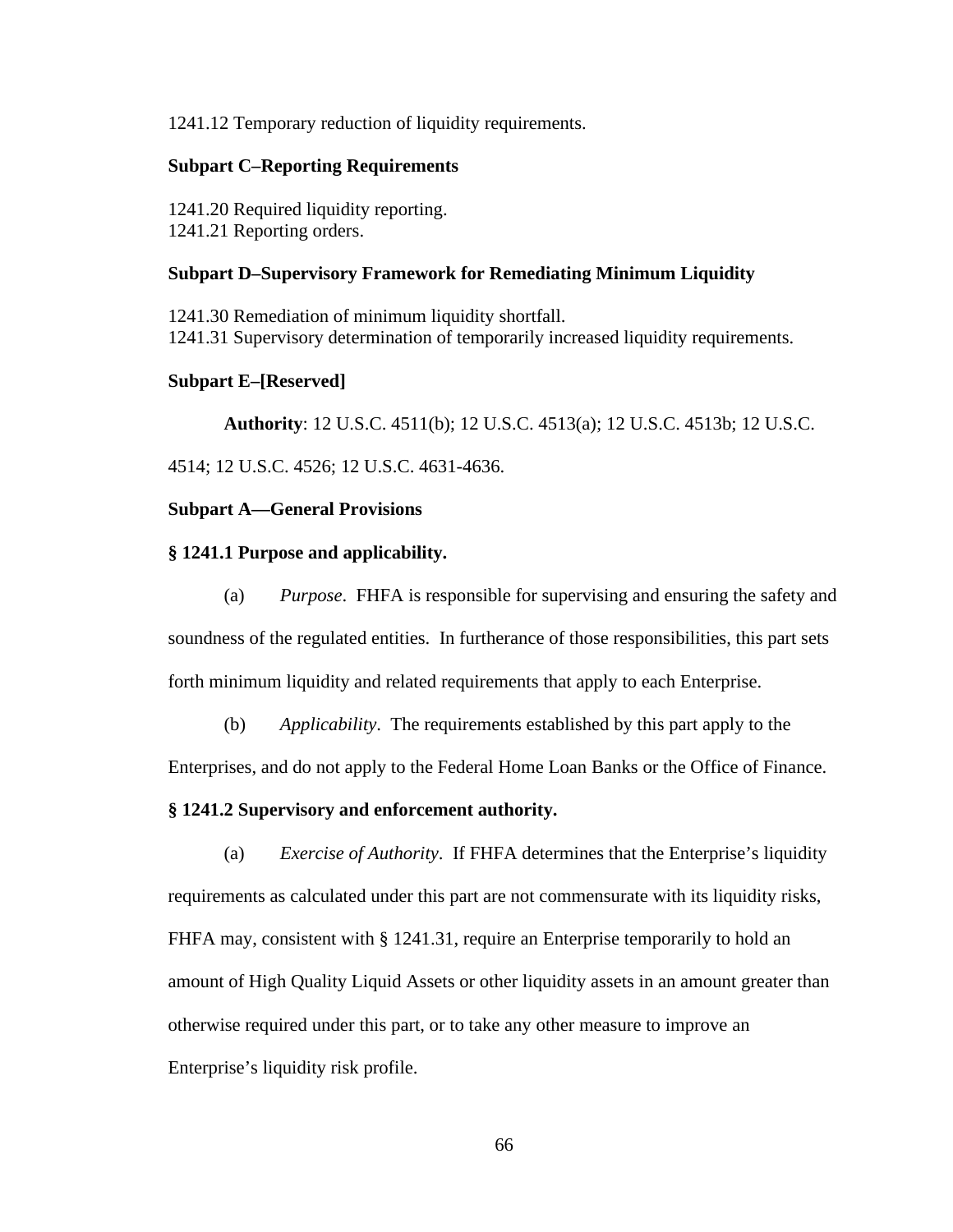(b) *No Safe Harbor*. The liquidity requirements established under this part are minimum requirements. Compliance with this part does not preclude agency action to enforce any other provision of law or regulation, including 12 CFR parts 1236 and 1239.

(c) *FHFA Supervisory and Enforcement Authority Not Affected*. Nothing in this part shall be construed to limit the authority of FHFA under any other provision of law or regulation to take supervisory or enforcement action, including action to address unsafe or unsound practices or conditions, deficient liquidity coverage levels, or violations of law.

(d) *Prudential Standard*. This part is a prudential standard under 12 U.S.C. 4513b(a)(5) and 12 CFR part 1236.

#### **§ 1241.3 Definitions.**

For purposes of this part:

*Calculation Date* means the business day as of which an Enterprise calculates its liquidity position and compliance with each of the minimum liquidity requirements established under this part.

*Cumulative Daily Net Cash Outflows (CDNCO)* means, with respect to any day within a calendar period (i.e*.*, 30-day or 365-day period) for which the CDNCO is calculated, the cumulative sum of an Enterprise's Daily Net Cash Flows starting from the first day following the Calculation Date up to and including the day in the calendar period for which the CDNCO is calculated.

*Daily Excess Requirement* means an amount equal to \$10 billion.

*Daily Net Cash Flows (DNCF)* means, for any day within a calendar period (i.e*.*, 30-day or 365-day period) for which the DNCF is calculated, the Total Cash Outflows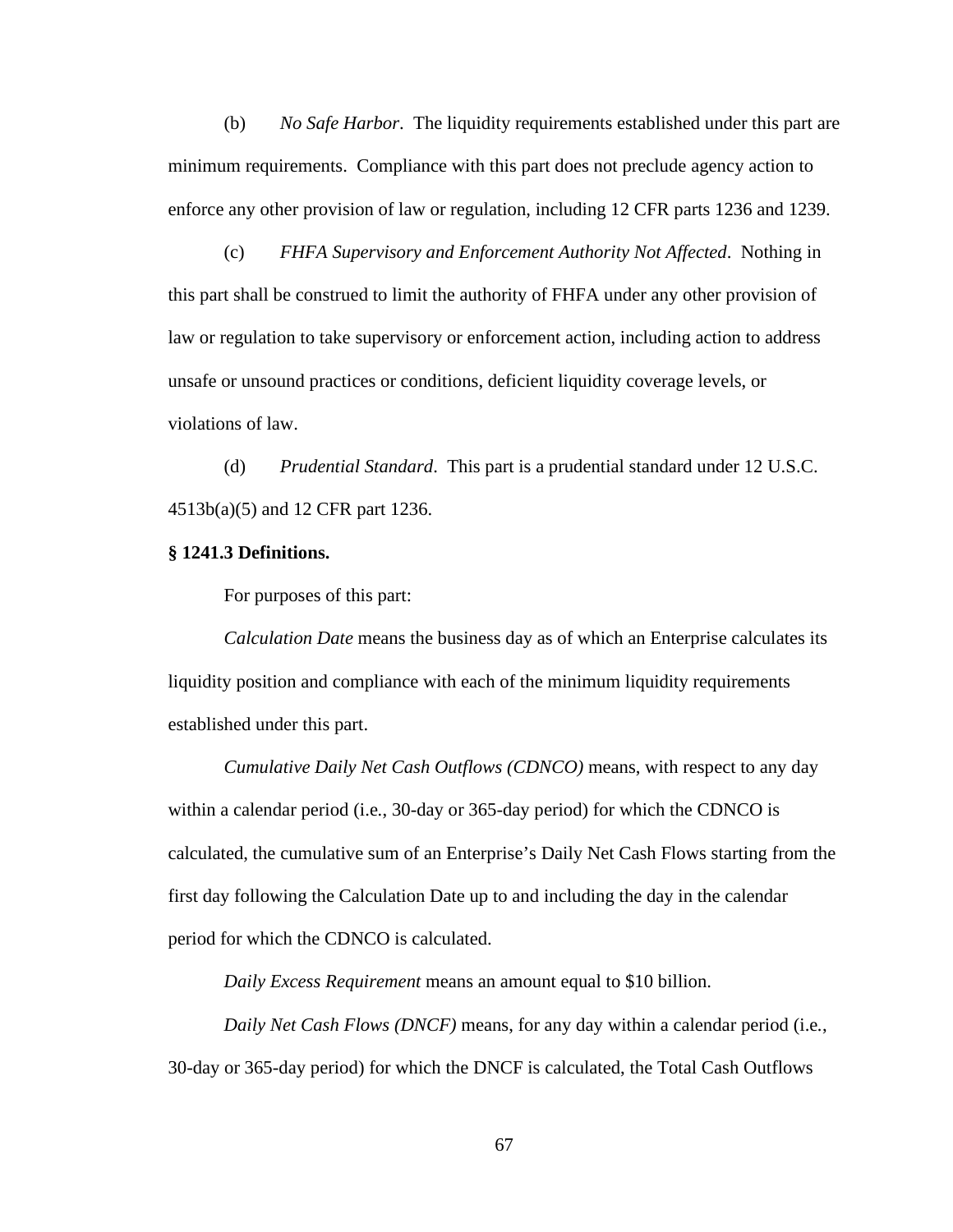minus the Total Cash Inflows for that day. A positive DNCF represents a net cash outflow for the day, while a negative DNCF represents a net cash inflow for the day.

*Day or Daily* means calendar day, and daily means pertaining to a calendar day, unless otherwise specified.

*Elected Calculation Time* means the time on the Calculation Date as of which an Enterprise must calculate its liquidity position for purposes of determining compliance with each of the minimum liquidity requirements established under this part. The Elected Calculation Time is 6 p.m. Eastern Standard Time (EST), unless the Enterprise elects a different Elected Calculation Time approved in writing by FHFA. The Enterprise may not change its Elected Calculation Time without prior written approval by FHFA.

*High Quality Liquid Assets* means, regardless of "trading", "available for sale", or "held-to-maturity" accounting designations, the following unencumbered assets that are owned and held by the Enterprise free of legal, regulatory, contractual, or other restrictions on the ability of the Enterprise to monetize the asset for cash, and that have not been pledged, explicitly or implicitly, to secure or provide credit enhancement for any transaction:

- (1) Cash deposits held in a Federal Reserve Bank account;
- (2) U.S. Treasury securities;

(3) Short-term secured loans to the Federal Reserve Bank of New York secured by U.S. Treasury securities; short-term secured loans held by the Enterprise secured by U.S. Treasury securities that clear through the Fixed Income Clearing Corporation (FICC). For short-term secured loans to the Federal Reserve Bank of New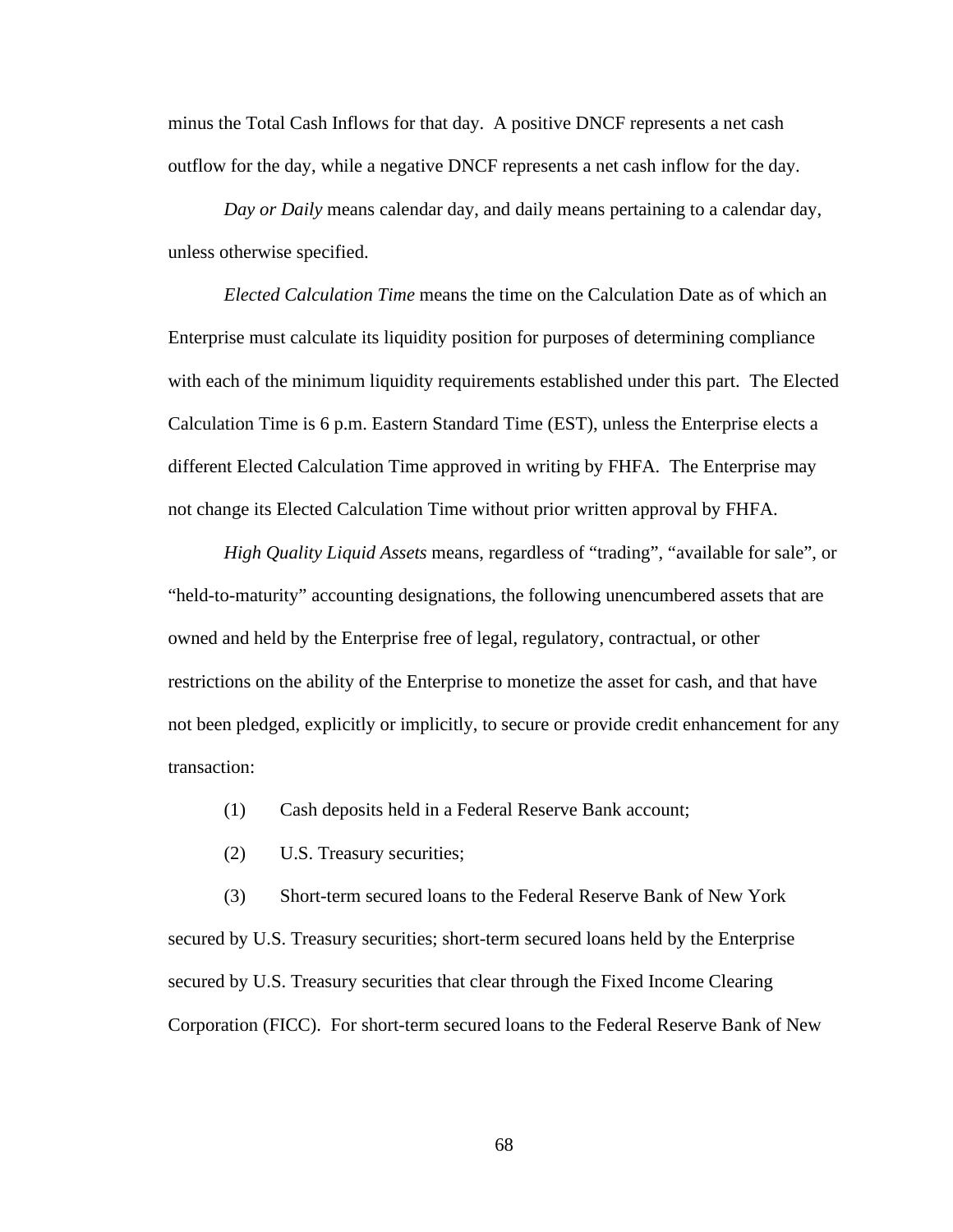York or those cleared through the FICC, the remaining maturity term of the asset must not be longer than the greater of:

(i) 15 days; or

(ii) The number of days until the next agency mortgage-backed securities (MBS) payment date;

(4) Up to an amount not to exceed \$10 billion, and subject to sufficient counterparty credit risk limits on deposits with any single institution and affiliated institutions, unsecured overnight bank deposits with a federally chartered bank where the bank and any holding company controlling the bank are headquartered in the United States, and where the bank is subject to quarterly reporting under the Federal Reserve System's FR Y-15 reporting requirements (or any amended or successor report) and has at least \$250 billion in assets as of the most recent reporting date.

*Highest Cumulative Daily Net Cash Outflows (HCDNCO)* means, with respect to a calendar period (i.e*.,* 30-day or 365-day period), the greater of zero or the maximum Cumulative Daily Net Cash Outflows amount occurring within the calendar period.

*Minimum Stress Assumptions* has the meaning set forth in § 1241.10(d).

*Spread Duration of Unsecured Debt* has the meaning set forth in §

 $1241.11(c)(2)(ii)(A).$ 

*Spread Duration of Retained Portfolio Assets* has the meaning set forth in §  $1241.11(c)(2)(ii)(B).$ 

*Total Cash Inflows* means, for any day for which Total Cash Inflows is calculated, all cash inflows into the Enterprise. Total Cash Inflows includes cash inflows from Tobe-Announced (TBA) contracts held by the Enterprise on or before the Calculation Date,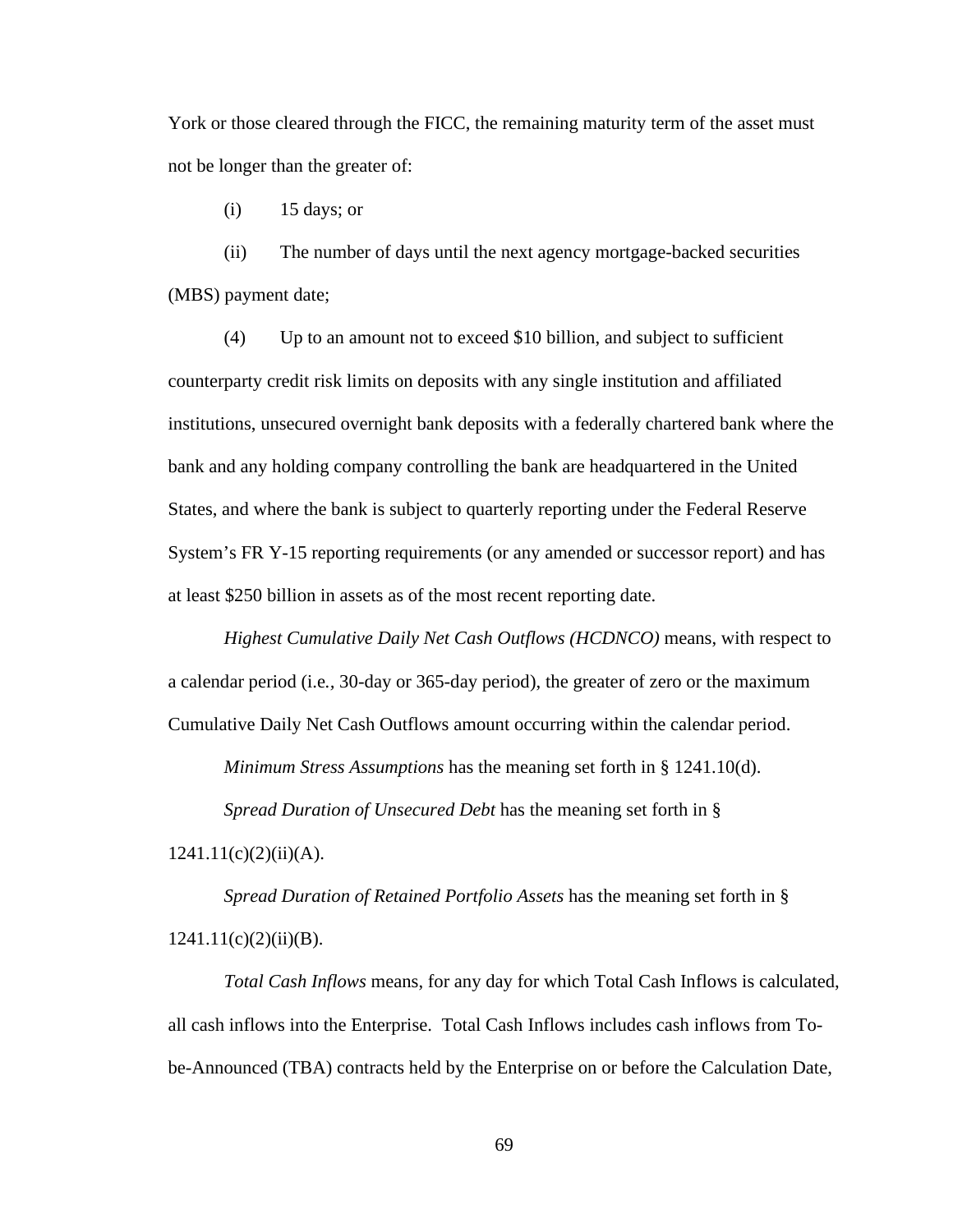which are assumed to be valid and represent cash inflows on the contract settlement date. With respect to any MBS trust-related cash flows, an Enterprise must include the total cash inflows to the Enterprise from its MBS trusts. Total Cash Inflows must be determined using the Minimum Stress Assumptions. For example, total Cash Inflows do not include any expected cash inflows from new debt issuance, unless the unsecured debt issuance has traded but not yet settled as of the Calculation Date. For cash inflows expected from mortgage sales or securitizations, calculations of Total Cash Inflows are limited consistent with the Minimum Stress Assumptions.

*Total Cash Outflows* means, for any day for which Total Cash Outflows is calculated, all cash outflows from the Enterprise. Total Cash Outflows includes, but is not limited to, cash outflows related to funding new mortgage purchases through the Enterprise facilities for purchasing mortgages in exchange for cash, i.e*.*, the Freddie Mac cash window or the Fannie Mae whole loan conduit. With respect to any MBS trustrelated cash flows, an Enterprise must include the total cash outflows from the Enterprise to its MBS trusts. Total Cash Outflows must be determined using the Minimum Stress Assumptions. MBS trust-related cash outflows include advances paid by the Enterprise on principal and interest to MBS trusts and investors and delinquent loan buyouts.

*Total Less-liquid Retained Portfolio Assets* has the meaning set forth in §  $1241.11(c)(1)(ii)$ .

*Total Long-term Unsecured Debt* has the meaning set forth in § 1241.11(c)(1)(i). **Subpart B—Required Minimum Enterprise Liquidity § 1241.10 Enterprise liquidity calculation and operational requirements.**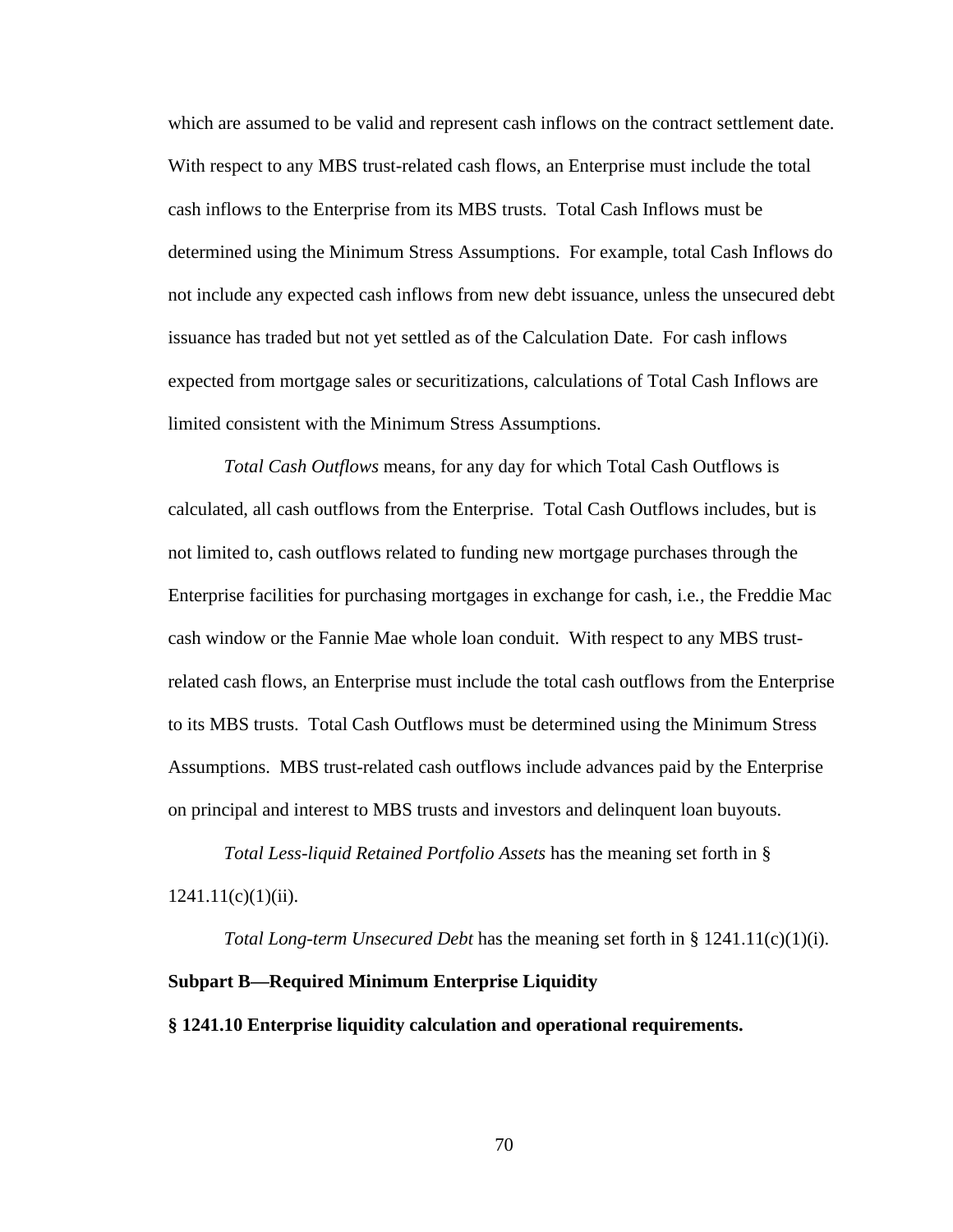(a) *Calculation Date for Minimum Liquidity Requirement*. An Enterprise must, on each business day, calculate its liquidity position and compliance with the minimum liquidity requirements established under  $\S 1241.11(a)$  and (b) for a 30-day period and a 365-day period, and under § 1241.11(c) for the long-term liquidity requirements.

(b) *Elected Calculation Time.* The Enterprise must calculate its liquidity position and compliance with the minimum liquidity requirements established under § 1241.11(a) and (b) for a 30-day period and a 365-day period, and under  $\S$  1241.11(c) for the long-term liquidity requirements, as of the Elected Calculation Time on each Calculation Date. Unless the Enterprise elects a different Elected Calculation Time by written notice approved by FHFA, the Elected Calculation Time will be 6 pm EST. The Enterprise may not change its Elected Calculation Time without prior written approval by FHFA.

(c) *Operational Requirements for High Quality Liquid Assets.* An Enterprise must meet the following requirements for assets held as High Quality Liquid Assets for purposes of meeting the minimum liquidity requirements:

(1) Implement and maintain appropriate procedures and systems to monetize the High Quality Liquid Assets at any time in accordance with applicable standard settlement procedures;

(2) Conduct periodic testing of the effectiveness and ability of Enterprise procedures and systems to monetize a sample of High Quality Liquid Assets held;

(3) Implement and maintain policies requiring all High Quality Liquid Assets to be controlled by the Enterprise management function responsible for managing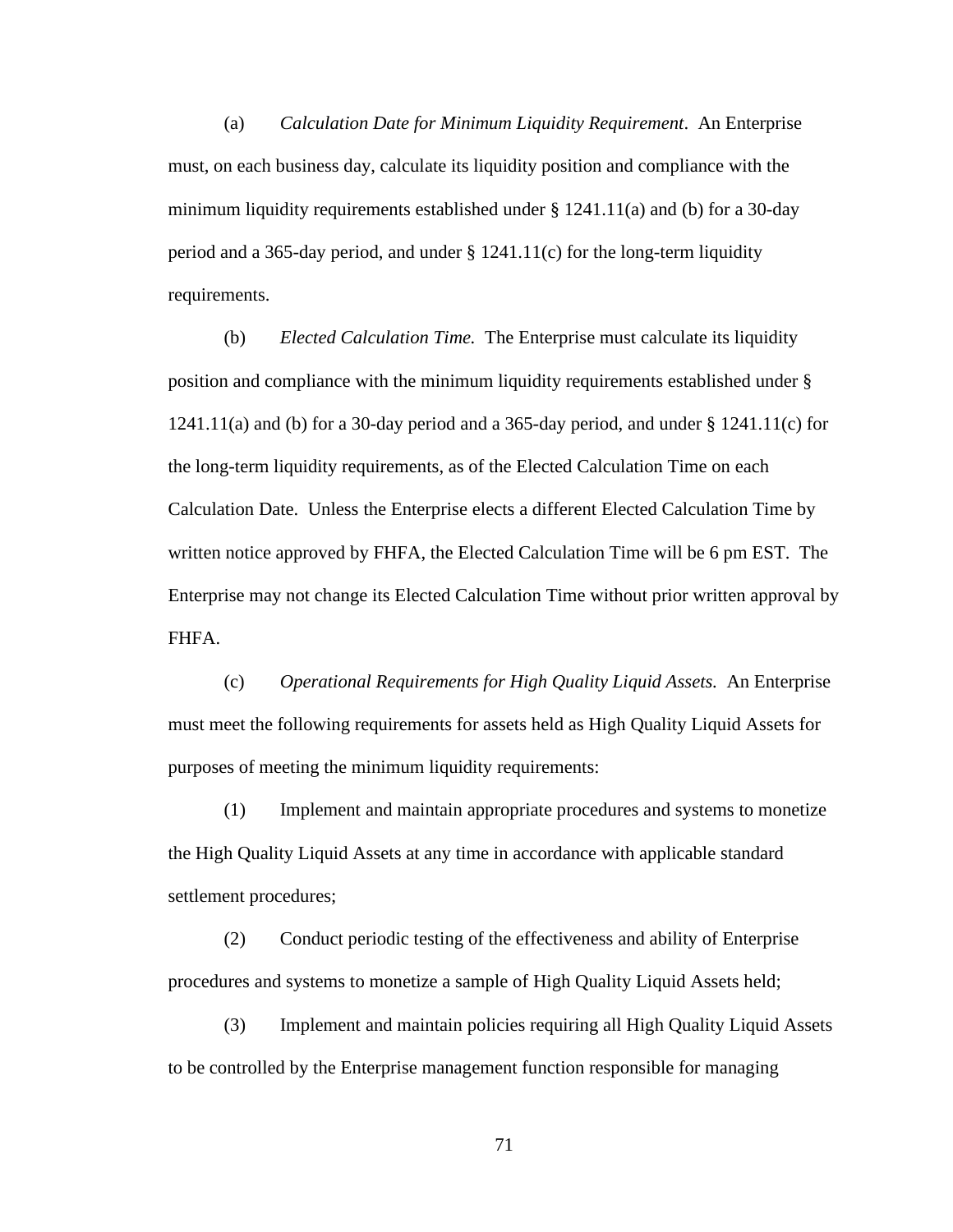Enterprise liquidity risk, including a requirement that the High Quality Liquid Assets be segregated from other Enterprise assets for the sole purpose of providing liquidity to the Enterprise in times of market stress; and

(4) Implement and maintain policies and procedures that, on a daily basis:

(i) Identify where the High Quality Liquid Asset is held by legal entity, geographic location, currency, custodial or bank account, and other relevant identifying factors; and

(ii) Determine that the assets held as High Quality Liquid Assets continue to qualify as High Quality Liquid Assets.

(d) *Minimum Stress Assumptions*. An Enterprise must use the Minimum Stress Assumptions in determining its Total Cash Inflows and Total Cash Outflows to calculate its liquidity position and compliance with the minimum liquidity requirements established under § 1241.11(a) and (b) for a 30-day period and a 365-day period, and under § 1241.11(c) for the long-term liquidity requirements. *Minimum Stress Assumptions* means the following stress scenarios:

(1) *Complete Loss of Enterprise Ability to Issue Unsecured Debt.*

In determining its cash inflows and outflows, the Enterprise must assume it is unable to issue any unsecured debt or receive cash from any unsecured debt issuance for the 365 days following the Calculation Date, except for unsecured debt traded but not yet settled as of the Calculation Date.

(2) *Continued Mortgage Purchases from Enterprise Cash Window and Whole Loan Conduit, with Limited Ability to Sell or Securitize Mortgages.*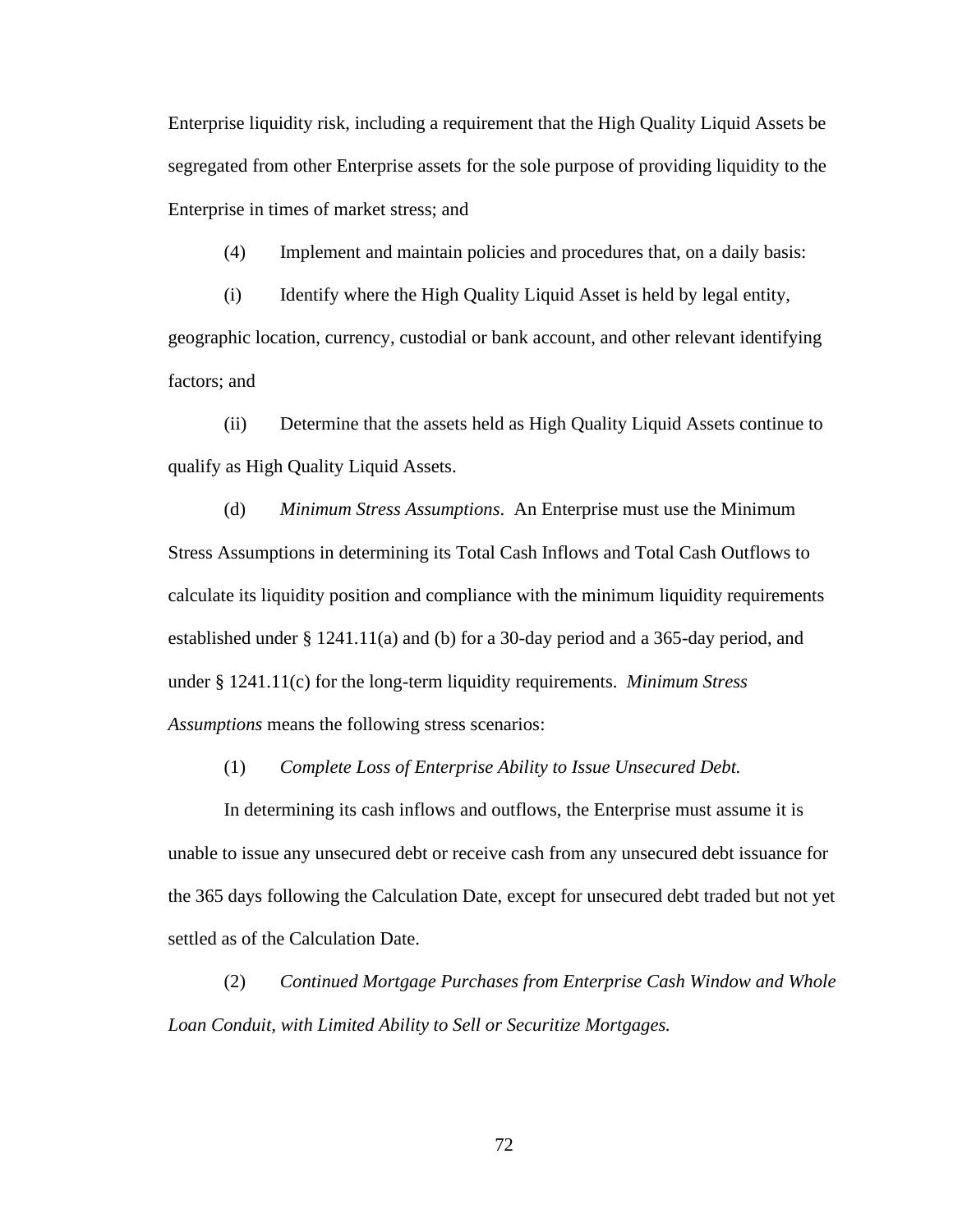(i) *Single-Family.* In determining its cash inflows and outflows from its single-family mortgage operations, the Enterprise must:

(A) Assume it must continue to fund all forecasted single-family mortgage purchases based on Enterprise models for 30 days and 365 days, respectively, following the Calculation Date.

(B) Assume that, except for mortgages to be delivered under TBA contracts that are cleared through FICC and held by the Enterprise as of the Elected Calculation Time on the Calculation Date, it is unable to sell or securitize any mortgages until the later of 60 days following the Calculation Date or 30 days following acquisition of the mortgage.

(C) Not include in its cash inflow calculations mortgage sales on existing TBA contracts in excess, as of any Calculation Date, of existing Enterprise mortgage purchases and commitments to purchase mortgages.

(D) Not double-count its cash inflows for the sale or securitization of a mortgage and from cash inflows arising from an existing TBA contract on that mortgage. For example, an Enterprise may include a cash inflow from the sale of a mortgage, but if so, it may not also incorporate a cash inflow from a TBA contract associated with the same mortgage.

(ii) *Multifamily.* In determining its cash inflows and outflows from its multifamily mortgage operations, the Enterprise must:

(A) Assume it must continue to fund all forecasted multifamily mortgage purchases over 30 days and 365 days, respectively, following the Calculation Date.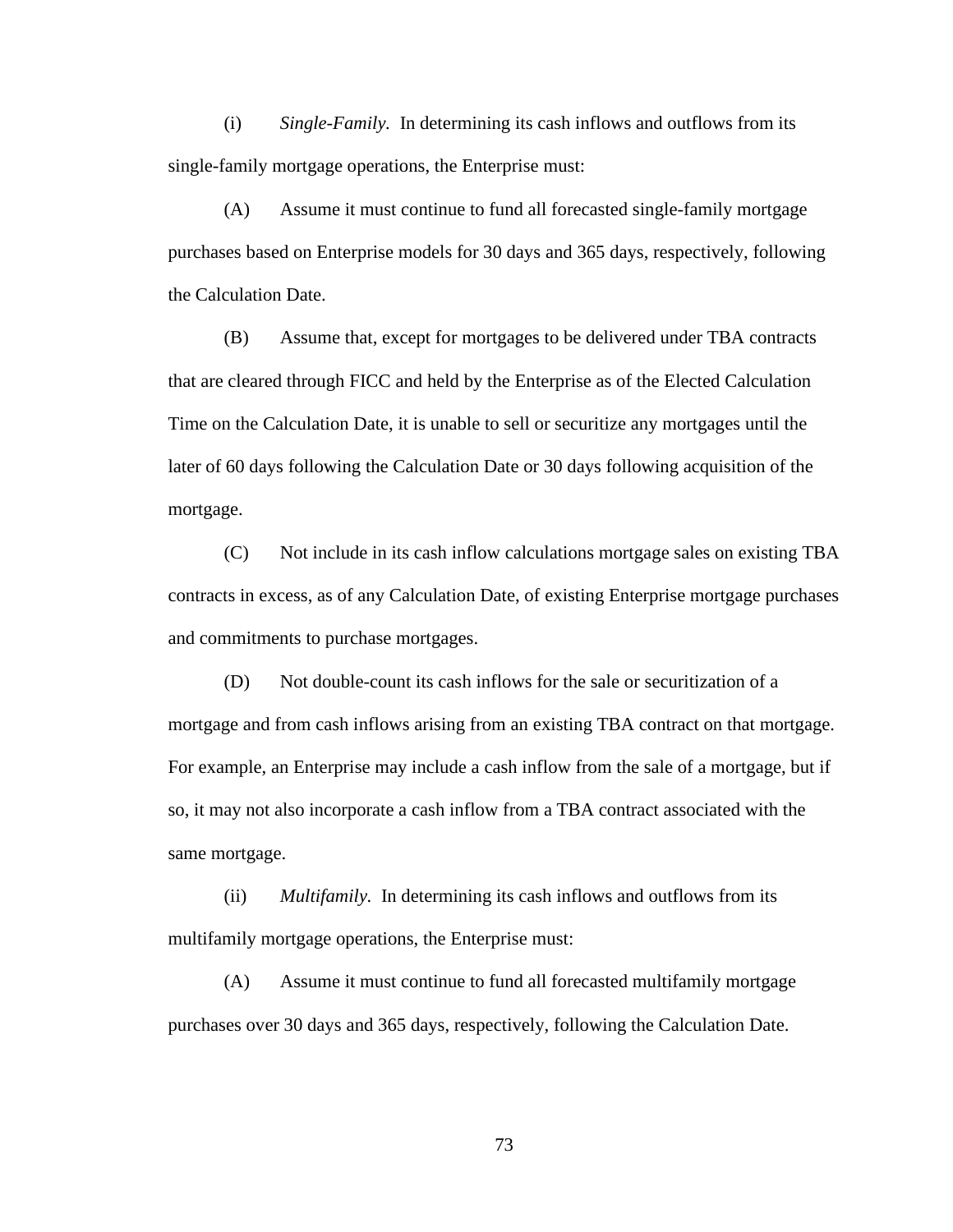(B) For any multifamily mortgage that an Enterprise acquires and receives delivery of on or before the Calculation Date, assume it sells or securitizes such mortgage, and receives corresponding cash inflow, starting on day 91 following the Calculation Date, provided that the Enterprise held such a loan for a total of 180 days.

(C) For any multifamily mortgage that an Enterprise acquires and receives delivery of after the Calculation Date, assume it is unable to sell or securitize such mortgage until at least 180 days following acquisition and delivery. An Enterprise may assume, to the extent it sufficiently documents the factual basis for the assumption, that it is able to sell or securitize a multifamily mortgage after a certain number of days following acquisition of the mortgage, provided that the assumed number of days is not less than 180 days.

(3) *Increase in Borrower Delinquencies under Stress Conditions.* In determining its cash inflows, the Enterprise must assume the number of borrowers failing to make scheduled principal, interest, tax, and insurance payments under their mortgages increases consistent with a stress scenario. The Enterprise must assume that the Enterprise is required to advance principal, interest, tax, and insurance payments as required under its MBS trust agreements, and consistent with its servicing agreements. To determine the stress increase in borrowers, the Enterprise must use either the following assumed stress scenarios, whichever results in the greater stress estimate of borrowers failing to make scheduled mortgage payments:

(i) The most recent Dodd-Frank Act Stress Test (DFAST) severe stress scenario assumptions provided to the Enterprise by FHFA; or

(ii) Other stress scenarios as FHFA may prescribe by order.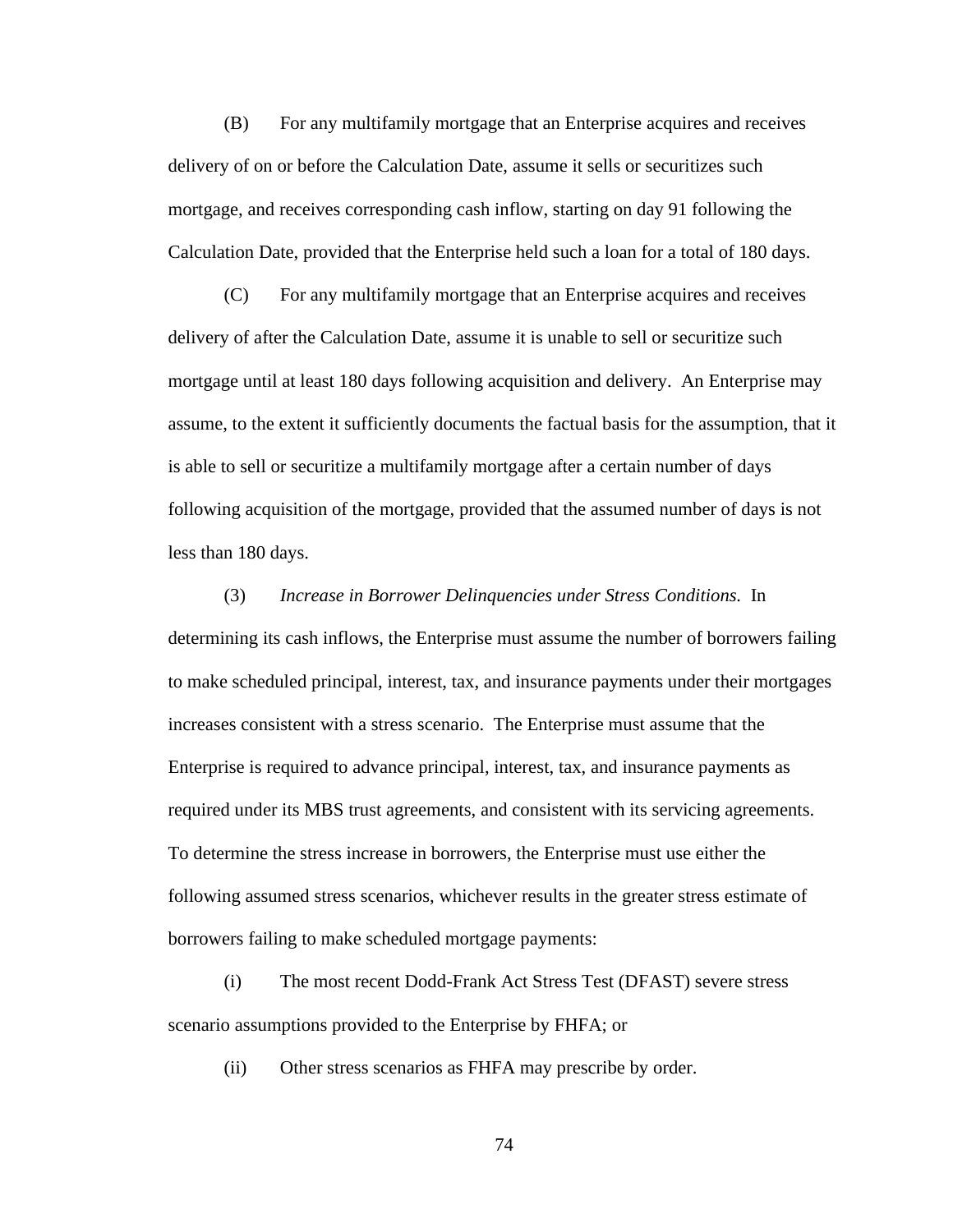(4) *Increase in Delinquent Loan Buyouts from Enterprise-guaranteed MBS under Stress Conditions.* (i) In determining its cash outflows, the Enterprise must determine stress volumes of delinquent loan buyouts from its guaranteed MBS for 30 days following the Calculation Date, and for 365 days following the Calculation Date. To make such determination, the Enterprise must use either of the following assumed stress scenarios, whichever results in the greater stress estimate of delinquent mortgage buyouts:

(A) The most recent DFAST severe stress scenario assumptions provided to the Enterprise by FHFA, or

(B) Other stress scenarios as FHFA may prescribe by order.

(ii) An Enterprise may assume, to the extent that it sufficiently documents the evidentiary basis for the assumption, that it could sell delinquent mortgages forecasted to be repurchased from pools beginning a certain number of days from the forecasted repurchase date, provided that the assumed number of days is not less than 180 days.

(5) *Immediate Need to Meet Collateral Requirements to Maintain Access to Short-term Lending Market.* In determining its cash outflows, the Enterprise must assume a cash outflow, on the first day following the Calculation Date (i.e*.,* Day 1), in the amount of initial collateral that the FICC requires the Enterprise to post in order to access the FICC facility for the calendar month following the Calculation Date. If the FICC has not yet informed the Enterprise of the required amount of initial collateral for the following month, the Enterprise must use its best estimate of the required FICC initial collateral.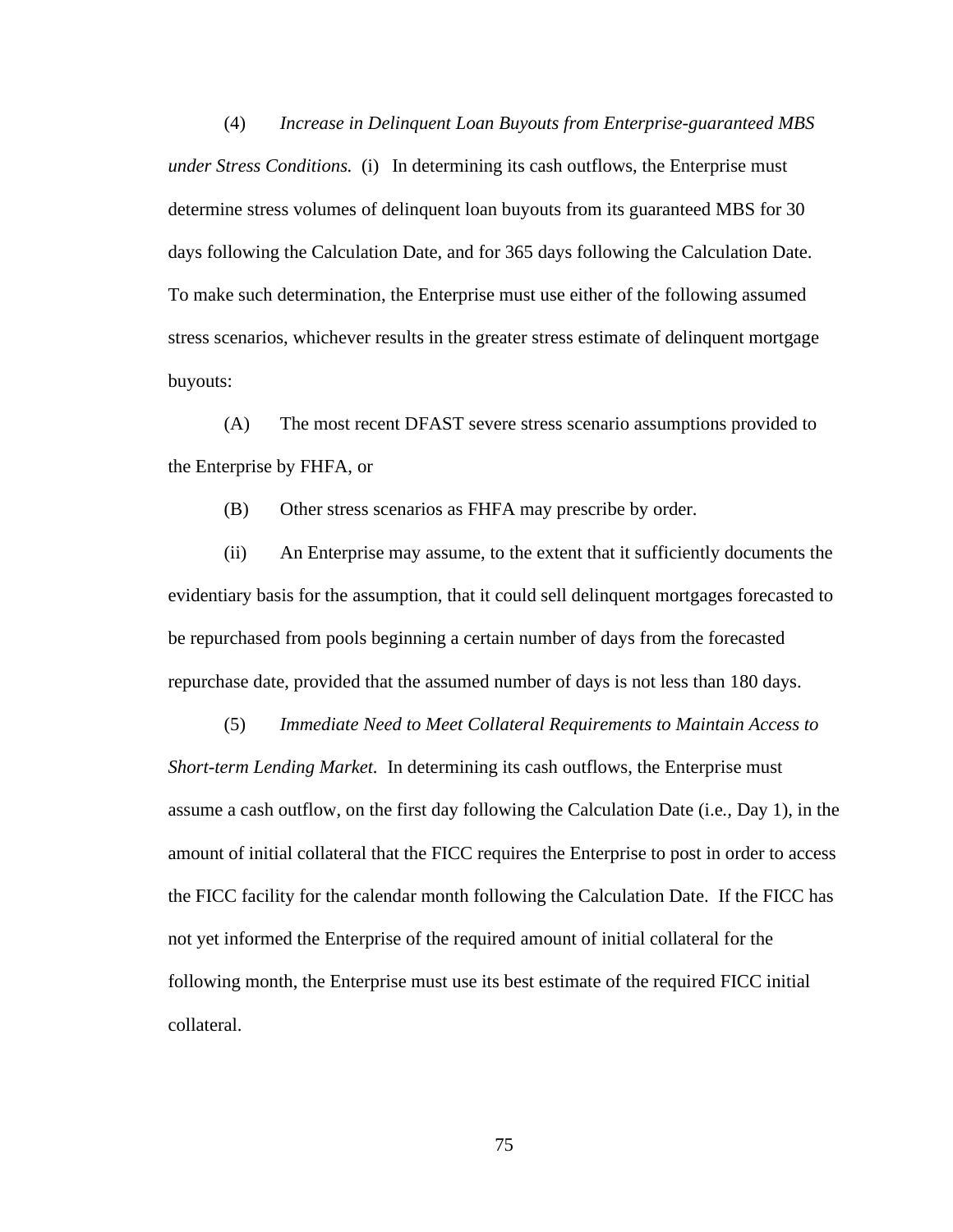(6) *Immediate Need to Advance Funds under Variable-Rate Demand Bond Liquidity Facilities.* In determining its cash outflows, the Enterprise must assume that all contingent liabilities and associated cash flows related to all variable-rate demand bonds whose liquidity is guaranteed by the Enterprise are immediately exercised and due, with the required cash outflows occurring the first day following the Calculation Date (i.e*.,*  Day  $1$ ).

(7) *Increase in Remittance Shortfall by Top Non-Bank Seller-Servicers under Stress Conditions.* In determining its cash inflows, the Enterprise must assume for the first month only that its top-five largest non-bank servicers by unpaid principal balance (UPB) fail, for all loans serviced for the Enterprise by these servicers, to remit by the applicable remittance due dates scheduled principal, interest, tax, and insurance payments. The Enterprise must assume cash outflows during the first month to cover principal and interest payments to holders of its MBS, and to pay taxes and insurance on the affected mortgages. For purposes of determining Total Cash Inflows, the Enterprise may assume a cash inflow on day 61 following the Calculation Date representing repayment to the Enterprises of the advances made in respect of the amounts assumed not to have been timely remitted.

#### **§ 1241.11 Minimum Enterprise liquidity requirements.**

(a) *Minimum Required Liquidity to cover 30-day Period.* (1) An Enterprise must, for each Calculation Date at the Elected Calculation Time, calculate and determine its Cumulative Daily Net Cash Outflows for each day of the 30-day period beginning the day following the Calculation Date, the amount of the Highest Cumulative Daily Net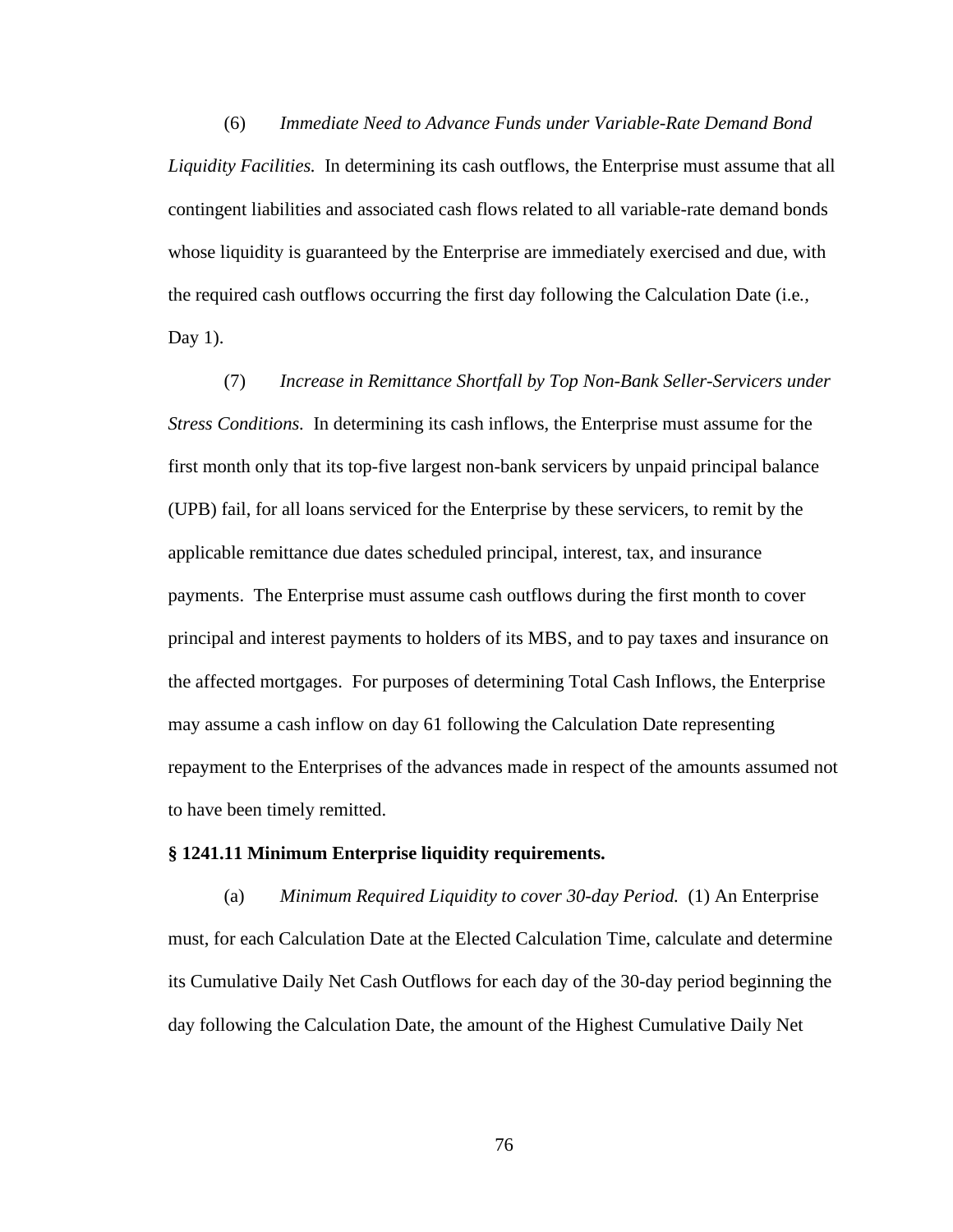Cash Outflows for the 30-day period, and the day on which the Highest Cumulative Daily Net Cash Outflows occurs for the 30-day period.

(2) As of each Calculation Date, an Enterprise must maintain High Quality Liquid Assets equal to or greater than the sum of:

(i) The Enterprise's Highest Cumulative Daily Net Cash Outflows calculated to occur over the 30-day period beginning the day following the Calculation Date, and;

(ii) The Daily Excess Requirement.

(b) *Minimum Required Liquidity to cover 365-day Period.* (1) An Enterprise must, for each Calculation Date at the Elected Calculation Time, calculate and determine its Cumulative Daily Net Cash Outflows for each day of the 365-day period beginning the day following the Calculation Date, the amount of the Highest Cumulative Daily Net Cash Outflows for the 365-day period, and the day on which the Highest Cumulative Daily Net Cash Outflows occurs for the 365-day period.

(2) As of each Calculation Date, an Enterprise must maintain a liquidity portfolio with assets set forth in  $\S 1241.11(b)(3)$  equal to or greater than the Enterprise's Highest Cumulative Daily Net Cash Outflows calculated to occur over the 365-day period beginning the day following the Calculation Date.

(3) For purposes of meeting the minimum required liquidity to cover the 365 day period following the Calculation Date, an Enterprise must hold assets consisting of:

(i) High Quality Liquid Assets;

(ii) Subject to a discount of 15 percent of the UPB forecasted to remain on the day on which the Highest Cumulative Daily Net Cash Outflows occur, Enterpriseguaranteed MBS that are eligible as collateral for FICC; or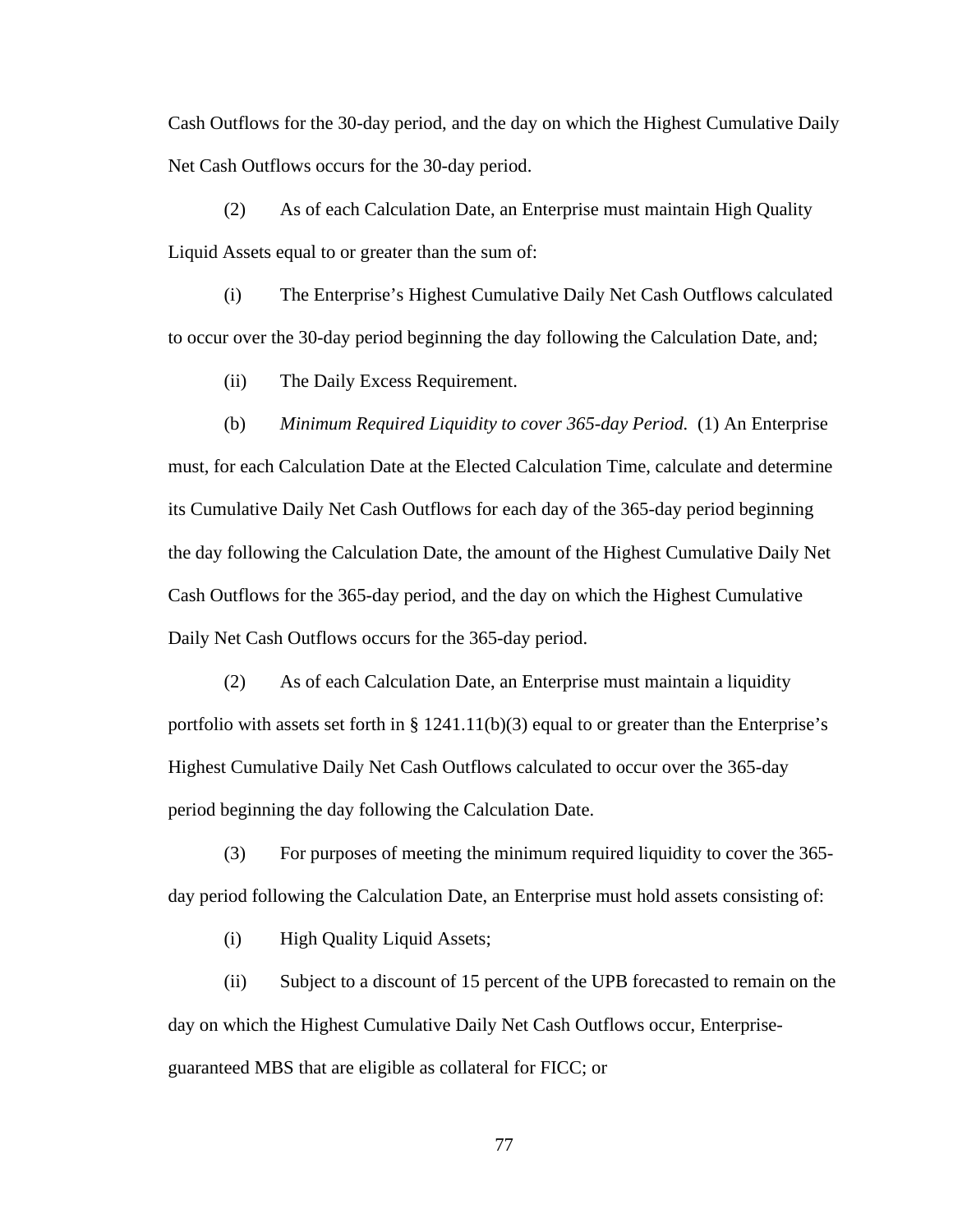(iii) Subject to a discount of 15 percent of the UPB forecasted to remain on the day on which the Highest Cumulative Daily Net Cash Outflows occur, mortgage loans that the Enterprise purchased through its cash window or whole loan conduit, or reperforming loans previously purchased from Enterprise MBS trusts, that are readily securitized into MBS that would be eligible as collateral for FICC.

(A) A single-family mortgage loan purchased through the cash window or whole loan conduit is deemed not readily securitized within the first 60 days following the Calculation Date, and is deemed readily securitized 30 days following the acquisition date of the loan if the loan was acquired after the first 30 days following the Calculation Date.

(B) For re-performing loans previously purchased out of Enterprise MBS trusts, such loans must be re-performing for at least 180 days in order to be deemed readily securitized into FICC-eligible collateral.

(c) *Minimum Required Long-term Liquidity—*(1) *Ratio of Total Long-term Unsecured Debt to Total Less-liquid Retained Portfolio Assets must exceed 120 percent*. As of each Calculation Date, an Enterprise must maintain its Total Long-term Unsecured Debt in a proportion greater than 120 percent to its Total Less-liquid Retained Portfolio Assets, such that Total Long-term Unsecured Debt divided by Total Less-liquid Retained Portfolio Assets exceeds 1.2 (i.e*.,* 120 percent).

(i) Total Long-term Unsecured Debt means the three-month moving average of the total UPB outstanding of all unsecured debt issued by the Enterprise with one year or longer to maturity remaining from the Calculation Date.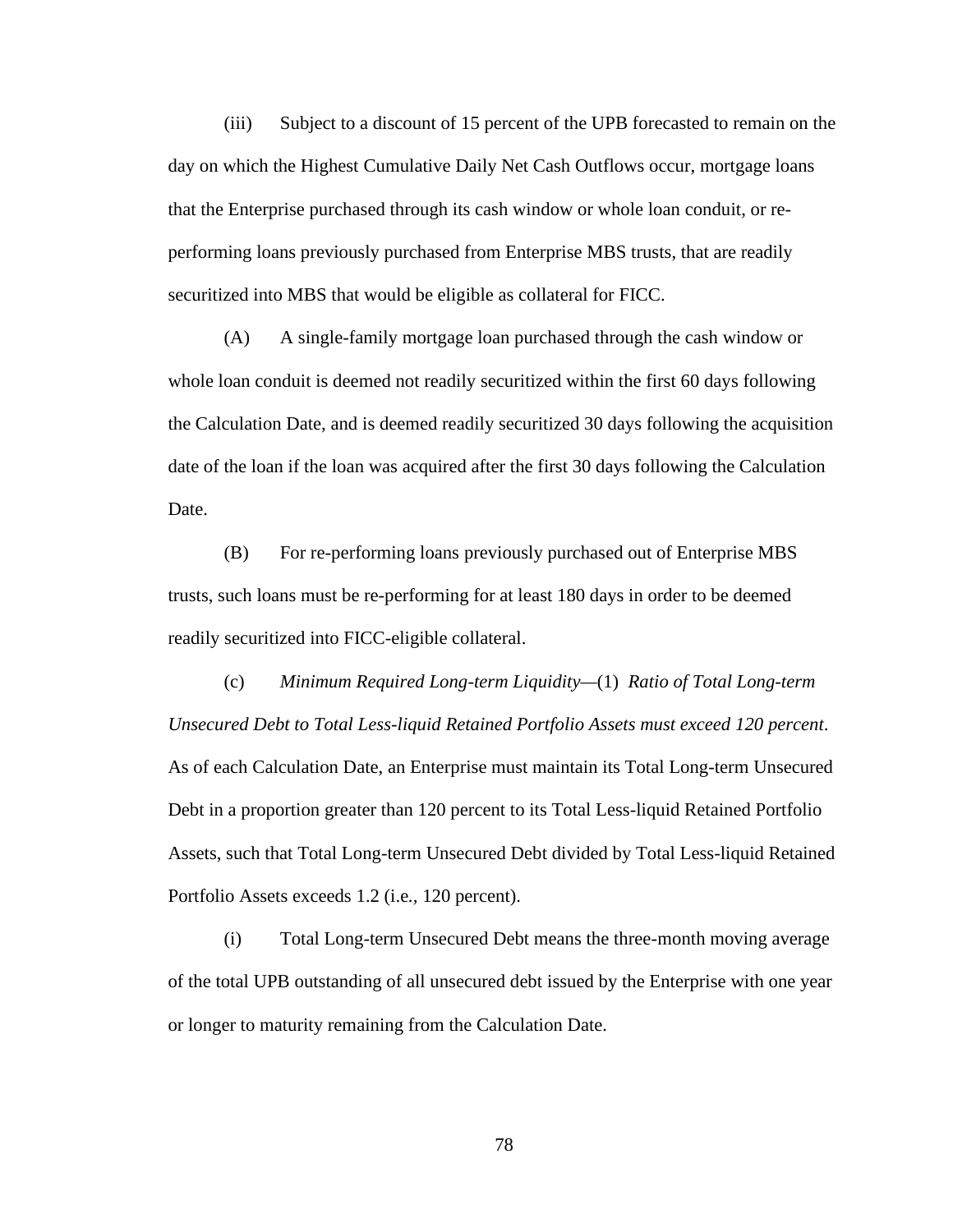(ii) Total Less-liquid Retained Portfolio Assets means the three-month moving average of the UPB of all retained portfolio assets that are not eligible collateral to be pledged to the FICC. Loans purchased through the cash window or whole loan conduit and reperforming loans that are readily securitized into FICC-eligible collateral as described in § 1241.11(b)(3)(iii) are not included in Total Less-liquid Retained Portfolio Assets.

(2) *Ratio of Spread Duration of Unsecured Debt to Spread Duration of Retained Portfolio Assets must exceed 60 percent*—(i) *Enterprise Election of Spread Duration Methodology.* An Enterprise must, by the effective date of this part, sufficiently document its methodology to determine the spread duration of its unsecured debt and its retained portfolio assets. An Enterprise may not change its spread duration methodology without prior written approval from FHFA.

(ii) *Ratio of Spread Duration of Unsecured Debt to Spread Duration of Retained Portfolio Assets must exceed 60 percent.* As of each Calculation Date, an Enterprise must maintain its Spread Duration of Unsecured Debt in a proportion greater than 60 percent to its Spread Duration of Retained Portfolio Assets, such that its Spread Duration of Unsecured Debt divided by its Spread Duration of Retained Portfolio Assets exceeds 0.6.

(A) The Spread Duration of Unsecured Debt equals the three-month moving average of the daily spread duration of all Enterprise-issued unsecured debt for each business day during the previous three-month period.

(*1*) The daily spread duration of all Enterprise-issued unsecured debt on a particular business day equals the weighted average of the individual spread duration for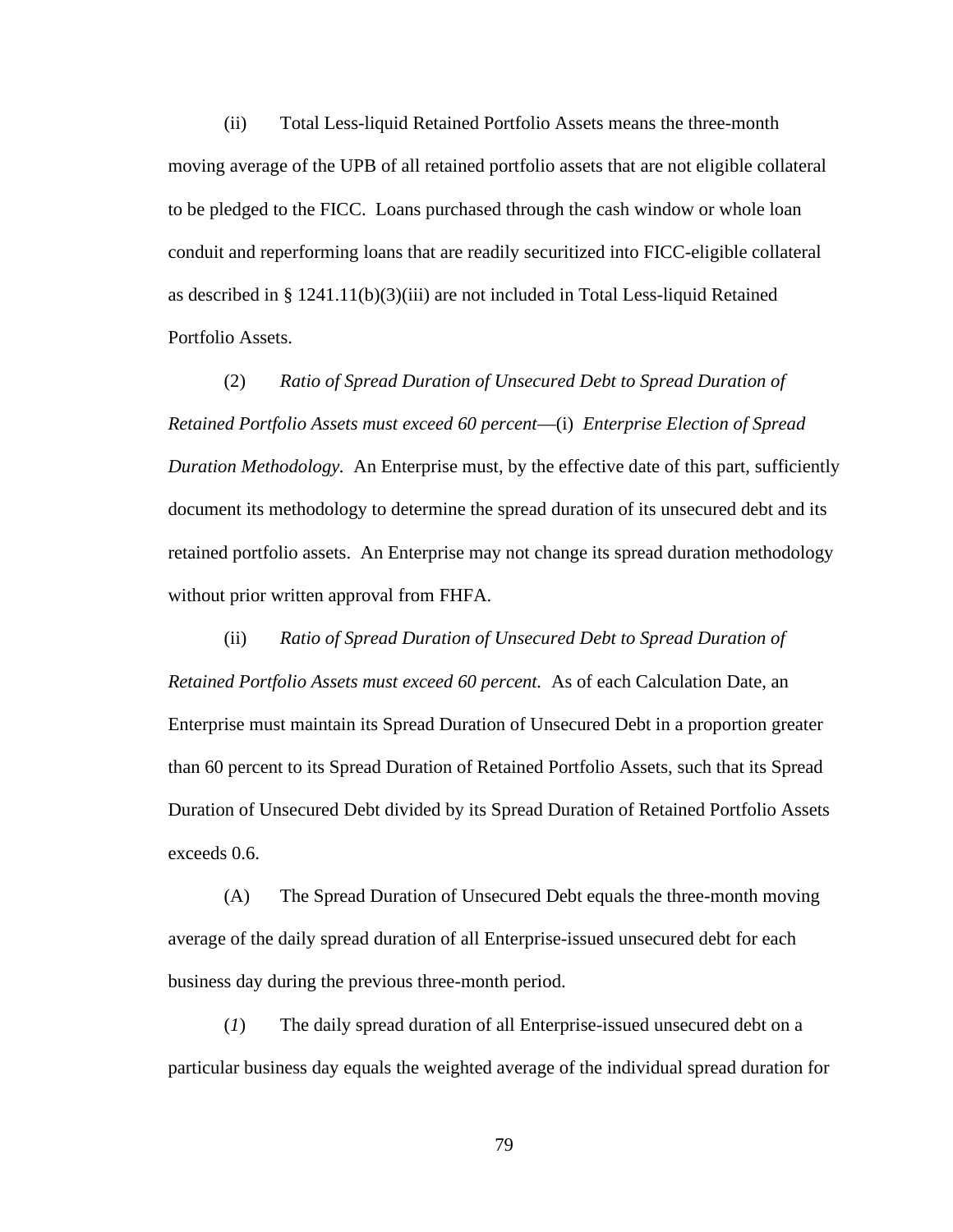each issue of unsecured debt weighted by the product of the UPB and the price for the issue of unsecured debt for that day.

(*2*) The three-month moving average of the daily spread duration of all Enterprise-issued unsecured debt is equal to the sum of the daily spread duration for all Enterprise-issued unsecured debt for each business day over the three-month period preceding the Calculation Date divided by the total number of business days during the three-month period.

(B) The Spread Duration of Retained Portfolio Assets equals the three-month moving average of the daily spread duration of all Enterprise retained portfolio assets funded in whole or in part by unsecured debt for each business day during the previous three-month period.

(*1*) The daily spread duration of all Enterprise retained portfolio assets funded in whole or in part by unsecured debt on a particular business day equals the weighted average of the individual spread duration for each such retained portfolio asset weighted by the product of the UPB and the price for the retained portfolio asset for that day.

(*2*) The three-month moving average of the daily spread duration of all Enterprise retained portfolio assets funded in whole or in part by unsecured debt is equal to the sum of the daily spread duration for all such Enterprise retained portfolio assets for each business day over the three-month period preceding the Calculation Date divided by the total number of business days during the three-month period.

(C) An Enterprise may use the following assumptions or exclusions for the specified assets and unsecured debt to calculate its Spread Duration of Unsecured Debt and Spread Duration of Retained Portfolio Assets: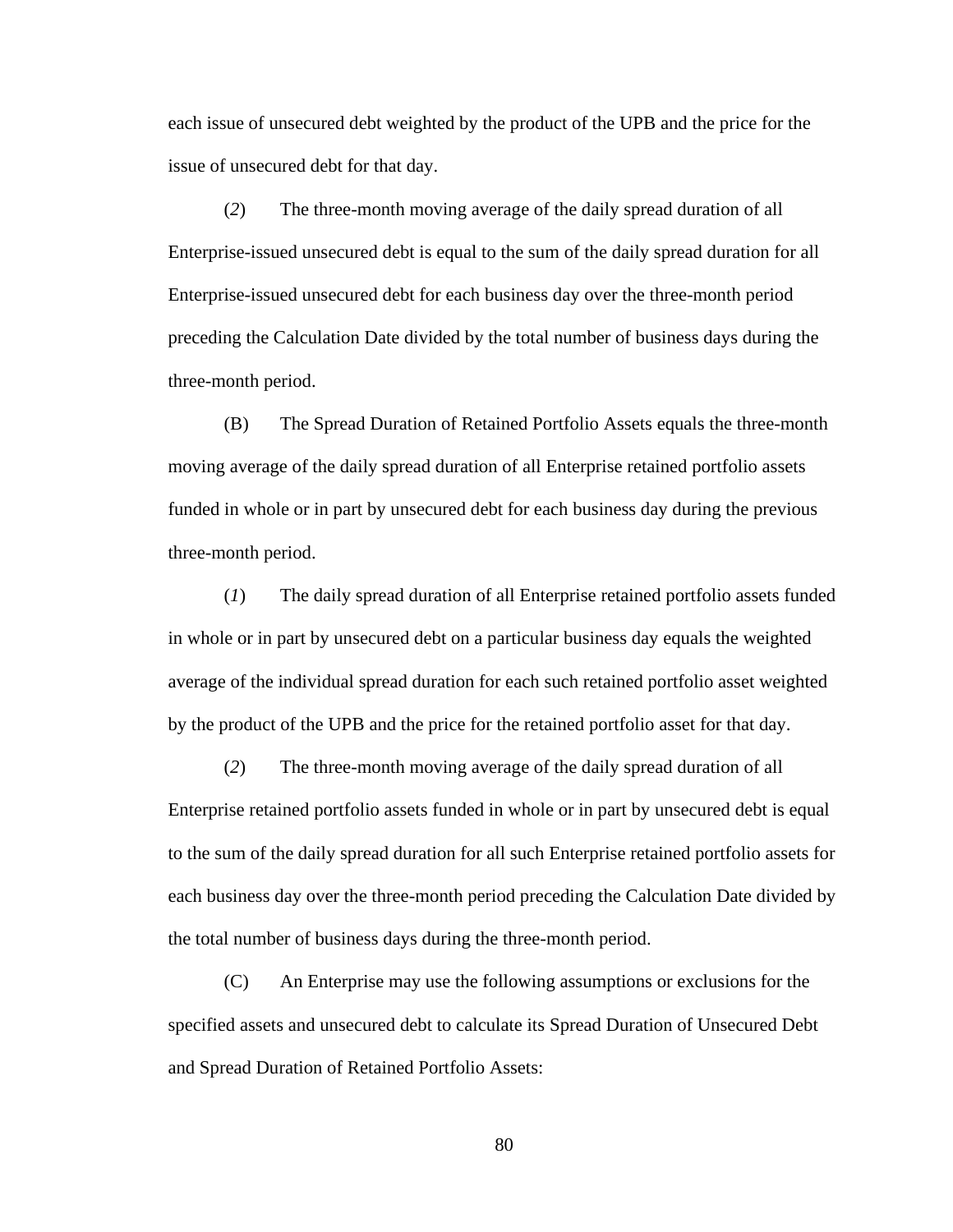(*1*) For callable debt issued by the Enterprise, the Enterprise may assume that it will not call its callable debt and, instead, use the maturity rather than the actual spread duration of its callable debt.

(*2*) For single-family loans that the Enterprise has purchased and that are in process of securitization, the Enterprise may assume, to the extent that the Enterprise sufficiently documents the evidentiary basis supporting the assumption, a certain holding period for the loans in order to calculate their spread duration, provided that the assumed holding period is not less than two months.

(*3*) For multifamily loans that the Enterprise has purchased and that are in process of securitization, the Enterprise may assume, to the extent that the Enterprise sufficiently documents the evidentiary basis supporting the assumption, a certain holding period for the loans in order to calculate their spread duration, provided that the assumed holding period is not less than six months.

(*4*) For Enterprise-created trusts whose assets are funded, not by unsecured debt issued by the Enterprise, but by debt issued by the respective trusts and backed by assets of the trusts, the Enterprise may exclude such trusts from its calculation of the Spread Duration of Unsecured Debt and the Spread Duration of Retained Portfolio Assets. For example, the Enterprise may exclude from its calculation of the spread duration requirement certain trusts related to credit risk transfers, *e.g.,* Freddie Mac STACR CLN Trusts and Fannie Mae CAS CLN Trusts.

(*5*) For High Quality Liquid Assets, an Enterprise may exclude such assets from its calculation of Spread Duration of Retained Portfolio Assets. An Enterprise may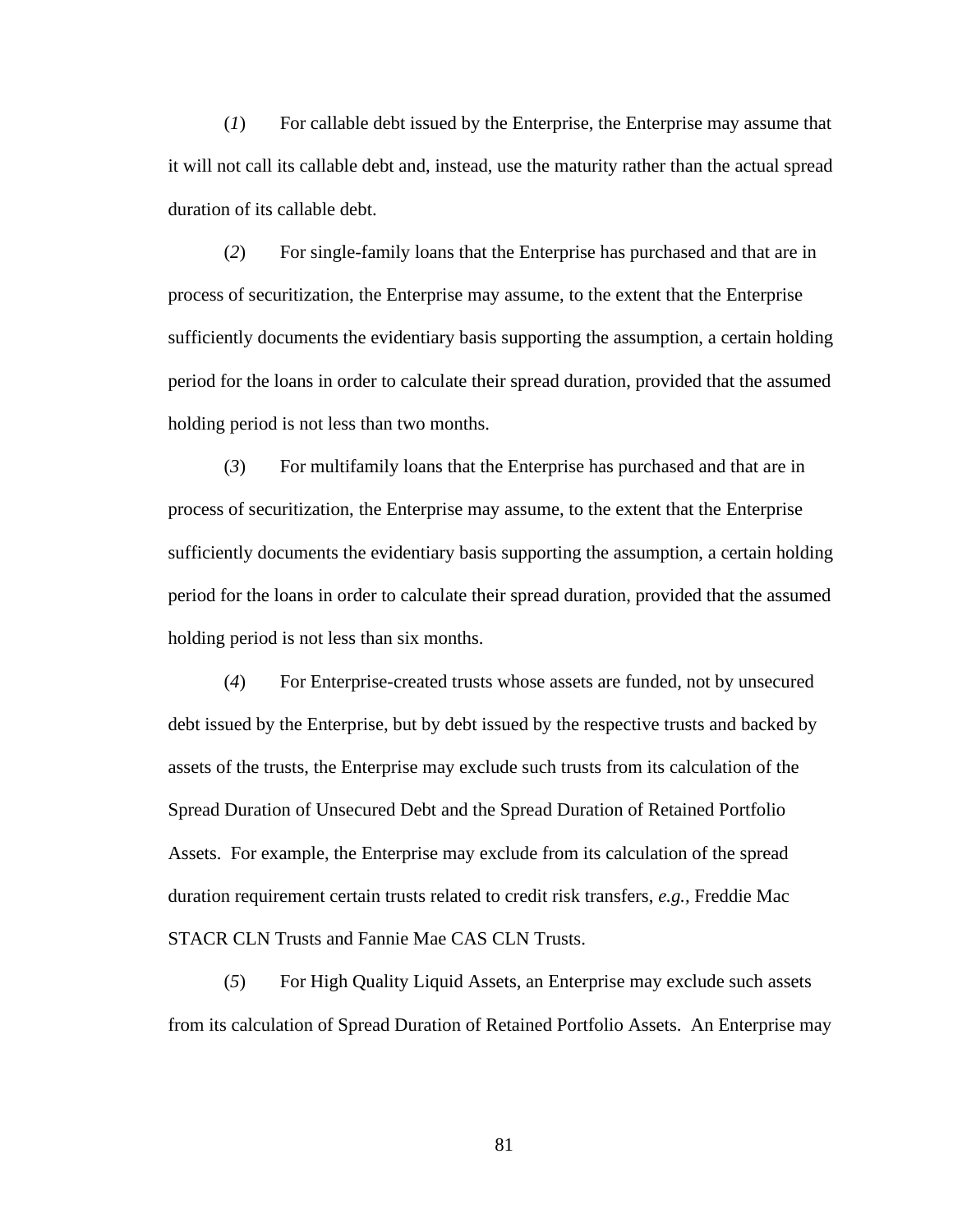also exclude from its calculation of Spread Duration of Retained Portfolio Assets, Treasury assets that are posted as collateral with the FICC for initial margin.

#### **§ 1241.12 Temporary reduction of liquidity requirements.**

An Enterprise is not required to meet one or more of the minimum liquidity requirements if FHFA determines that, due to economic, market, or other circumstances, temporarily reduced liquidity levels are necessary or appropriate for the Enterprises to support liquidity in the secondary mortgage market. Such determination shall be evidenced by an FHFA order, which shall set forth the adjusted minimum liquidity requirements applicable to the Enterprise, and be temporary and time-limited to address the relevant circumstances.

## **Subpart C— Reporting Requirements**

#### **§ 1241.20 Required liquidity reporting.**

(a) *Reporting to FHFA.* An Enterprise shall report to FHFA daily using the close of business position of the prior business day, the Enterprise calculations of its liquidity position and compliance under each of the minimum liquidity requirements, as of the Elected Calculation Time on the Calculation Date. Such reporting shall be in a form, manner, and content as directed by FHFA. At a minimum, the Enterprise liquidity reports shall include:

(1) The daily metric for each of the four liquidity requirements that demonstrates compliance with this part;

(2) Key stress scenario assumptions used to calculate Enterprise liquidity metrics, as well as any significant changes in those assumptions from prior reports;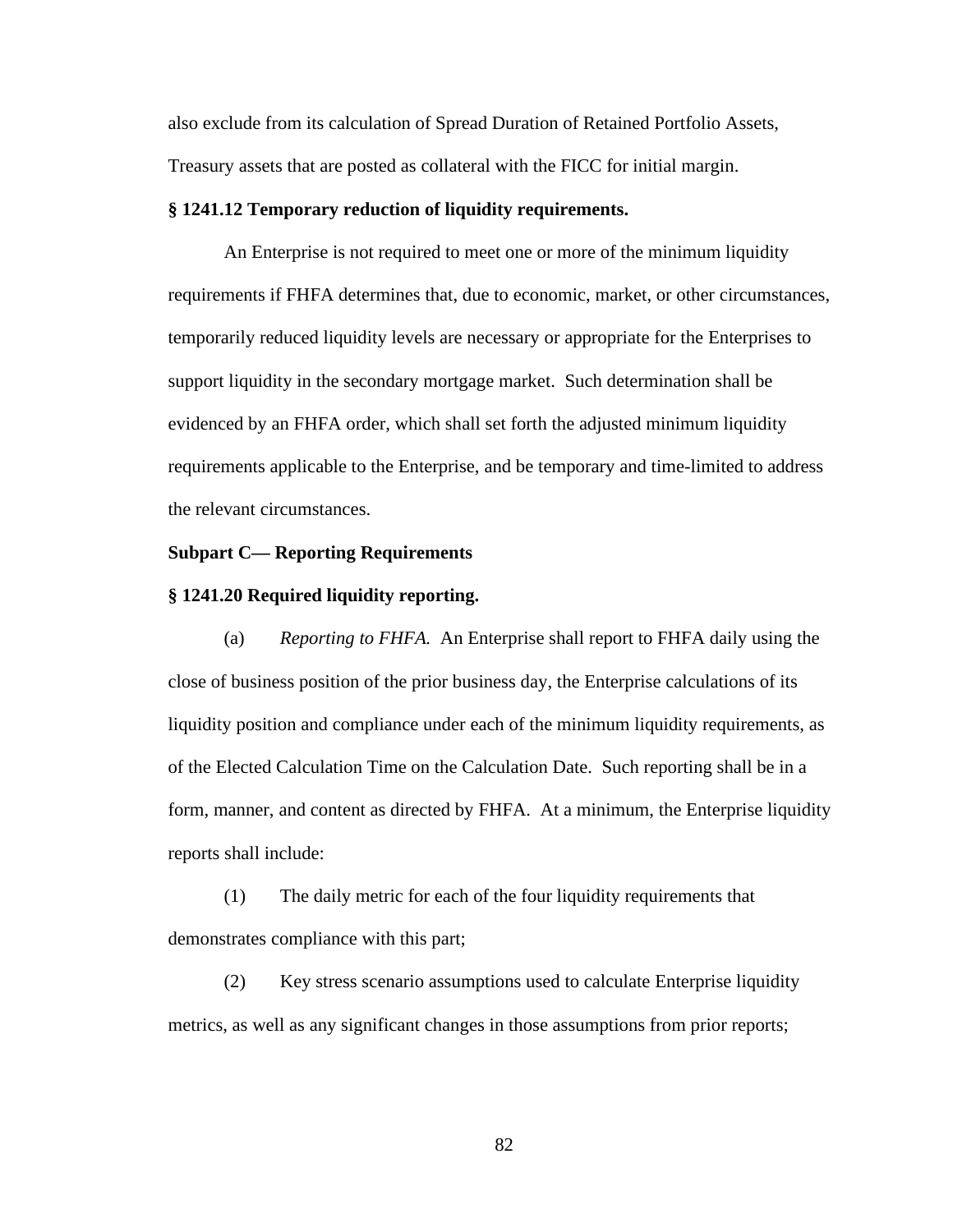(3) Summary of the respective cash flows for each of the stressed cash flow scenarios and other significant information related to the 30-day and 365-day metrics, *e.g.,* the delinquent loan purchases, and cash window and whole loan conduit purchases;

(4) Supplemental reports explaining the components of the numerator and denominator of the first long-term liquidity and funding requirement, *e.g.,* the composition of the unsecured debt and the composition of FICC-eligible and non-FICCeligible collateral; and

(5) Supplemental reports explaining the components of the numerator and denominator of the second long-term liquidity and funding requirement, *e.g.,* the composition of the spread duration of the unsecured debt and the composition of the spread duration of the retained portfolio assets.

(b) *Minimum Enterprise Management Reporting*. An Enterprise shall include in its internal management reports the Enterprise reports to FHFA required under paragraph (a) of this section. Enterprise management, in exercise of its prudential management obligations, may require additional reporting regarding Enterprise liquidity.

(c) *Public Reporting*. An Enterprise shall make public monthly reports on its liquidity through its monthly volume summaries, reporting average and month-end liquidity positions for each of the minimum liquidity requirements including key assumptions used in the calculation of each of the four liquidity and funding requirements.

### **§ 1241.21 Reporting orders.**

FHFA may, by order, specify or add to the form, manner, or content of required reporting. FHFA may amend such reporting orders from time to time as appropriate.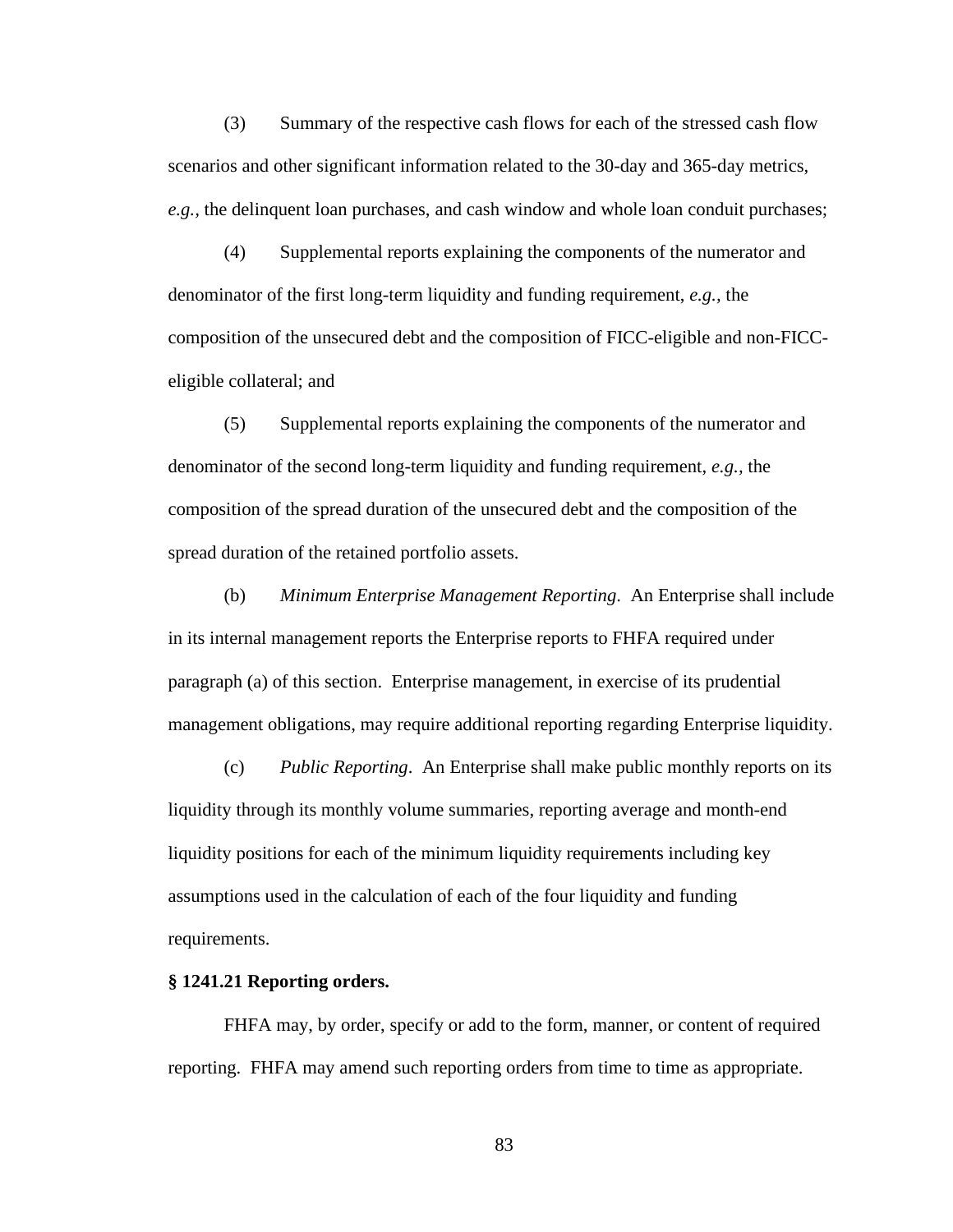## **Subpart D – Supervisory Framework for Remediating Minimum Liquidity § 1241.30 Remediation of minimum liquidity shortfall.**

(a) *Notification Requirements.* An Enterprise must notify FHFA in writing, beyond the regular daily FHFA reporting, on any business day that the Enterprise liquidity position is calculated to be less than any of the minimum requirements set forth in § 1241.11 or any applicable modified temporary minimum liquidity requirements ordered by FHFA. An Enterprise must also notify FHFA in writing on any business day that the Enterprise liquidity position is calculated to be less than any of the minimum liquidity limits established by the Board of the Directors of the Enterprise.

(b) *Liquidity Plan.* (1) If, as of a Calculation Date, an Enterprise's liquidity position is calculated to be less than any applicable liquidity requirements, the Enterprise must submit to FHFA a plan for achieving compliance with the applicable requirements, unless FHFA instructs otherwise.

(2) If FHFA determines that the Enterprise is otherwise non-compliant with applicable requirements of this part, FHFA may require the Enterprise to submit a plan for achieving compliance with the requirements.

(3) If the Enterprise is required to submit a plan for achieving compliance with applicable requirements of this part, the Enterprise must promptly submit its plan to FHFA for approval, consistently with § 1236.4.

(4) The Enterprise plan must include, as applicable:

(i) An assessment of the Enterprise's liquidity and funding profile, and the reasons for the shortfall;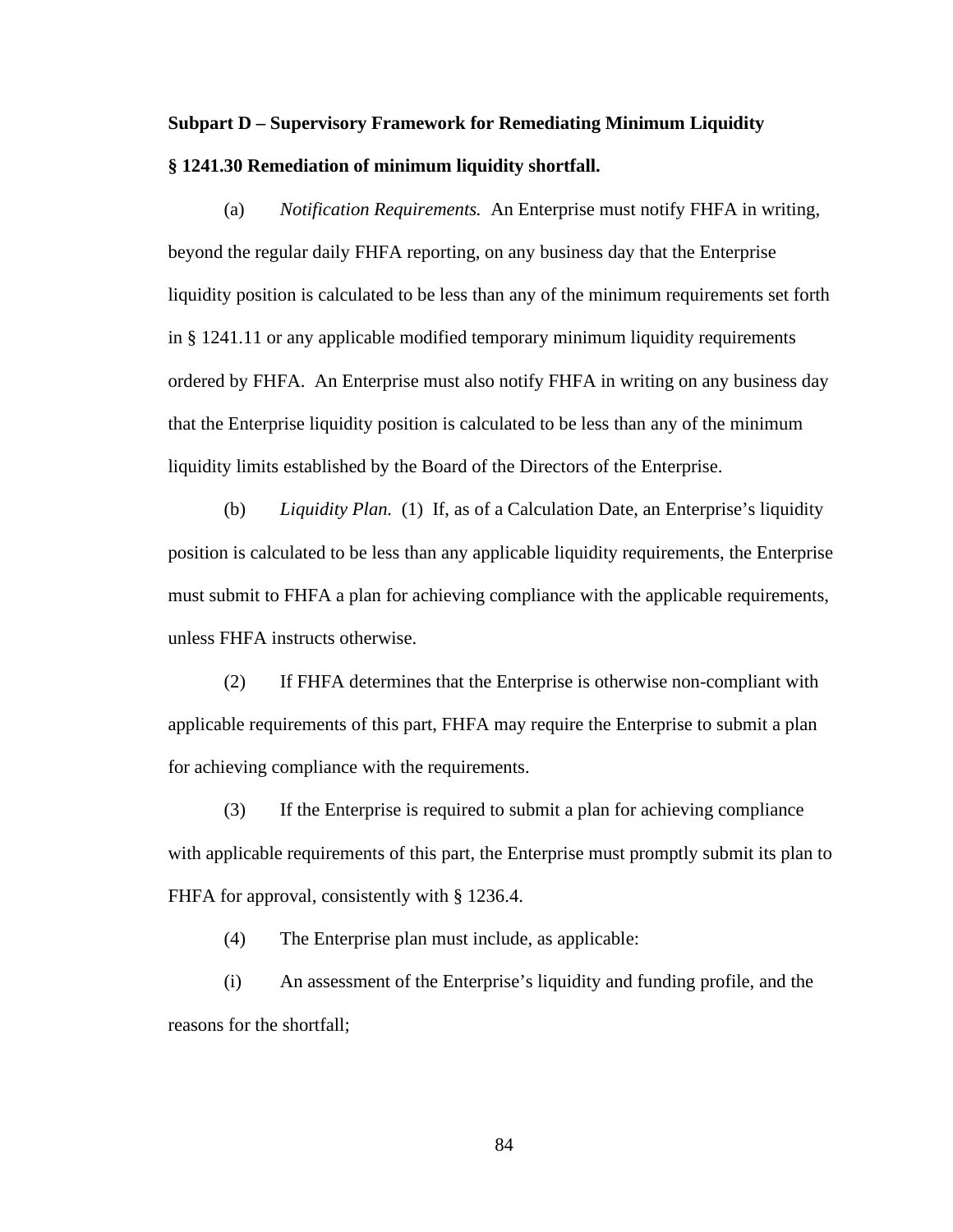(ii) The actions that the Enterprise has taken and will take to achieve full compliance with this part, including:

(A) A plan for adjusting the Enterprise's liquidity and funding risk profile, liquidity portfolio, liquidity and funding risk management practices, and funding sources in order to achieve full compliance with this part;

(B) A plan for remediating any operational or management issues that contributed to noncompliance with this part;

(C) A best estimate time frame for achieving full compliance with this part; and

(D) A commitment to report to FHFA daily on Enterprise progress to achieve compliance in accordance with the plan until full compliance with this part is achieved.

(iii) Other considerations or actions as may be required for FHFA approval.

(c) *Supervisory and Enforcement Actions.* FHFA may, at its sole discretion,

take additional supervisory or enforcement actions to address non-compliance with the requirements of this part, including non-compliance with the minimum liquidity requirements or non-compliance with any requirement to submit a liquidity plan acceptable to FHFA.

# **§ 1241.31 Supervisory determination of temporarily increased liquidity requirements.**

(a) *Notice.* Whenever FHFA determines that, due to economic, market, or Enterprise-specific circumstances, temporary modified minimum liquidity requirements above those established under this part are necessary or appropriate for an Enterprise, FHFA will notify the Enterprise in writing of the proposed modified temporarily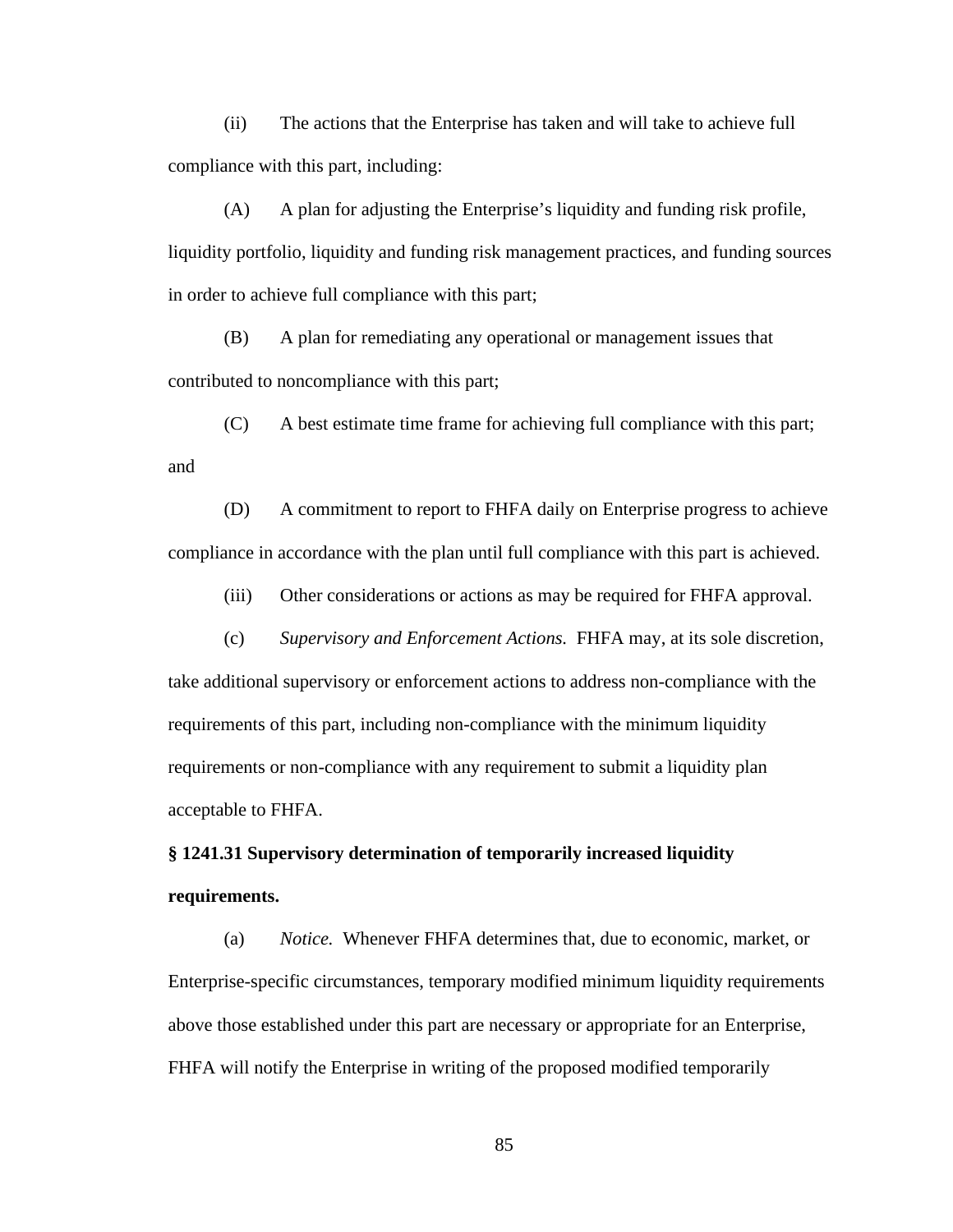increased Enterprise liquidity requirements, the timeframe by which the Enterprise is required to achieve and comply with the proposed requirements, and an explanation of why the proposed modified Enterprise liquidity requirements are considered necessary or appropriate for the Enterprise.

(b) *Response.* (1) The Enterprise may respond in writing to any or all of the matters addressed in the notice. The response may include any information which the Enterprise would like FHFA to consider in determining whether the proposed temporarily increased liquidity requirements should be established for the Enterprise, and the timeframe for compliance with the proposed requirements. Any response from the Enterprise must be submitted in writing to FHFA within 30 days of the Enterprise receipt of the notice. FHFA may shorten the required Enterprise response time, when in the opinion of FHFA, the condition of the Enterprise so requires, provided that the Enterprise is informed promptly of the shortened response time, or with the consent of the Enterprise. In its discretion, FHFA may extend the Enterprise response time.

(2) Failure by the Enterprise to respond within 30 days or such other time period as may be specified by FHFA shall constitute a waiver of any objections to the proposed modified liquidity requirements or the timeframes for compliance.

(c) *Determination.* After the close of the Enterprise response time period, FHFA will determine, based on a review of the Enterprise response and other relevant information, whether the proposed requirements should be established for the Enterprise and, if so, the timeframe in which the requirements will be effective. FHFA will notify the Enterprise of its determination in writing. The determination will be accompanied by an order effectuating the modified liquidity requirements, which shall be temporary and